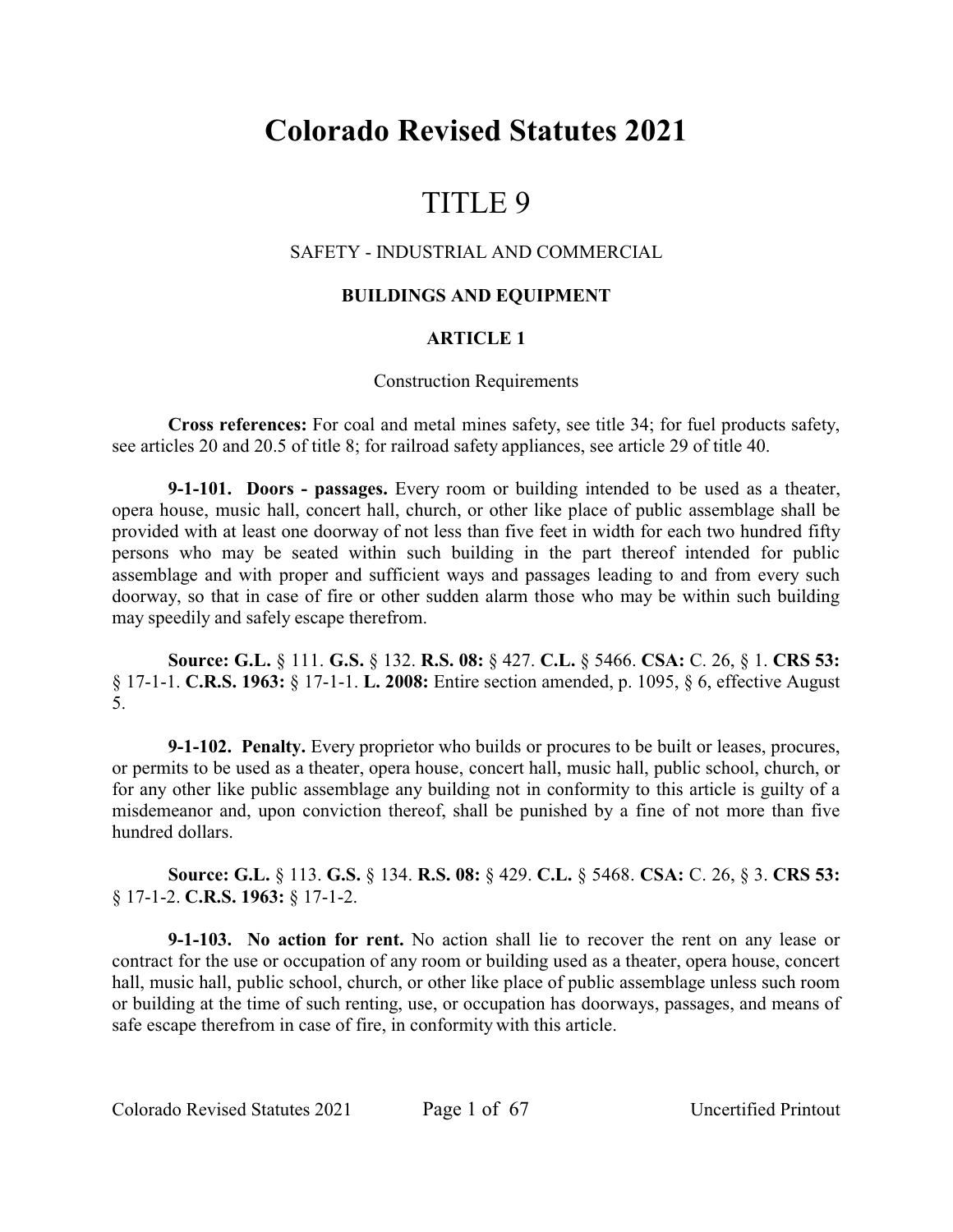**Source: G.L.** § 114. **G.S.** § 135. **R.S. 08:** § 430. **C.L.** § 5469. **CSA:** C. 26, § 4. **CRS 53:** § 17-1-3. **C.R.S. 1963:** § 17-1-3.

**9-1-104. Doors open outward.** All doors provided for the doorways of every such room or building shall open outwards, and every person using or occupying any such room or building as a theater, opera house, concert hall, music hall, public school, church, or for other like public assemblage during the whole of every exhibition, performance, or assemblage therein shall cause all the doors thereof to be left unfastened or latched or barred upon the inner side only so that any person may readily and speedily open the same from the inner side of such room or building and shall cause all the stairways and other ways and passages leading to every such door to be kept open and free from persons seated or standing therein or other obstructions. Any person failing to observe this section is guilty of a misdemeanor and, upon conviction thereof, shall be punished by a fine of not more than two hundred dollars.

**Source: G.L.** § 115. **G.S.** § 136. **R.S. 08:** § 431. **C.L.** § 5470. **CSA:** C. 26, § 5. **CRS 53:** § 17-1-4. **C.R.S. 1963:** § 17-1-4.

**9-1-105. Fireproof stairways.** Whenever any building is erected for the purpose of accommodating public assemblages and the rooms intended for such purpose are not on the first floor of such building, it is the duty of the persons erecting the same to provide and erect at least two fireproof stairways of ample dimensions sufficient for the sudden egress of such assemblages.

**Source: G.L.** § 116. **G.S.** § 137. **R.S. 08:** § 432. **C.L.** § 5471. **CSA:** C. 26, § 6. **CRS 53:** § 17-1-5. **C.R.S. 1963:** § 17-1-5.

**9-1-106. Loss of life - penalty.** If any lives are lost by reason of the willful negligence and failure to observe the provisions of this article, the person through whose default such loss of life was occasioned commits a class 6 felony and shall be punished as provided in section 18- 1.3-401, C.R.S.

**Source: G.L.** § 117. **G.S.** § 138. **R.S. 08:** § 433. **C.L.** § 5472. **CSA:** C. 26, § 7. **CRS 53:** § 17-1-6. **C.R.S. 1963:** § 17-1-6. **L. 72:** p. 556, § 8. **L. 77:** Entire section amended, p. 869, § 20, effective July 1, 1979. **L. 89:** Entire section amended, p. 821, § 7, effective July 1. **L. 2002:** Entire section amended, p. 1467, § 22, effective October 1.

**Editor's note:** The effective date for amendments made to this section by chapter 216, L. 77, was changed from July 1, 1978, to April 1, 1979, by chapter 1, First Extraordinary Session, L. 78, and was subsequently changed to July 1, 1979, by chapter 157, § 21, L. 79. See People v. McKenna, 199 Colo. 452, 611 P.2d 574 (1980).

**Cross references:** (1) For the penalty for manslaughter and criminally negligent homicide, see §§ 18-3-104 and 18-3-105.

(2) For the legislative declaration contained in the 2002 act amending this section, see section 1 of chapter 318, Session Laws of Colorado 2002.

Colorado Revised Statutes 2021 Page 2 of 67 Uncertified Printout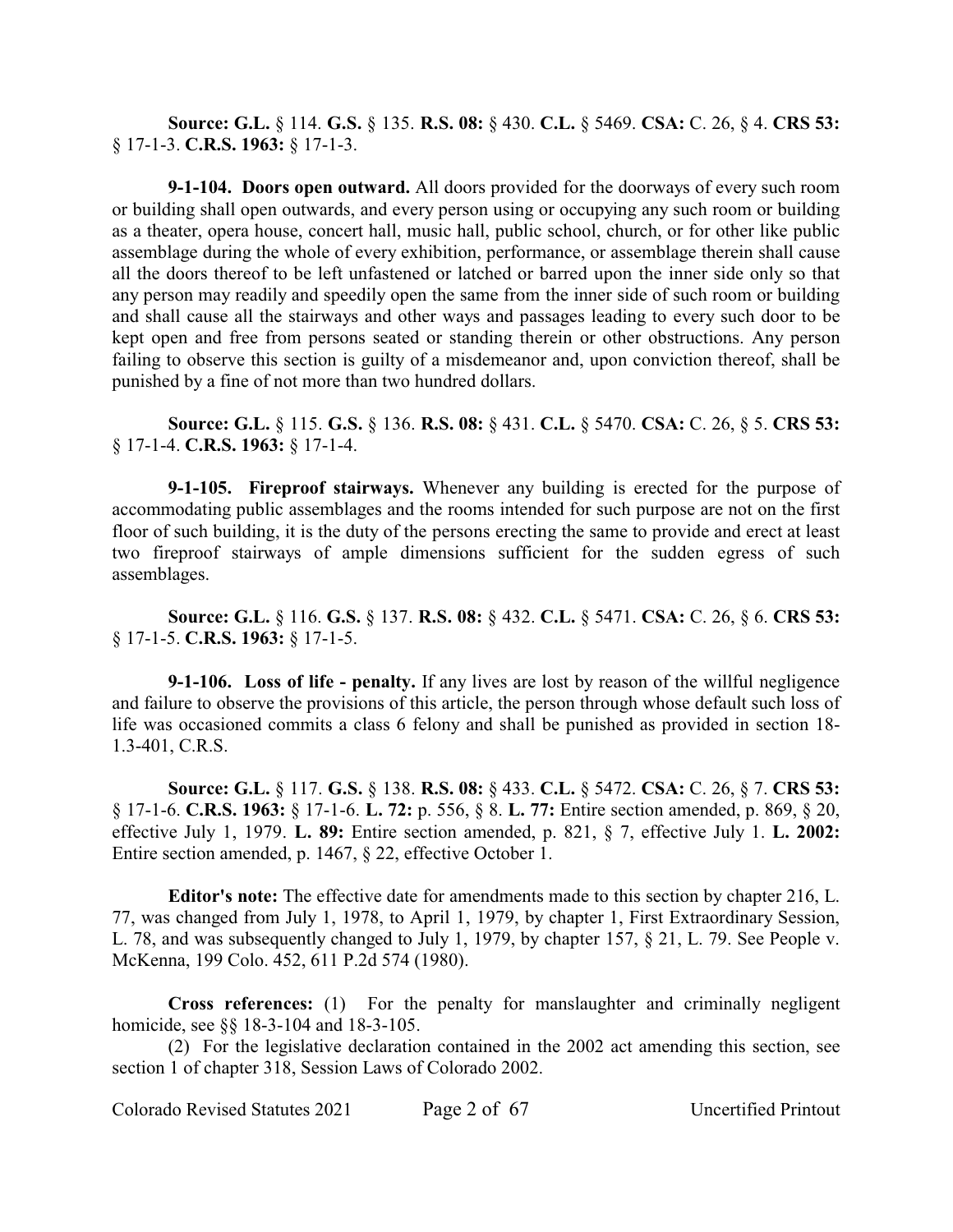#### **ARTICLE 1.3**

#### Low-flow Plumbing Fixtures

#### **9-1.3-101 to 9-1.3-106. (Repealed)**

**Editor's note:** (1) This article was added in 1989. For amendments to this article prior to its repeal in 2016, consult the 2015 Colorado Revised Statutes and the Colorado statutory explanatory note beginning on page vii in the front of this volume.

(2) Section 9-1.3-106 provided for the repeal of this article, effective September 1, 2016. (See L. 2014, pp. 1878, 1880.)

**Cross references:** For current provisions regarding low-efficiency plumbing fixtures, see article 7.5 of title 6.

#### **ARTICLE 1.5**

#### Excavation Requirements

**9-1.5-101. Legislative declaration.** The purpose of this article is to prevent injury to persons and damage to property from accidents resulting from damage to underground facilities by excavation. This purpose shall be facilitated through the creation of a single statewide notification system to be administered by an association of the owners and operators of underground facilities. Through the association, excavators shall be able to obtain crucial information regarding the location of underground facilities prior to excavating and shall thereby be able to greatly reduce the likelihood of damage to any such underground facility or injury to any person working at an excavation site.

**Source: L. 81:** Entire article added, p. 520, § 1, effective October 1. **L. 93:** Entire article amended, p. 498, § 1, effective September 1.

**9-1.5-102. Definitions.** As used in this article 1.5, unless the context otherwise requires:

(1) "ASCE 38" means the standard for defining the quality of an underground facility location as defined in the current edition of the American Society of Civil Engineers' "Standard Guideline for the Collection and Depiction of Existing Subsurface Utility Data (CI/ASCE 38- 02)" or an analogous successor standard as determined by the safety commission.

(1.5) "Damage" includes the penetration or destruction of any protective coating, housing, or other protective device of an underground facility, the denting or partial or complete severance of an underground facility, or the rendering of any underground facility inaccessible.

(2) "Emergency situations" includes ruptures and leakage of pipelines, explosions, fires, and similar instances where immediate action is necessary to prevent loss of life or significant damage to property, including, without limitation, underground facilities, and advance notice of proposed excavation is impracticable under the circumstances.

(3) "Excavation" means any operation in which earth is moved or removed by means of any tools, equipment, or explosives and includes augering, backfilling, boring, ditching, drilling,

Colorado Revised Statutes 2021 Page 3 of 67 Uncertified Printout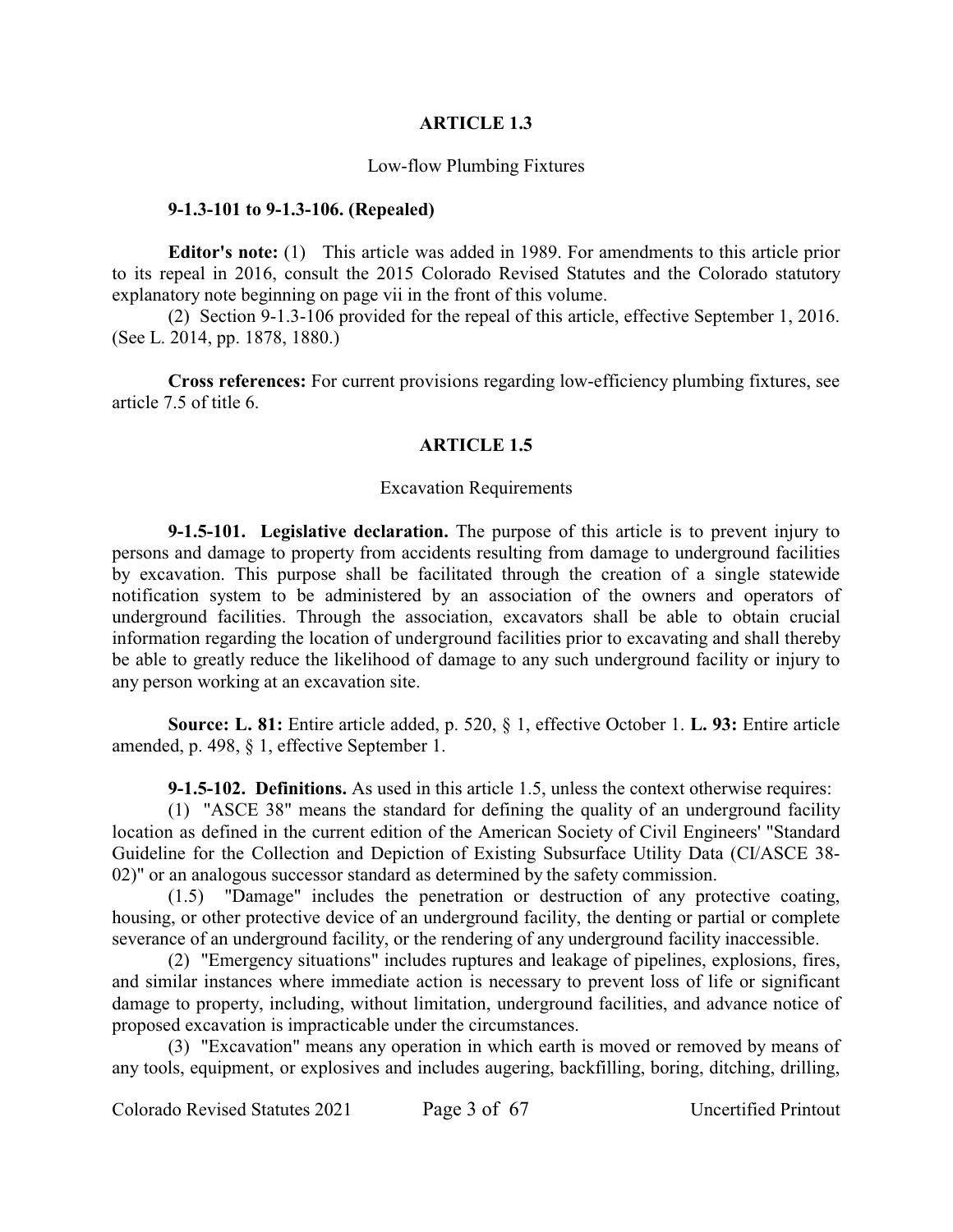grading, plowing-in, pulling-in, ripping, scraping, trenching, hydro excavating, postholing, and tunneling. "Excavation" does not include:

(a) Routine maintenance on existing planted landscapes; or

(b) An excavation by a rancher or a farmer, as defined in section 42-20-108.5, occurring on a ranch or farm when the excavation involves:

(I) Any form of existing agricultural activity that is routine for that ranch or farm;

(II) Land clearing if the activity does not involve deep ripping or deep root removal of trees or shrubs; or

(III) Routine maintenance of:

(A) An existing irrigation facility if the facility has been subjected to maintenance in the previous twenty-four months; or

(B) Existing fence lines.

(3.4) "Gravity-fed system" means any underground facility that is not pressurized and that utilizes gravity as the only means to transport its contents. These systems include sanitary sewer lines, storm sewer lines, and open-air irrigation ditches.

(3.7) "Licensed professional engineer" means a professional engineer as defined in section 12-120-202 (7).

(4) "Notification association" or "association" means the statewide notification association of owners and operators of underground facilities created in section 9-1.5-105.

(5) (a) "Operator" or "owner" means any person, including public utilities, municipal corporations, political subdivisions, or other persons having the right to bury underground facilities in or near a public road, street, alley, right-of-way, or utility easement.

(b) "Operator" or "owner" does not include any railroad.

(6) "Person" means any individual acting on his or her own behalf, sole proprietor, partnership, association, corporation, or joint venture; the state, any political subdivision of the state, or any instrumentality or agency of either; or the legal representative of any of them.

(6.5) "Routine maintenance" means a regular activity that happens at least once per year on an existing planted landscape if earth is not disturbed at a depth of more than twelve inches by nonmechanical means or four inches by mechanical means and if the activities are not intended to permanently lessen the ground cover or lower the existing ground contours. Mechanical equipment used for routine maintenance tasks shall be defined as aerators, hand-held rototillers, soil injection needles, lawn edgers, overseeders, and hand tools.

(6.7) "Subsurface utility engineering notification" means a notice to the notification association that a project is being designed by a licensed professional engineer and that the project will include the investigation and depiction of existing underground facilities that meet or exceed the ASCE 38 standard.

(6.8) "Subsurface utility engineering-required project" means a project that meets all of the following conditions:

(a) The project involves a construction contract with a public entity, as that term is defined in section 24-91-102;

(b) The project involves primarily horizontal construction and does not involve primarily the construction of buildings;

(c) (I) The project:

(A) Has an anticipated excavation footprint that exceeds two feet in depth and that is a contiguous one thousand square feet; or

Colorado Revised Statutes 2021 Page 4 of 67 Uncertified Printout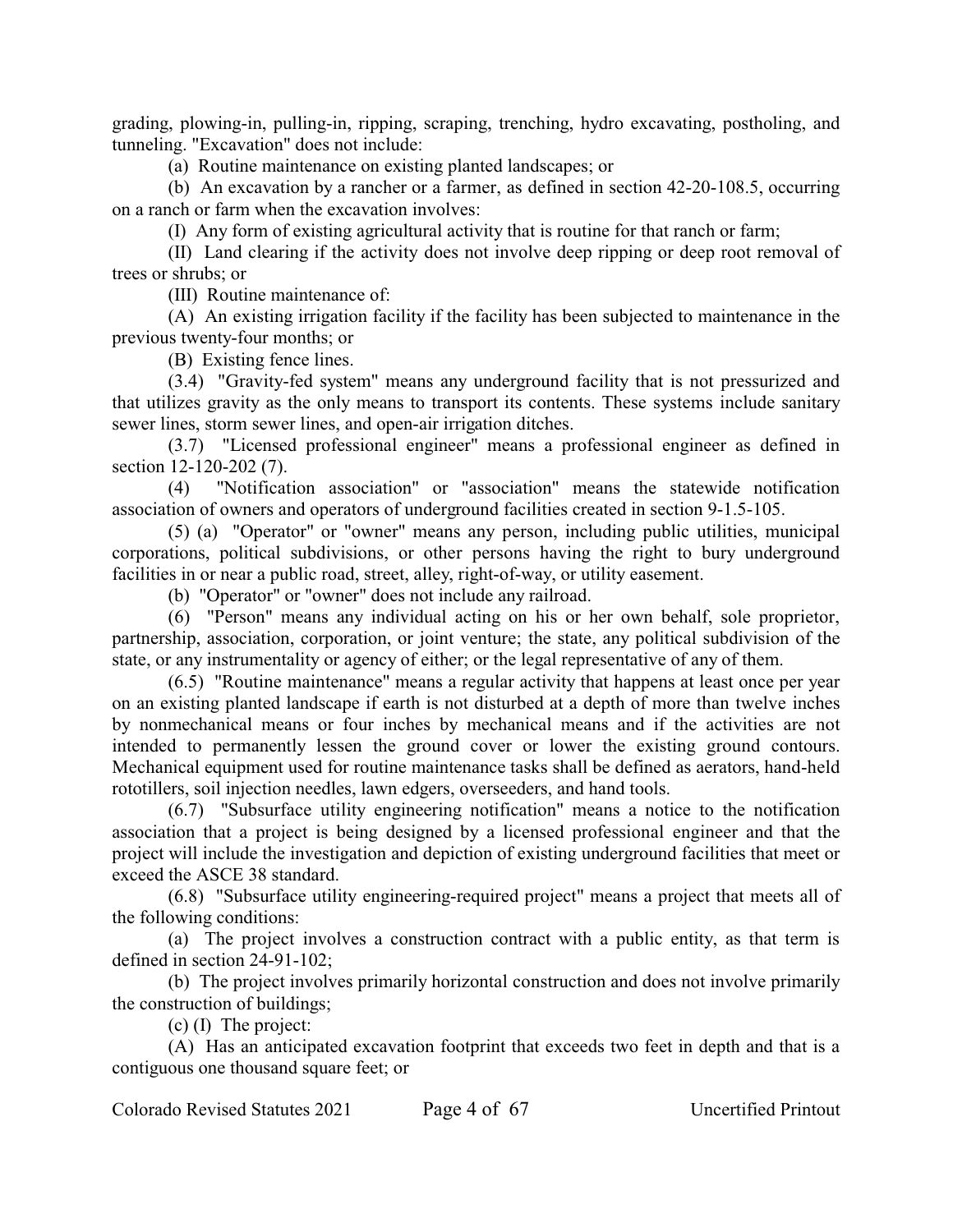(B) Involves utility boring.

(II) For purposes of this subsection (6.8)(c), the term "two feet in depth" does not include rotomilling, and the contiguous one thousand square feet does not include fencing and signing projects.

(d) The project requires the design services of a licensed professional engineer.

(6.9) "Underground damage prevention safety commission" or "safety commission" means the enforcement authority established in section 9-1.5-104.2.

(7) "Underground facility" means any item of personal property which is buried or placed below ground for use in connection with the storage or conveyance of water or sewage, electronic, telephonic, or telegraphic communications or cable television, electric energy, or oil, gas, or other substances. "Item of personal property", as used in this subsection (7), includes, but is not limited to, pipes, sewers, conduits, cables, valves, lines, wires, manholes, and attachments thereto.

**Source: L. 81:** Entire article added, p. 520, § 1, effective October 1. **L. 93:** Entire article amended, p. 498, § 1, effective September 1. **L. 2000:** (3) and (6) amended, p. 685, § 1, effective May 23. **L. 2009:** (2) and (3) amended and (6.5) added, (HB 09-1092), ch. 38, p. 151, § 1, effective August 5. **L. 2018:** IP, (1), and (3) amended and (1.5), (3.4), (3.7), and (6.7) to (6.9) added, (SB 18-167), ch. 256, p. 1561, § 1, effective August 8. **L. 2019:** (3.7) amended, (HB 19- 1172), ch. 136, p. 1650, § 27, effective October 1.

# **9-1.5-103. Plans and specifications - notice of excavation - duties of excavators duties of owners and operators - fee - definition.**

(1) (Deleted by amendment, L. 93, p. 499, § 1, effective September 1, 1993.)

(2) Architects, engineers, or other persons designing excavation shall obtain general information as to the description, nature, and location of underground facilities in the area of such proposed excavation and include such general information in the plans or specifications to inform an excavation contractor of the existence of such facilities and of the need to obtain information thereon pursuant to subsection (3) of this section.

(2.4) At the project owner's expense, a licensed professional engineer designing for a subsurface utility engineering-required project shall:

(a) Notify the notification association with a subsurface utility engineering notification;

(b) Either:

(I) Meet or exceed the ASCE 38 standard for defining the underground facility location in the stamped plans for all underground facilities within the proposed excavation area; or

(II) Document the reasons why any underground facilities depicted in the stamped plans do not meet or exceed ASCE 38 utility quality level B or its successor utility quality level;

(c) Attempt to achieve ASCE 38 utility quality level B or its successor utility quality level on all utilities within the proposed excavation area unless a reasonable rationale by a licensed professional engineer is given for not doing so; and

(d) Document the reasons why any underground facilities depicted in the stamped plans do not meet or exceed ASCE 38 utility quality level A or its successor utility quality level for underground facilities at the point of a potential conflict with the installation of a gravity-fed system.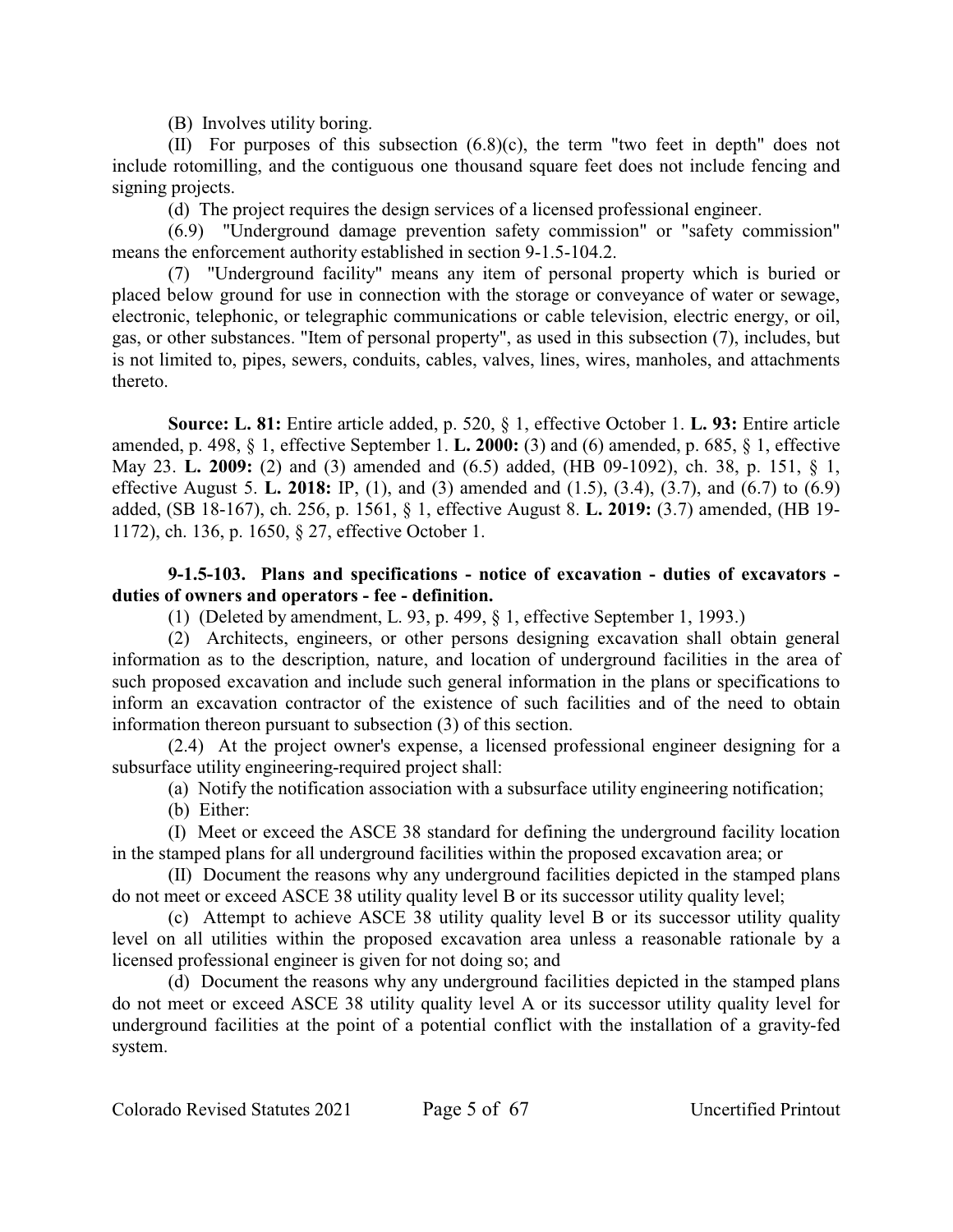(2.7) An underground facility owner that receives a subsurface utility engineering notification or other request for information from a designer shall respond to the request within ten business days after the request, not including the day of actual notice, in one or more of the following ways:

(a) Provide underground facility location records that give the available information on the location, not to include depth, of underground facilities within the project limits;

(b) Provide a mark on the ground that gives the approximate location, not to include depth, of its underground facilities within the project limits; or

(c) Provide the available information as to the approximate location, not to include depth, of its underground facilities within the project limits.

(3) (a) (I) Repealed.

(II) **[***Editor's note: This version of subsection (3)(a)(II) is effective until June 1, 2022.***]** Effective January 1, 2021, except in emergency situations and except as to an employee or an employer's contractor with respect to the employer's underground facilities, a person shall not make or begin excavation without first notifying the notification association. Notice may be given by electronic methods approved by the notification association or by telephone.

(II) **[***Editor's note: This version of subsection (3)(a)(II) is effective June 1, 2022.***]** Effective January 1, 2021, except in emergency situations, except as to an employee or an employer's contractor with respect to the employer's underground facilities, and except as otherwise provided in subsection (3)(e) of this section, a person shall not make or begin excavation without first notifying the notification association. Notice may be given by electronic methods approved by the notification association or by telephone.

(b) Notice of the commencement, extent, and duration of the excavation work shall be given at least two business days prior thereto not including the day of actual notice.

(c) (I) Any notice given pursuant to subsection (3)(b) of this section must include the following:

(A) The name and telephone number of the person who is giving the notice;

(B) The name and telephone number of the excavator; and

(C) The specific location, starting date, and description of the intended excavation activity.

(II) If an area of excavation cannot be accurately described on the locate request, the excavator shall notify the owner or operator of the area of excavation using one or more of the following methods:

(A) Physical delineation with white marks on a hard surface area;

(B) Electronic delineation on a map, plan sheet, or aerial photograph that can be transmitted electronically from the excavator to the facility owner or operator through the notification association; or

(C) Scheduling an on-site meeting between the excavator and the owner or operator.

(d) An excavator requiring existing marked underground facilities to be exposed may list a single secondary excavator on its notice to the notification association and employ the services of the listed secondary excavator to expose marked underground facilities using reasonable care to not damage the facilities. The secondary excavator may expose marked underground facilities under the excavator's notice to the notification association only if the excavator has complied with this subsection  $(3)$ .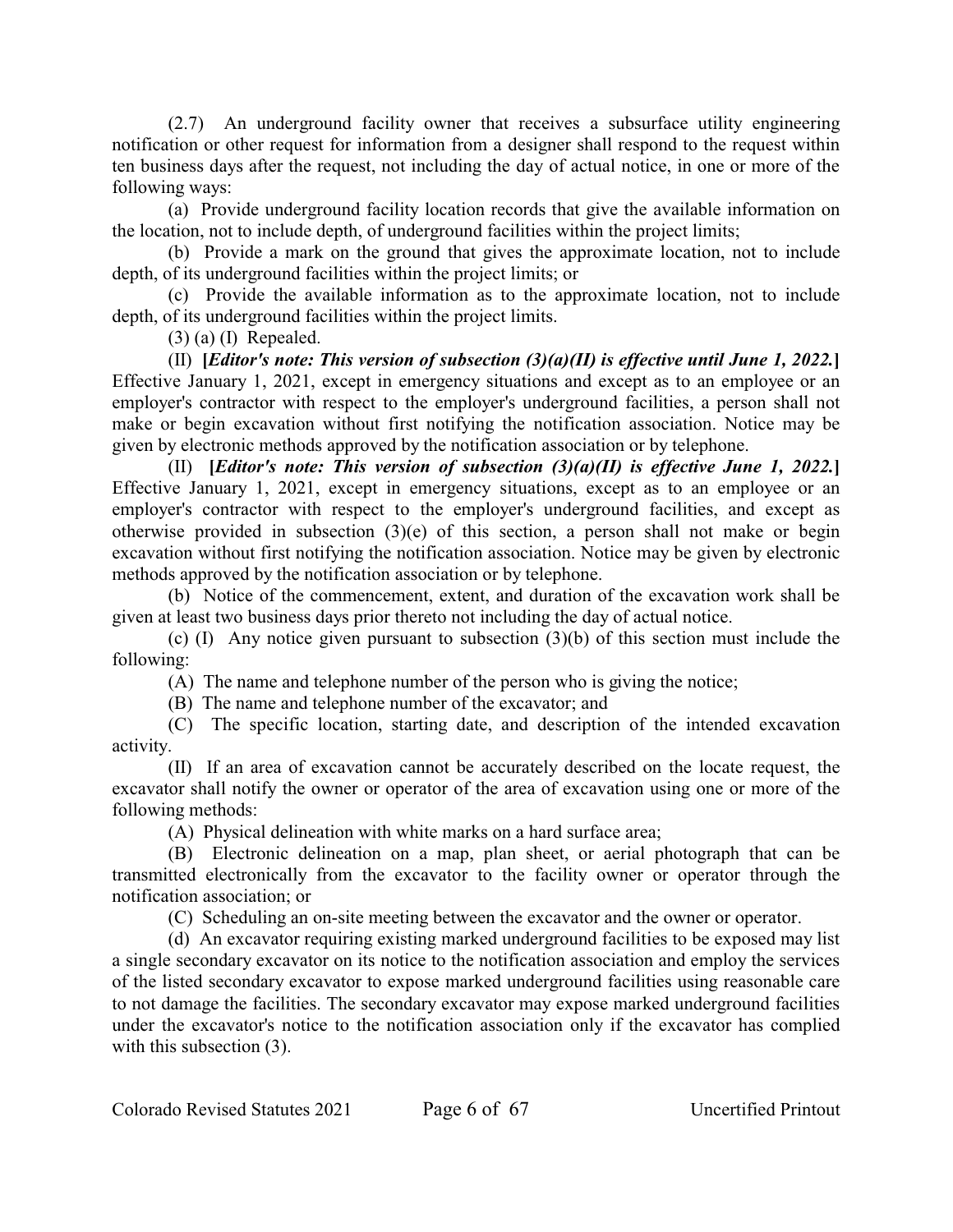(e) **[***Editor's note: Subsection (3)(e) is effective June 1, 2022.***]** (I) Notwithstanding any other provision of this article 1.5, excavation that is routine or emergency maintenance of the right-of-way of a county-maintained gravel or dirt road and is performed by county employees does not require notification of the notification association unless the excavation will:

(A) Lower the existing grade or elevation of the road or any adjacent shoulder or the designed and constructed elevation of any adjacent ditch flowline; or

(B) Disturb more than six inches in depth as it is conducted.

(II) As used in this subsection (3)(e), "ditch flowline" means the line running the length of the bottom of a ditch so that water entering the ditch runs first to the line and thereafter down the line.

(4) (a) (I) Any owner or operator receiving notice pursuant to subsection (3) of this section shall, at no cost to the excavator and within two business days, not including the day of actual notice, use reasonable care to advise the excavator of the location, number, and size of any underground facilities in the proposed excavation area, including laterals in the public right-ofway, by marking the location of the facilities with clearly identifiable markings within eighteen inches horizontally from the exterior sides of the facilities. The markings must include the depth, if known, and shall be made pursuant to the uniform color code as approved by the American Public Works Association. The markings must meet the marking standards as established by the safety commission pursuant to section 9-1.5-104.2 (1)(a)(I). The documentation required by this subsection  $(4)(a)(I)$  shall be provided to the excavator through the notification association and must meet or exceed any quality standards established by the safety commission pursuant to section 9-1.5-104.2 (1)(a)(I). In addition to the markings, the owner or operator shall provide for each of its underground facilities:

(A) Documentation listing the owner's or operator's name and the size and type of each marked underground facility; and

(B) Documentation of the location of the underground facilities in the form of a digital sketch, a hand-drawn sketch, or a photograph that includes a readily identifiable landmark, where practicable.

(II) A sewer system owner or operator shall provide its best available information when marking the location of sewer laterals in the public right-of-way with clearly identifiable markings. "Best available information" includes tap measurements and historic records. If the sewer lateral can be electronically located, the sewer system owner or operator shall mark and document the location of the sewer laterals in accordance with this subsection (4)(a). If a sewer system owner or operator of a sewer lateral cannot electronically locate the sewer lateral, the excavator shall find the sewer lateral.

(III) The marking of customer-owned laterals in the public right-of-way is for informational purposes only, and an owner or operator is not liable to any party for damages or injuries resulting from damage done to customer-owned laterals.

(IV) If a person is involved in excavating across a preexisting underground facility, the owner of such facility shall, upon a predetermined agreement at the request of the excavator or the owner, provide on-site assistance. Any owner or operator receiving notice concerning an excavator's intent to excavate shall use reasonable care to advise the excavator of the absence of any underground facilities in the proposed excavation area by providing positive response documentation to the excavator through the notification association that no underground facilities exist in the proposed excavation area. An owner or operator shall, within the time limits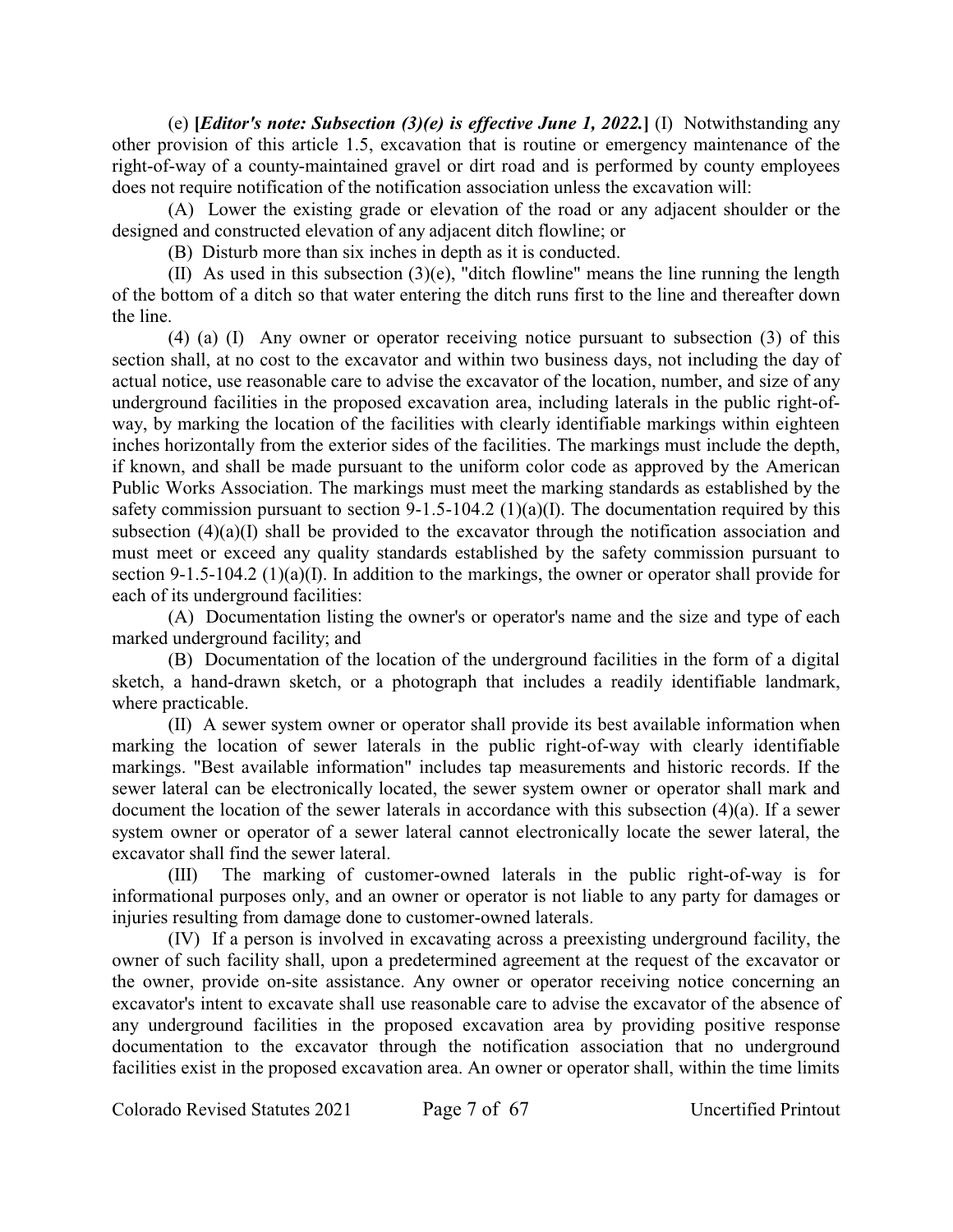specified in subsection (6) of this section, provide to the excavator evidence, if any, of underground facilities abandoned after January 1, 2001, known to the owner or operator to be in the proposed excavation area.

(b) **[***Editor's note: This version of subsection (4)(b) is effective until June 1, 2022.***]** The marking of underground facilities shall be considered valid so long as the markings are clearly visible, but not for more than thirty calendar days following the due date of the locate request initiated pursuant to subsection (3) of this section; except that, if an excavation notice is limited to only annual road maintenance that does not exceed six inches in depth conducted by a government agency on an existing unpaved road, the marking shall be considered valid for up to one hundred eighty days. Upon receipt of the notification, an owner or operator has ten business days to coordinate the excavation activity with the government agency. If an excavation has not been completed within the applicable period, the excavator shall notify the notification association at least two business days, not including the day of actual notice, before the end of the applicable period.

(b) **[***Editor's note: This version of subsection (4)(b) is effective June 1, 2022.***]** The marking of underground facilities shall be considered valid so long as the markings are clearly visible, but not for more than thirty calendar days following the due date of the locate request initiated pursuant to subsection (3) of this section. If an excavation has not been completed within the thirty-day period, the excavator shall notify the notification association at least two business days, not including the day of actual notice, before the end of the thirty-day period.

(b.5) **[***Editor's note: This version of subsection (4)(b.5) is effective until March 1, 2022.***]** Any person who willfully or maliciously removes a marking used by an owner or operator to mark the location of any underground facility, except in the ordinary course of excavation, is guilty of a class 2 misdemeanor, and, upon conviction thereof, in addition to any order for restitution, shall be punished by a fine of not more than five thousand dollars for each offense, by imprisonment for not more than one year, or by both such fine and imprisonment.

(b.5) **[***Editor's note: This version of subsection (4)(b.5) is effective March 1, 2022.***]** Any person who willfully or maliciously removes a marking used by an owner or operator to mark the location of any underground facility, except in the ordinary course of excavation, commits a petty offense.

(c) (I) (A) When a person excavates within eighteen inches horizontally from the exterior sides of any marked underground facility, the person shall use nondestructive means of excavation to identify underground facilities and shall otherwise exercise reasonable care to protect any underground facility in or near the excavation area. When utilizing trenchless excavation methods, the excavator shall expose underground facilities and visually observe the safe crossing of marked underground facilities when requested to do so by the underground facility owner or operator or the government agency that issued a permit for the excavation.

(B) The excavator shall maintain adequate and accurate documentation, including photographs, video, or sketches and documentation obtained through the notification association, at the excavation site on the location and identification of any underground facility and shall maintain adequate markings of any underground facility throughout the excavation period. A person shall not use a subsurface utility engineering notification for excavation purposes.

(II) (A) If the documentation or markings maintained pursuant to subsection  $(4)(c)(I)$  of this section become lost or invalid, the excavator shall notify the notification association or the affected owner or operator through the notification association and request an immediate

Colorado Revised Statutes 2021 Page 8 of 67 Uncertified Printout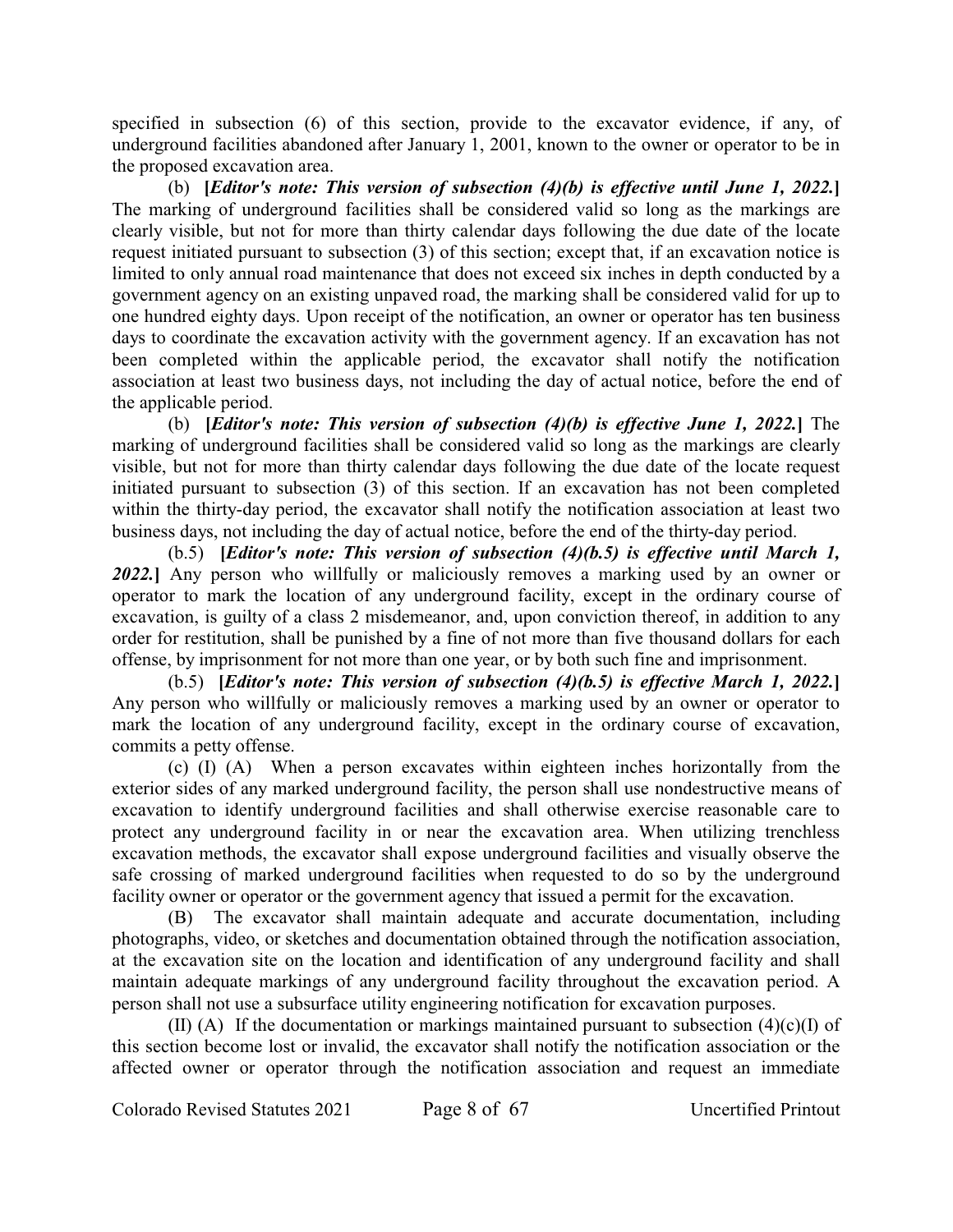reverification of the location of any underground facility. Upon receipt of the notification, the affected owner or operator shall respond as quickly as is practicable. The excavator shall cease excavation activities at the affected location until the location of any underground facilities has been reverified.

(B) If the documentation or markings maintained pursuant to subsection  $(4)(c)(I)$  of this section are determined to be inaccurate, the excavator shall immediately notify the affected owner or operator through the notification association and shall request an immediate reverification of the location of any underground facility. Upon receipt of the notification, the affected owner or operator shall respond as quickly as practicable. The excavator may continue excavation activity if the excavator exercises due caution and care to prevent damaging any underground facility.

(III) If a person performing routine maintenance discovers an underground facility in the area where the routine maintenance is being performed, the person shall notify the notification association and the affected owner or operator as quickly as practicable and request an immediate verification of the location of any underground facility. Upon receiving notification, the affected owner or operator shall respond as quickly as practicable. The person shall cease routine maintenance activities in the immediate area, as determined by exercising due caution and care, until the location of any underground facilities has been verified.

(5) In emergency situations, excavators shall take such precautions as are reasonable under the circumstances to avoid damage to underground facilities and notify affected owners or operators and the notification association as soon as possible of such emergency excavations. In the event of damage to any underground facility, the excavator shall immediately notify the affected owner or operator and the notification association of the location and extent of such damage.

(6) If documentation or markings requested and needed by an excavator pursuant to subsection (4) of this section are not provided by the owner or operator within two business days, not including the day of actual notice, or such later time as agreed upon by the excavator and the owner or operator, or, if the documentation or markings provided fail to identify the location of the underground facilities, the excavator shall immediately give notice through the notification association to the owner or operator, may proceed with the excavation, and is not liable for such damage except upon proof of the excavator's lack of reasonable care.

(6.5) If positive response required pursuant to subsection (4) of this section is not provided by the owner or operator within two business days, not including the day of actual notice, or by a later time as otherwise agreed upon in writing, the notification association shall send an additional renotification to that owner or operator. The notification association shall continue to send out renotifications daily until the notification association receives the positive response.

(7) (a) In the event of damage to an underground facility, the excavator, owner, and operator shall cooperate to mitigate damages to the extent reasonably possible, including the provision of in-kind work by the excavator where technical or specialty skills are not required by the nature of the underground facility. Such in-kind work may be under the supervision and pursuant to the specifications of the owner or operator.

(b) If damage to an underground facility meets or exceeds the reporting threshold as established by the notification association pursuant to paragraph (c) of this subsection (7), the owner or operator of the damaged underground facility shall provide the information listed in

Colorado Revised Statutes 2021 Page 9 of 67 Uncertified Printout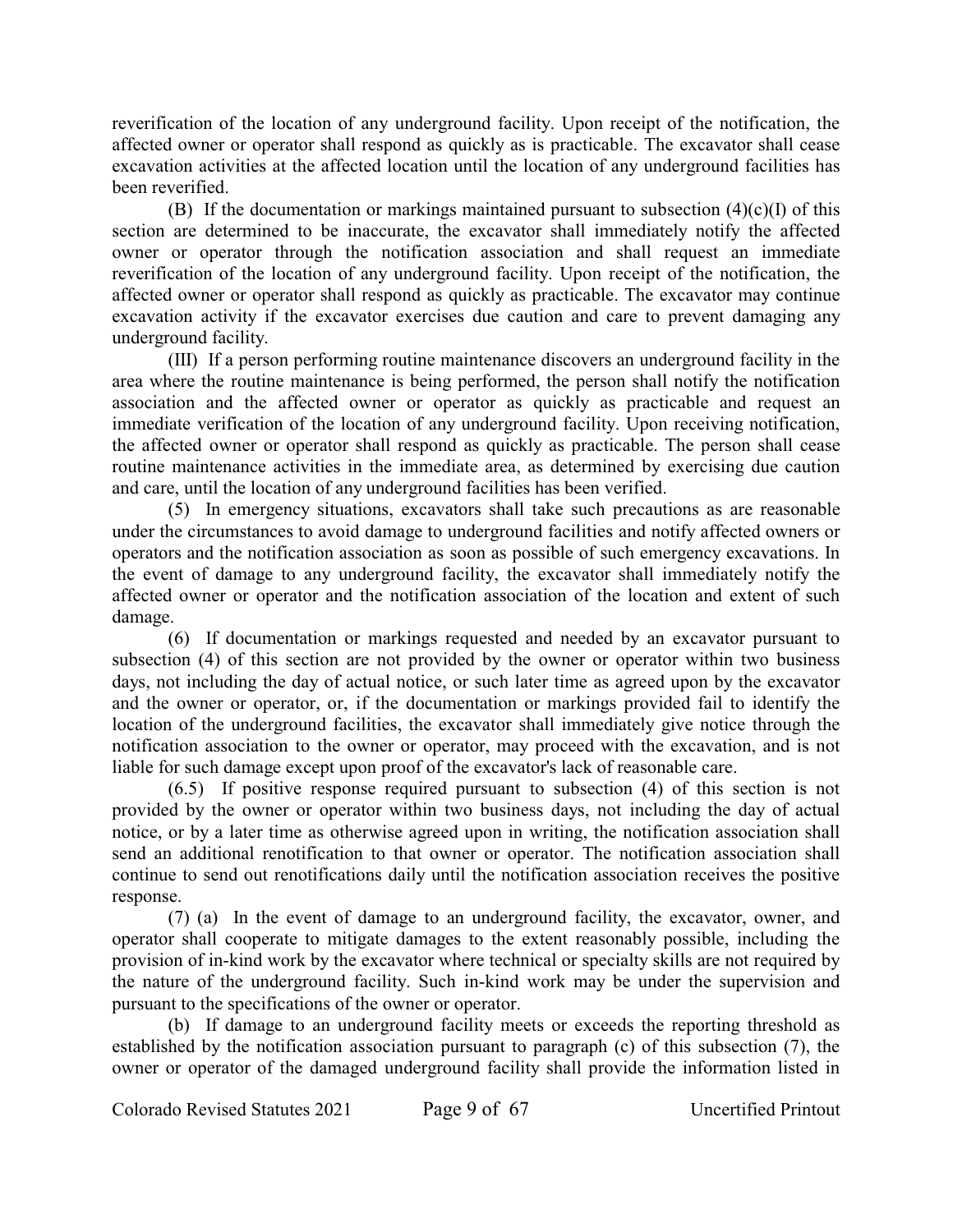subparagraphs (I) to (VII) of paragraph (c) of this subsection (7) to the notification association within ninety days after service has been restored.

(c) The notification association shall create and publicize to its members a reporting process, including the availability of electronic reporting and a threshold at which reporting is required, to compile the following information:

(I) The type of underground facility that was damaged;

(II) Whether notice of the intention to excavate was provided to the notification association;

(III) Whether the underground facility had been validly marked prior to being damaged;

(IV) The type of service that was interrupted;

(V) Repealed.

(VI) The duration of the interruption; and

(VII) The location of the area where the underground facility was damaged.

(d) The notification association shall include a statistical summary of the information provided to it under this subsection (7) in the annual report required under section 9-1.5-105  $(2.6)$ .

(e) (I) On or before July 1 of each year, the notification association shall prepare and submit to the safety commission an annual report for each owner or operator summarizing the following data from the prior calendar year:

(A) The number of locate requests submitted to the owner or operator pursuant to subsection (4) of this section;

(B) The number of notices submitted to the owner or operator pursuant to subsection (6) of this section;

(C) The percentage of locate requests resulting in notices submitted to the owner or operator pursuant to subsection (6) of this section;

(D) The number of renotifications submitted to the owner or operator pursuant to subsection (6.5) of this section; and

(E) The percentage of locate requests resulting in renotifications submitted to the owner or operator pursuant to subsection (6.5) of this section.

(II) The notification association shall make the data in the annual report electronically accessible to the safety commission for customized reports or research.

(8) A person who performs maintenance shall take reasonable care when disturbing the soil.

(9) If damage results in the escape of any interstate or intrastate natural gas or other gas or hazardous liquid, the excavator or person that caused the damage shall promptly report to the owner and operator and the appropriate authorities by calling the 911 emergency telephone number or another emergency telephone number. The reporting is in addition to any reporting required to be made to any state or local agency.

(10) All new underground facilities, including laterals up to the structure or building being served, installed on or after August 8, 2018, must be electronically locatable when installed.

(11) Nothing in this article 1.5 affects or impairs any local ordinances or other provisions of law requiring permits to be obtained before an excavation. A permit issued by a government agency does not relieve an excavator from complying with this article 1.5.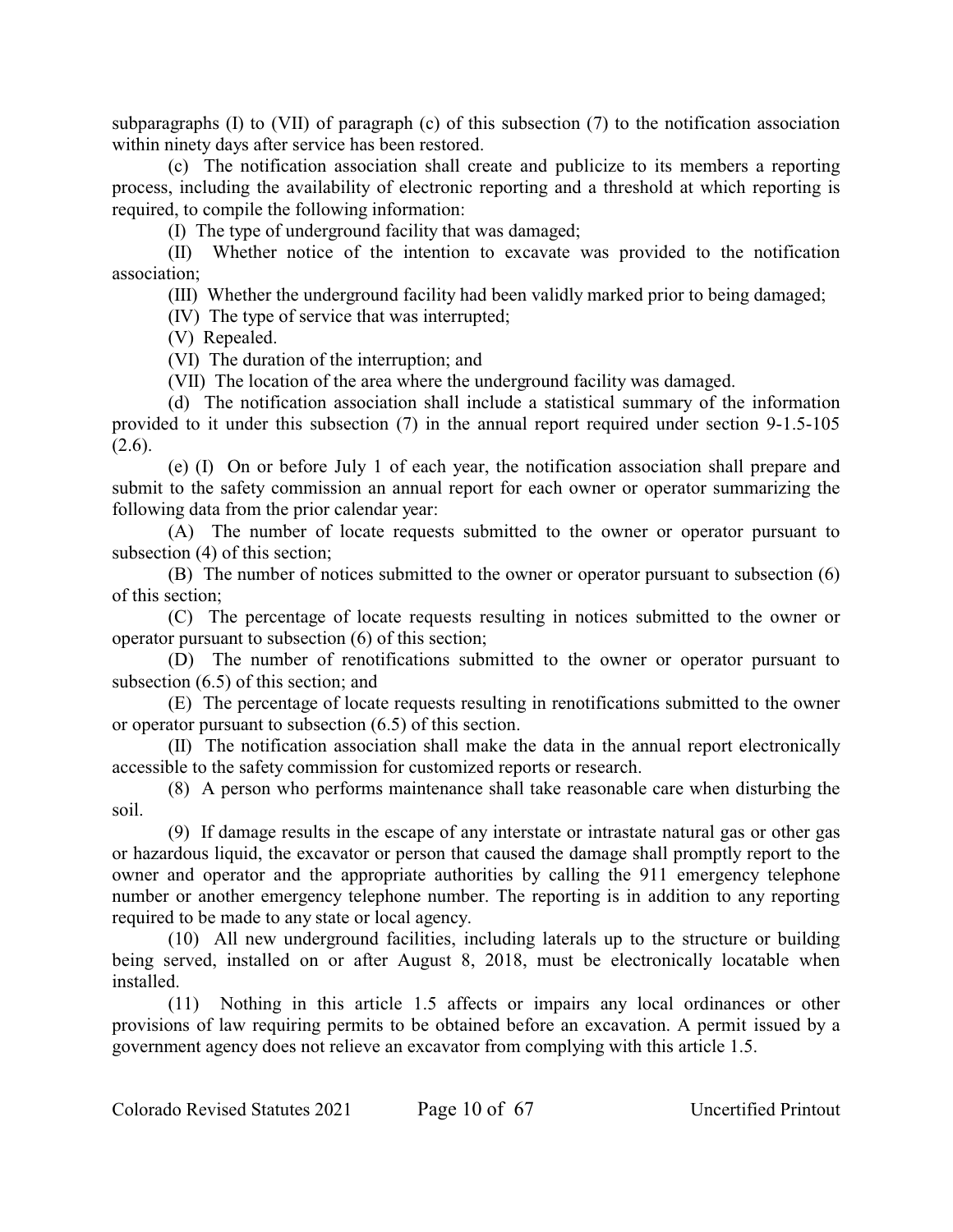**Source: L. 81:** Entire article added, p. 521, § 1, effective October 1. **L. 93:** Entire article amended, p. 499, § 1, effective September 1. **L. 2000:** (4)(a), (4)(c), (6), and (7) amended and (4)(b.5) added, p. 685, § 2, effective May 23. **L. 2009:** (4)(c)(III) and (8) added, (HB 09-1092), ch. 38, p. 152, §§ 2, 3, effective August 5. **L. 2018:** (2.4), (2.7), (6.5), (7)(e), and (9) to (11) added, (3)(a), (3)(c), (3)(d), (4)(a), (4)(b), (4)(c)(I), (4)(c)(II), and (6) amended, and (7)(c)(V) repealed, (SB 18-167), ch. 256, p. 1563, § 2, effective August 8. **L. 2021:** (4)(b.5) amended, (SB 21-271), ch. 462, p. 3144, § 100, effective March 1, 2022; (3)(a)(II) and (4)(b) amended and (3)(e) added, (HB 21-1095), ch. 173, p. 948, § 1, effective June 1, 2022.

**Editor's note:** (1) Subsection (3)(a)(I)(B) provided for the repeal of subsection (3)(a)(I), effective January 1, 2021. (See L. 2018, p. 1563.)

(2) Section 803(2) of chapter 462 (SB 21-271), Session Laws of Colorado 2021, provides that the act changing this section applies to offenses committed on or after March 1, 2022.

#### **9-1.5-104. Injunctive relief. (Deleted by amendment)**

**Source: L. 81:** Entire article added, p. 522, § 1, effective October 1. **L. 93:** Entire article amended, p. 502, § 1, effective September 1.

**9-1.5-104.2. Underground damage prevention safety commission - creation - review of violations - enforcement - rules.** (1) (a) There is hereby created the underground damage prevention safety commission in the department of labor and employment. The safety commission is transferred to the department by a **type 2** transfer as that term is defined in section 24-1-105. The safety commission shall:

(I) Advise the notification association and other state agencies, the general assembly, and local governments on:

(A) Best practices and training to prevent damage to underground utilities;

(B) Policies to enhance public safety, including the establishment and periodic updating of industry best standards, including marking and documentation best practices and technology advancements; and

(C) Policies and best practices to improve efficiency and cost savings to the 811 program, including the review, establishment, and periodic updating of industry best standards, to ensure the highest level of productivity and service for the benefit of both excavators and owners and operators; and

(II) Review complaints alleging violations of this article 1.5 involving practices related to underground facilities and order appropriate remedial action or penalties.

(b) The safety commission and the notification association shall enter into a memorandum of understanding to facilitate implementation and administration of this section and sections 9-1.5-104.4, 9-1.5-104.7, and 9-1.5-104.8. The memorandum of understanding must include provisions outlining the roles and responsibilities of the safety commission regarding statewide enforcement and the roles and responsibilities of the notification association in administering the notification association as outlined in section 9-1.5-105.

(c) Notwithstanding the powers and duties assigned to the safety commission, this section and section 9-1.5-104.4 do not apply to a home rule county, city and county,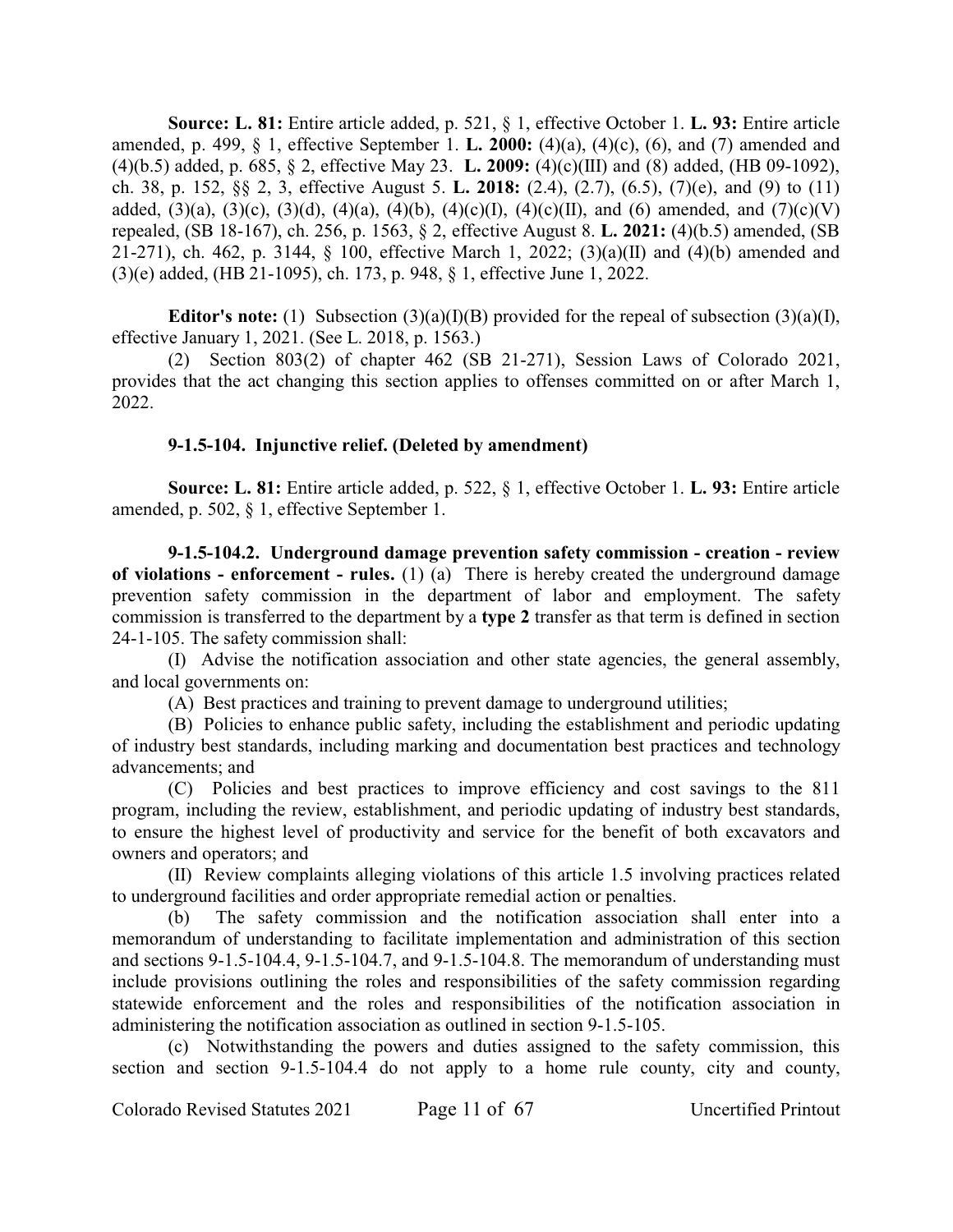municipality, or power authority established pursuant to section 29-1-204 (1), and nothing in this article 1.5 authorizes the safety commission to impose a penalty on or enforce a recommendation or remedial action regarding an alleged violation of this article 1.5 against a home rule county, city and county, municipality, or power authority; except that:

(I) The safety commission shall:

(A) Inform a home rule county, city and county, municipality, or power authority of an alleged violation of this article 1.5; and

(B) At the request of the applicable home rule county, city and county, municipality, or power authority, suggest corrective action; and

(II) Nothing in this subsection (1)(c) prohibits a home rule county, city and county, municipality, or power authority from participating in proceedings of the safety commission.

(d) The governing body of a home rule county, city and county, municipality, or power authority established pursuant to section 29-1-204 (1) shall adopt by resolution, ordinance, or other official action either:

(I) Its own damage prevention safety program similar to that established pursuant to this article 1.5; or

(II) A waiver that delegates its damage prevention safety program to the safety commission.

(2) (a) The governor shall appoint the following fifteen members of the safety commission, taking into consideration nominations made pursuant to this subsection (2)(a), subject to consent by the senate:

(I) One individual nominated by Colorado Counties, Inc., to represent counties;

(II) One individual nominated by the Colorado Municipal League to represent municipalities;

(III) One individual nominated by the Special District Association of Colorado to represent special districts;

(IV) One individual nominated by Colorado's energy industry to represent energy producers;

(V) One individual nominated by the Colorado Contractors Association to represent contractors;

(VI) Two individuals nominated by the excavator members of the notification association to represent excavators;

(VII) One individual nominated by the American Council of Engineering Companies of Colorado to represent engineers;

(VIII) One individual nominated by investor-owner utilities to represent investor-owner utilities;

(IX) One individual nominated by the Colorado Rural Electric Association to represent rural electric cooperatives;

(X) One individual nominated by the Colorado Pipeline Association to represent pipeline companies;

(XI) One individual nominated by the Colorado telecommunications and broadband industry to represent telecommunications and broadband companies;

(XII) One individual nominated by the Colorado Water Utility Council to represent water utilities: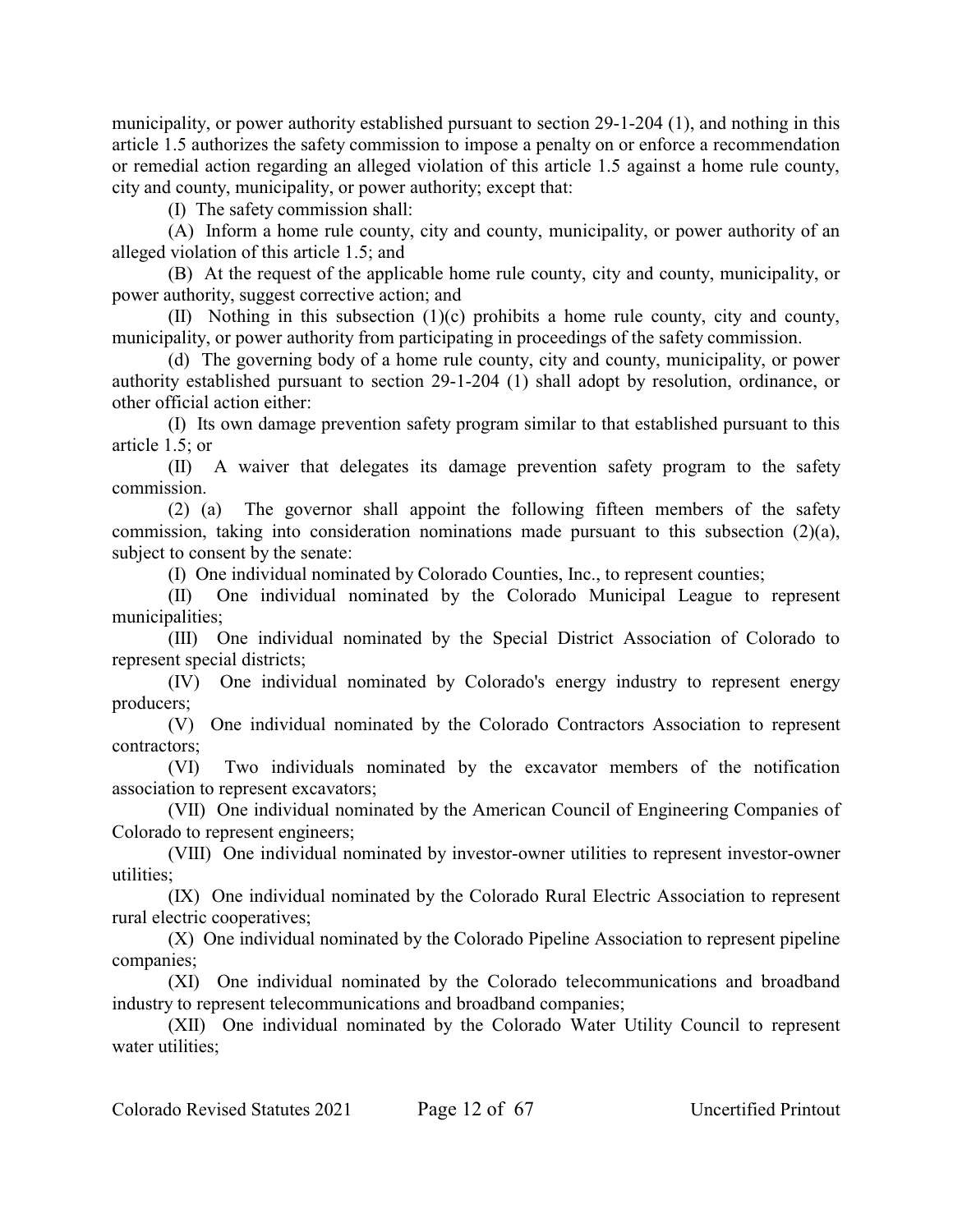(XIII) One individual nominated by the department of transportation to represent transportation; and

(XIV) One individual nominated by the commissioner of agriculture who is actively engaged in farming or ranching.

(b) The governor shall make initial appointments by January 1, 2019. The members' terms of office are three years; except that the initial term of one of the members appointed pursuant to:

(I) Subsections  $(2)(a)(I)$  to  $(2)(a)(V)$  of this section is one year; and

(II) Subsections  $(2)(a)(V)$  to  $(2)(a)(X)$  of this section is two years.

(c) Within six months after its creation, the safety commission shall adopt bylaws and provide for those organizational processes that are necessary to complete the safety commission's tasks.

(d) The safety commission may promulgate rules to implement this section and sections 9-1.5-104.4, 9-1.5-104.7, and 9-1.5-104.8 and may revise the rules as needed.

(3) The safety commission shall meet at least once every three months. The safety commission shall operate independently of the notification association; however, the notification association and the department of labor and employment shall provide administrative support to the safety commission in performing its duties as outlined in this section.

(4) The safety commission may review complaints of alleged violations of this article 1.5. Any person may bring a complaint to the safety commission regarding an alleged violation. A person who brings a frivolous complaint, as determined by the safety commission, commits a minor violation and is subject to a fine as authorized by section 9-1.5-104.4.

(5) To review a complaint of an alleged violation, the safety commission shall appoint at least three and not more than five of its members as a review committee. The review committee must include the same number of members representing excavators and owners or operators and at least one member who does not represent excavators or owners or operators. A safety commission member who has a conflict of interest with regard to a particular matter shall recuse himself or herself from serving on a review committee with regard to that matter.

(6) (a) Before reviewing a complaint, the review committee shall notify the person making the complaint and the alleged violator of its intent to review the complaint and of the opportunity for both parties to participate. The notification must include the hearing date for the complaint, which must be scheduled for a date within ninety days after the date on which the safety commission received the complaint, and a statement that the parties may submit written or oral comments at the hearing. The hearing date can be postponed by mutual agreement of the parties to a date that is acceptable to the review committee. The complaining party may voluntarily withdraw the complaint prior to a hearing by the review committee. The safety commission shall promulgate rules governing the conduct of hearings under this section.

(b) The review committee shall determine whether a violation of the law has occurred and, if appropriate, recommend remedial action consistent with the guidance developed pursuant to section 9-1.5-104.4 (2). A recommendation of remedial action that includes a fine requires a unanimous vote of the review committee. The review committee shall not recommend remedial action or a fine against a homeowner, rancher, or farmer, as defined in section 42-20-108.5, unless the review committee finds by clear and convincing evidence that a violation of the law has occurred. Within seven business days after the completion of the hearing, the review committee shall provide to the safety commission in writing a report of its findings of facts, its

Colorado Revised Statutes 2021 Page 13 of 67 Uncertified Printout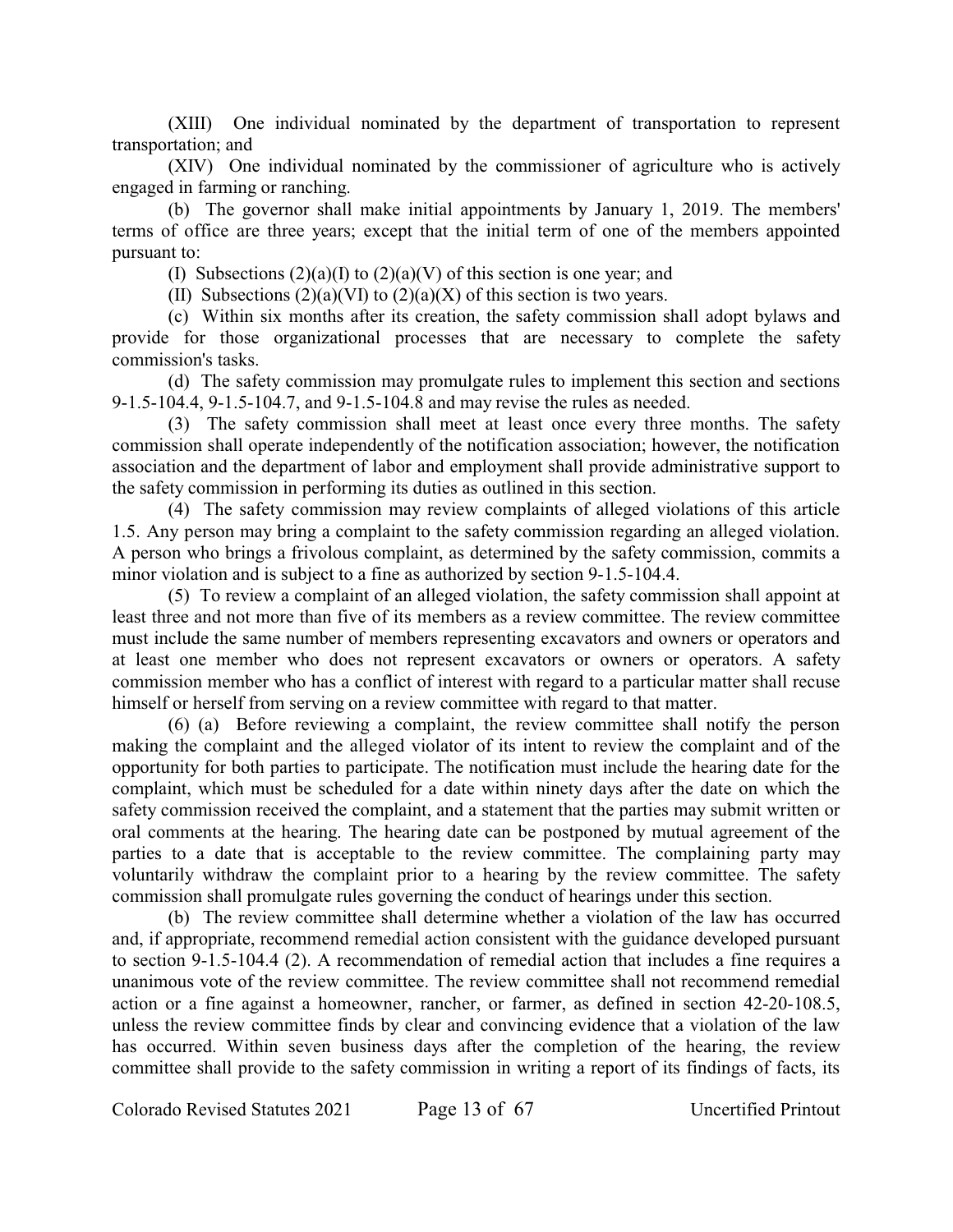determination of whether a violation of the law has occurred, and any recommendation of remedial action or penalty.

(7) The safety commission is bound by the review committee's findings of fact and decision, but the safety commission may adjust the review committee's recommendation of remedial action or penalty if an adjustment is supported by at least twelve members of the safety commission. Within ten business days after the safety commission meeting to review the findings and recommendations of the review committee, the safety commission shall provide in writing to the person making the complaint and the alleged violator a summary of the review committee's findings and the safety commission's final determination with respect to any required remedial action or penalty. The decision of the safety commission is final agency action subject to review by the district court pursuant to section 24-4-106.

(8) If a decision by the safety commission involves a fine authorized by section 9-1.5- 104.4, the safety commission shall invoice for and collect the fine indicating that a violation of this article 1.5 has been committed by a person or involving the underground facilities of a person. The safety commission may enforce the fine assessed under this article 1.5 as provided in section 24-30-202.4.

(9) (a) If a person does not comply with the safety commission's decision, the safety commission, represented by the attorney general, may enforce this article 1.5 by bringing an action in the Denver district court. In an action brought by the safety commission pursuant to this section, the court may award the safety commission all costs of investigation and trial, including reasonable attorney fees fixed by the court.

(b) Any costs incurred by the safety commission as a result of administering this article 1.5, including legal services, shall be paid from the safety commission fund created in section 9- 1.5-104.8. Any costs and fees awarded by the court pursuant to this subsection (9) shall be deposited in the safety commission fund created in section 9-1.5-104.8.

**Source: L. 2018:** Entire section added, (SB 18-167), ch. 256, p. 1568, § 3, effective August 8.

**Editor's note:** This section is repealed, effective September 1, 2028, pursuant to § 9-1.5- 108.

**9-1.5-104.3. Alternative dispute resolution.** The notification association shall create a voluntary alternative dispute resolution program in consultation with its members and all affected parties. The alternative dispute resolution program must be available to all owners or operators, excavators, and other interested parties regarding disputes arising from damage to underground facilities, including any cost or damage incurred by the owner or operator or the excavator as a result of any delay in the excavation project while the underground facility is restored, repaired, or replaced, exclusive of civil penalties set forth in and fines assessed pursuant to section 9-1.5-104.4 or 9-1.5-104.5, that cannot be resolved through consultation and negotiation. The alternative dispute resolution program must include mediation, arbitration, or other appropriate processes of dispute resolution. The issue of liability and amount of damages under Colorado law may be decided by an appointed arbitrator or by the parties in mediation. Nothing in this section changes the basis for civil liability for damages.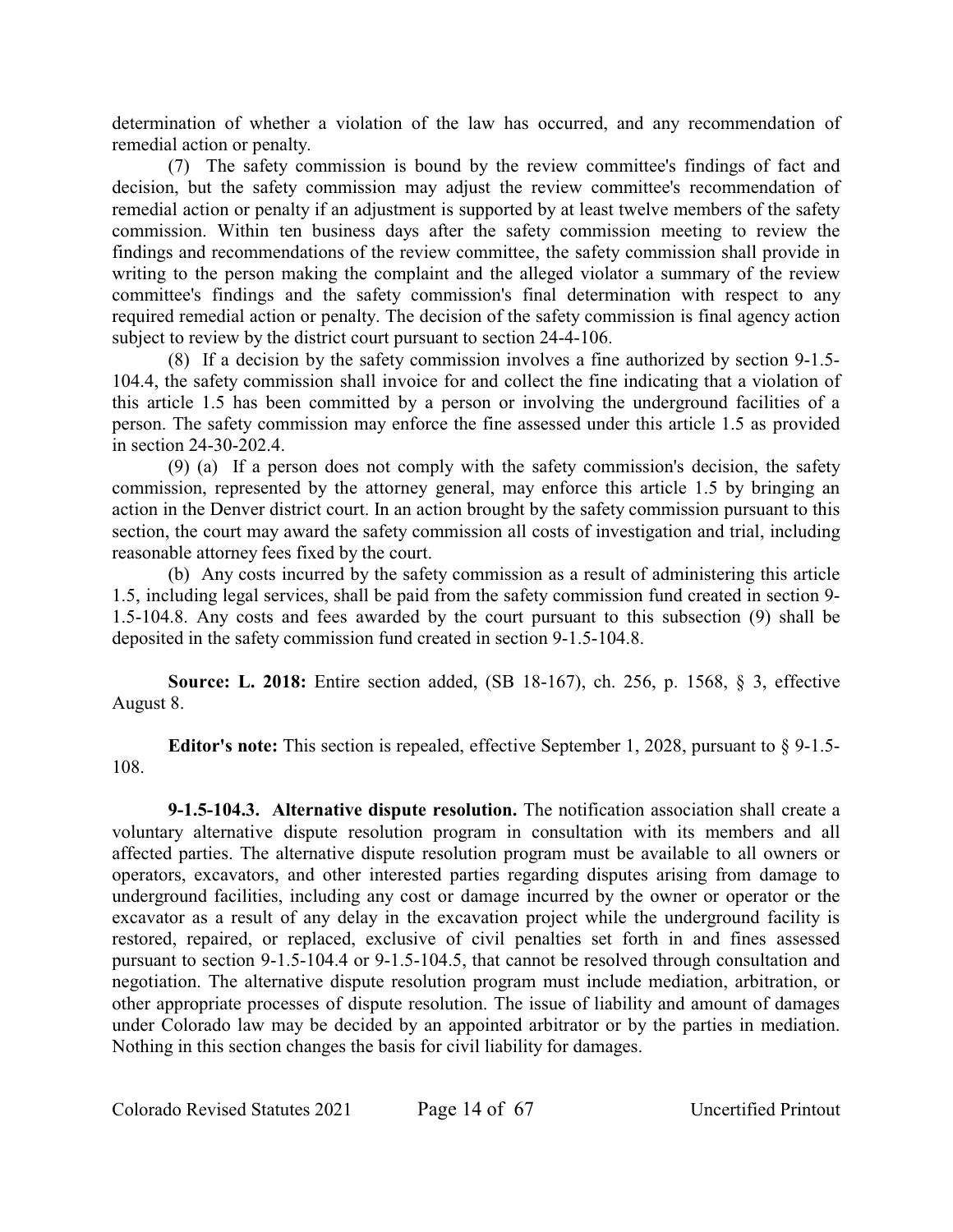**Source: L. 2000:** Entire section added, p. 687, § 3, effective May 23. **L. 2018:** Entire section amended, (SB 18-167), ch. 256, p. 1574, § 4, effective August 8.

**9-1.5-104.4. Penalties - guidance.** (1) A person who violates this article 1.5 is subject to a fine of not more than five thousand dollars for an initial violation and not more than seventy-five thousand dollars for each subsequent violation within a twelve-month period.

(2) In the performance of its duties regarding any complaint, the safety commission is encouraged to consider training, support services, or other remediation measures that will improve the behavior of the party and further the goals of this article 1.5 to ensure the safety of all participants and Coloradans. The safety commission shall develop guidance for the recommendation of remedial actions that are consistent with the following principles:

(a) Guidance shall be developed to help the review committee in determining whether an alleged violation should be classified as a minor, moderate, or major violation;

(b) Alternatives to fines may be considered, especially for a party that the safety commission has not found to be responsible for a violation in the previous twelve months; and

(c) In considering the appropriate remedial action, the safety commission may consider the number of violations relative to the number of notifications received.

(3) The maximum fines for the three different classifications of violations are as follows: **Number of violations within the previous twelve months**

|          | One     | Two      | Three    | Four     |
|----------|---------|----------|----------|----------|
| Minor    | \$250   | \$500    | \$1,000  | \$5,000  |
| Moderate | \$1,000 | \$2,500  | \$5,000  | \$25,000 |
| Major    | \$5,000 | \$25,000 | \$50,000 | \$75,000 |

(4) The following are not subject to a fine otherwise authorized pursuant to this section:

(a) With regard to an excavation occurring on a ranch or farm, a rancher or a farmer, as defined in section 42-20-108.5, unless the excavation is for a nonagricultural purpose; and

(b) With regard to a failure to notify the notification association or the affected owner or operator and to damage to an underground facility during excavation, a homeowner, rancher, or farmer, as defined in section 42-20-108.5, working on the homeowner's, rancher's, or farmer's property.

**Source: L. 2018:** Entire section added, (SB 18-167), ch. 256, p. 1568, § 3, effective August 8.

**Editor's note:** This section is repealed, effective September 1, 2028, pursuant to § 9-1.5- 108.

**9-1.5-104.5. Civil penalties - applicability.** (1) (a) Every owner or operator of an underground facility in this state shall join the notification association pursuant to section 9-1.5- 105.

(b) Any owner or operator of an underground facility who does not join the notification association in accordance with paragraph (a) of this subsection (1) shall be liable for a civil penalty of two hundred dollars.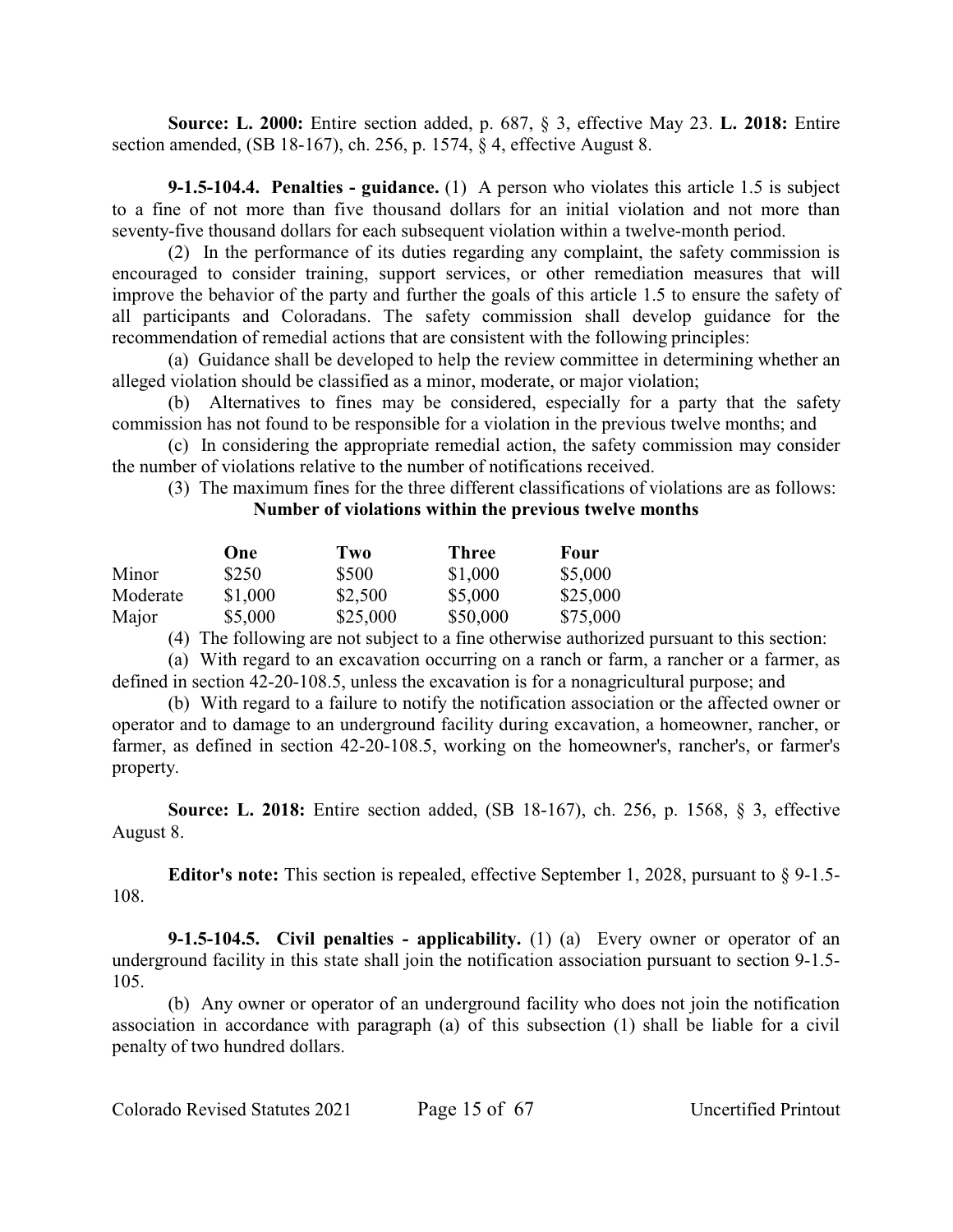(c) (I) If any underground facility located in the service area of an owner or operator is damaged as a result of such owner or operator's failure to comply with paragraph (a) of this subsection (1), the court shall impose upon such owner or operator a civil penalty in the amount of five thousand dollars for the first offense and up to twenty-five thousand dollars for each subsequent offense within a twelve-month period after the first offense. Upon a first offense, the owner or operator shall be required by the court to complete an excavation safety training program with the notification association.

(II) If any owner or operator fails to comply with paragraph (a) of this subsection (1) on more than three separate occasions within a twelve-month period from the date of the first failure to comply with paragraph (a) of this subsection (1), then the civil penalty shall be up to seventyfive thousand dollars.

(d) If any underground facility is damaged as a result of the owner or operator's failure to comply with paragraph (a) of this subsection (1) or failure to use reasonable care in the marking of the damaged underground facility, such owner or operator shall be presumably liable for:

(I) Any cost or damage incurred by the excavator as a result of any delay in the excavation project while the underground facility is restored, repaired, or replaced, together with reasonable costs and expenses of suit, including reasonable attorney fees; and

(II) Any injury or damage to persons or property resulting from the damage to the underground facility. Any such owner or operator shall also indemnify and defend the affected excavator against any and all claims or actions, if any, for personal injury, death, property damage, or service interruption resulting from the damage to the underground facility.

(2) (a) Any person who intends to excavate shall notify the notification association pursuant to section 9-1.5-103 prior to commencing any excavation activity. For purposes of this paragraph (a), excavation shall not include an excavation by a rancher or a farmer, as defined in section 42-20-108.5, C.R.S., occurring on a ranch or farm unless such excavation is for a nonagricultural purpose.

(b) Any person, other than a homeowner, rancher, or farmer, as defined in section 42-20- 108.5, C.R.S., working on such homeowner's, rancher's, or farmer's property, who fails to notify the notification association or the affected owner or operator pursuant to paragraph (a) of this subsection (2) shall be liable for a civil penalty in the amount of two hundred dollars.

(c) (I) If any person, other than a homeowner, rancher, or farmer, as defined in section 42-20-108.5, C.R.S., working on such homeowner's, rancher's, or farmer's property, fails to comply with paragraph (a) of this subsection (2) and damages an underground facility during excavation, such person shall be liable for a civil penalty in the amount of five thousand dollars for the first offense and up to twenty-five thousand dollars for each subsequent offense within a twelve-month period after the first offense. Upon a first offense, such person shall be required to complete an excavation safety training program with the notification association.

(II) If any person fails to comply with paragraph (a) of this subsection (2) on more than three separate occasions within a twelve-month period from the date of the first failure to comply with paragraph (a) of this subsection (2), then the civil penalty shall be up to seventy-five thousand dollars.

(d) If any person, other than a homeowner, rancher, or farmer, as defined in section 42- 20-108.5, C.R.S., working on such homeowner's, rancher's, or farmer's property, fails to comply with paragraph (a) of this subsection (2) or fails to exercise reasonable care in excavating or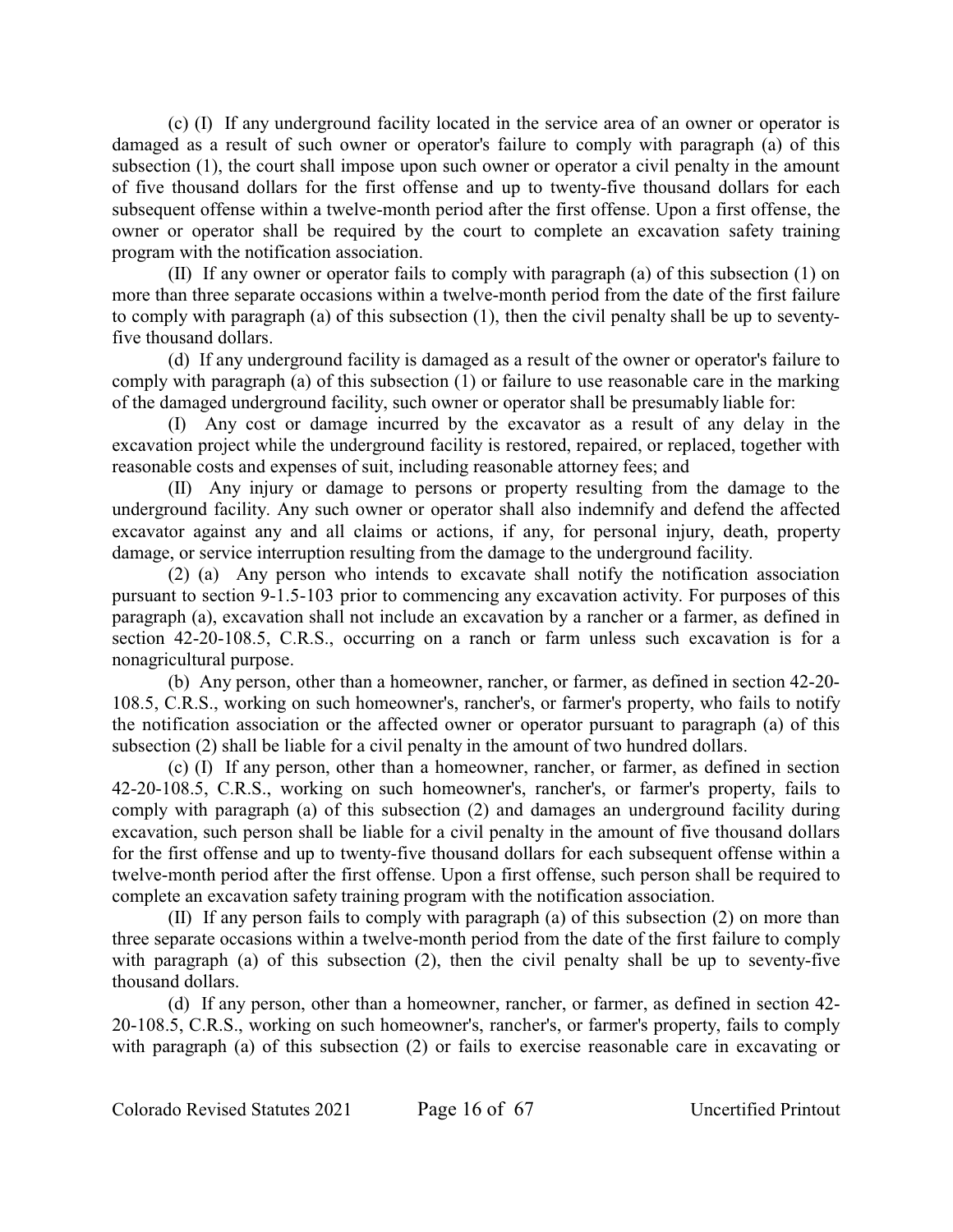performing routine maintenance and damages an underground facility during such excavation or routine maintenance, such person shall be presumably liable for:

(I) Any cost or damage incurred by the owner or operator in restoring, repairing, or replacing its damaged underground facility, together with reasonable costs and expenses of suit, including reasonable attorney fees; and

(II) Any injury or damage to persons or property resulting from the damage to the underground facility. Any such person shall also indemnify and defend the affected owner or operator against any and all claims or actions, if any, for personal injury, death, property damage, or service interruption resulting from the damage to the underground facility.

(e) Paragraph (d) of this subsection (2) shall not apply to a person who commences excavation affecting an underground facility if the owner or operator of the underground facility has failed to comply with paragraph (a) of subsection (1) of this section or has failed to use reasonable care in the marking of the affected underground facility.

(3) (a) An action to recover a civil penalty under this section may be brought by an owner or operator, excavator, aggrieved party, district attorney, or the attorney general. Venue for such an action shall be proper in the district court for the county in which the owner or operator, excavator, or aggrieved party resides or maintains a principal place of business in this state or in the county in which the conduct giving rise to a civil penalty occurred.

(b) Any civil penalty imposed pursuant to this section, including reasonable attorney fees, shall be paid to the prevailing party.

(c) The penalties and remedies provided in this article 1.5 are in addition to any other remedy at law or equity available to an excavator or to the owner or operator of a damaged underground facility, and sections 9-1.5-104.2 and 9-1.5-104.4, regarding the safety commission's enforcement authority, do not limit or restrict any other remedy at law or equity available to an excavator or to the owner or operator of a damaged underground facility.

(d) No civil penalty shall be imposed under this section against an excavator or owner or operator who violates any of the provisions of this section if the violation occurred while the excavator or owner or operator was responding to a service outage or other emergency; except that such penalty shall be imposed if such violation was willful or malicious.

(4) Nothing in this article shall be construed to impose an indemnification obligation on any public entity or to alter the liability of public entities as provided in article 10 of title 24, C.R.S.

(5) In determining the liability for or the amount of any damages or civil penalty pursuant to this article, a court or arbitrator shall consider the nature, circumstances, and gravity of the alleged violation and the alleged violator's degree of culpability, history of prior violations, and level of cooperation with the requirements of this article.

**Source: L. 83:** Entire section added, p. 440, § 1, effective July 1. **L. 93:** (1) and (3) amended, p. 502, § 1, effective September 1; (2) amended, p. 502, § 1, effective January 1, 1994. **L. 2000:** Entire section R&RE, p. 688, § 4, effective May 23. **L. 2009:** IP(2)(d) amended, (HB 09-1092), ch. 38, p. 152, § 4, effective August 5. **L. 2018:** (3)(c) amended, (SB 18-167), ch. 256, p. 1574, § 5, effective August 8.

**9-1.5-104.7. Damage prevention fund.** (1) The damage prevention fund, referred to in this section as the "fund", is hereby created in the state treasury. The fund consists of: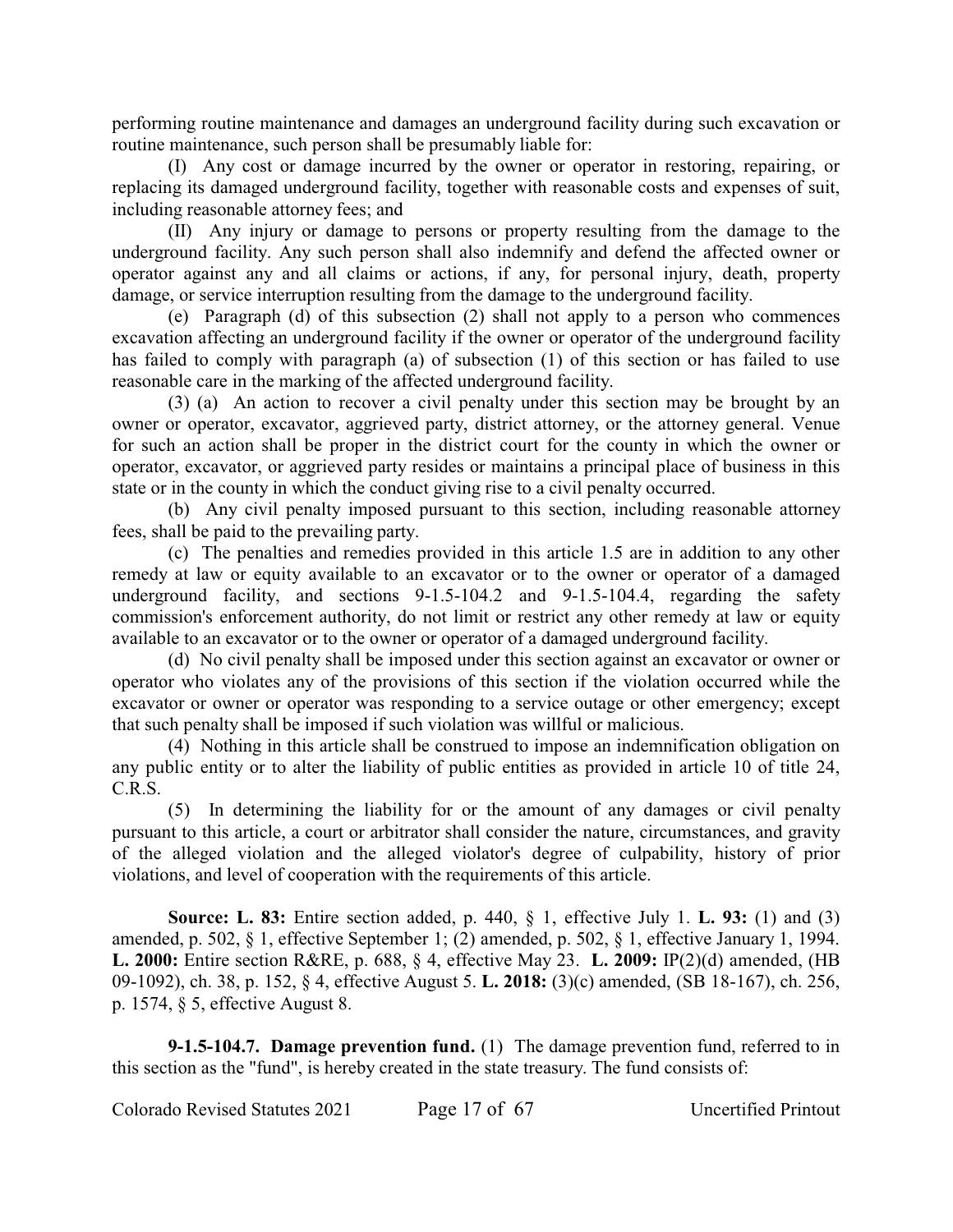(a) All receipts from money directed by law to be deposited to the fund;

(b) All fines collected pursuant to section 9-1.5-104.4; and

(c) Any other money that the general assembly may appropriate or transfer to the fund.

(2) The state treasurer shall credit all interest and income derived from the deposit and investment of money in the fund to the fund.

(3) Only the safety commission may authorize expenditures from the fund. Subject to annual appropriation by the general assembly, the safety commission may use money deposited in the fund only to:

(a) Develop and disseminate educational programming designed to improve worker and public safety relating to excavation and underground facilities; and

(b) Provide grants to persons who have developed educational programming that the notification association and the safety commission deem appropriate for improving worker and public safety relating to excavation and underground facilities.

**Source: L. 2018:** Entire section added, (SB 18-167), ch. 256, p. 1568, § 3, effective August 8.

**Editor's note:** This section is repealed, effective September 1, 2028, pursuant to § 9-1.5- 108.

**9-1.5-104.8. Safety commission fund.** (1) The safety commission fund, referred to in this section as the "fund", is hereby created in the state treasury. The fund consists of:

(a) All receipts from money directed by law to be deposited to the fund, including costs and fees awarded by a court pursuant to section 9-1.5-104.2 (9)(b); and

(b) Any other money that the general assembly may appropriate or transfer to the fund.

(2) The state treasurer shall credit all interest and income derived from the deposit and investment of money in the fund to the fund.

(3) Only the safety commission may authorize expenditures from the fund. Subject to annual appropriation by the general assembly, the safety commission may use money deposited in the fund only to pay for its expenses in administering this article 1.5.

**Source: L. 2018:** Entire section added, (SB 18-167), ch. 256, p. 1568, § 3, effective August 8.

**Editor's note:** This section is repealed, effective September 1, 2028, pursuant to § 9-1.5- 108.

**9-1.5-105. Notification association - structure and funding requirements - duties of owners and operators - report.** (1) There is hereby created a nonprofit corporation in the state of Colorado, referred to in this article 1.5 as the "notification association", which consists of all owners or operators of underground facilities. All owners and operators shall join the notification association and shall participate in a statewide program that utilizes a single, tollfree telephone number 811 that excavators can use to notify the notification association of pending excavation plans.

(2) to (2.3) Repealed.

Colorado Revised Statutes 2021 Page 18 of 67 Uncertified Printout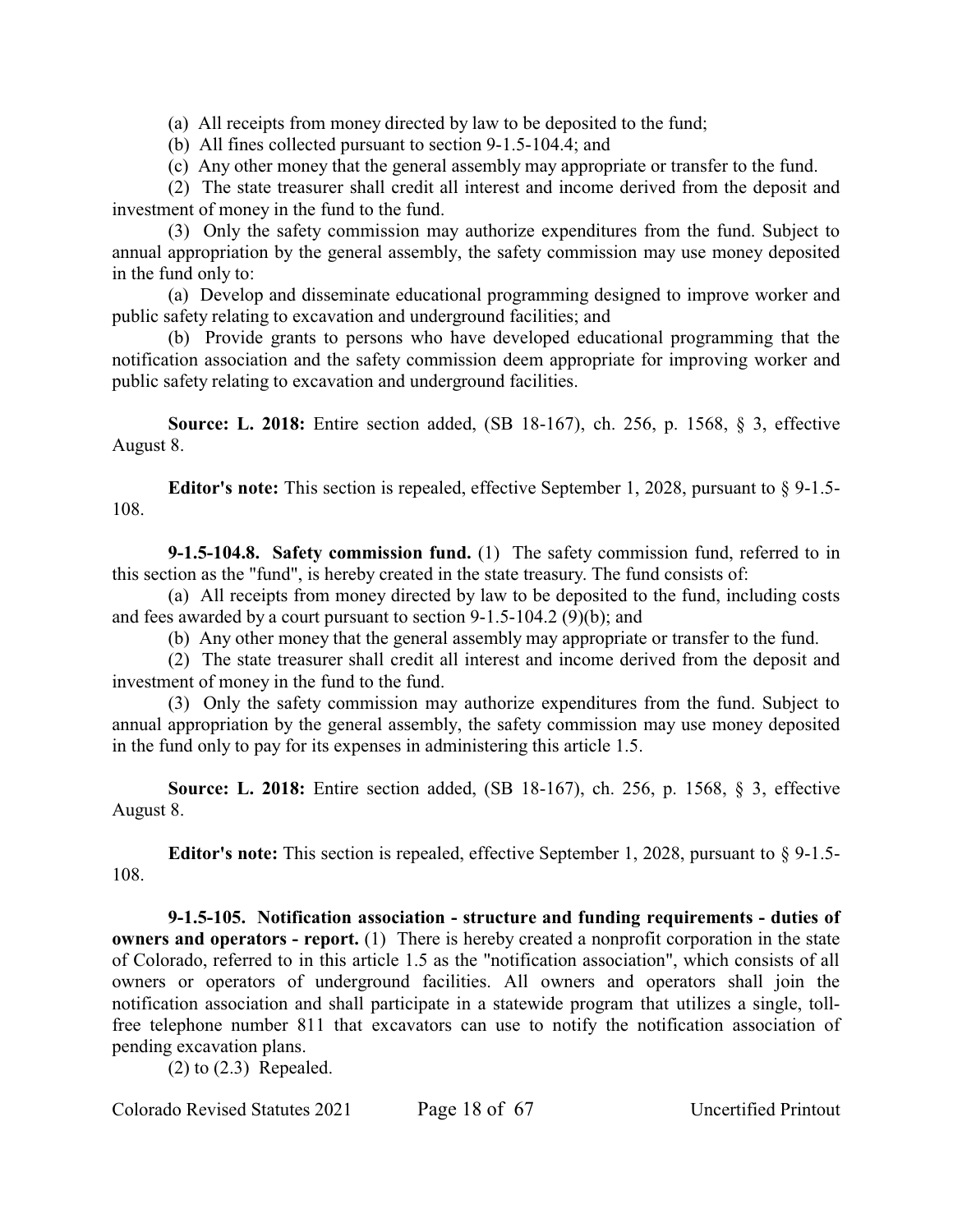(2.4) Effective January 1, 2021, all underground facility owners and operators are members of the notification association. All members are full members of the notification association and are entitled to receive full service benefits as part of membership as specified in this article 1.5.

(2.5) The notification association may accept any organization, person, or entity which has an interest in the purposes and functions of the association as a member whether specifically enumerated in this article or not. Any such member shall comply with the bylaws of the association.

(2.6) (a) The notification association shall prepare annual reports on its activities, as follows:

(I) A statistical summary of the information reported to it pursuant to section 9-1.5-103 (7)(b); and

(II) An annual, independent financial audit of its operations.

(b) The notification association shall provide a copy of both reports created under paragraph (a) of this subsection (2.6) to its members and shall provide the report created under subparagraph (I) of paragraph (a) of this subsection (2.6) to the public utilities commission of the state of Colorado.

(3) (a) Repealed.

(b) Effective January 1, 2021, each member of the notification association shall provide general information regarding all of the locations of any underground facilities that the member owns or operates, for excavation notification purposes only, and the member's contact information, both of which shall be updated annually, to the notification association, and the association shall maintain the information on file in a manner that ensures the confidentiality and security of the information.

(c) Information regarding the location of underground facilities provided to the notification association by an owner or operator or to the safety commission by the notification association is exempt from the "Colorado Open Records Act", part 2 of article 72 of title 24, pursuant to section 24-72-204 (2)(a)(VIII)(A) regarding specialized details of critical infrastructure.

(4) (a) (I) The notification association is governed by a board of directors, which must be representative of the membership of the association.

(II) Repealed.

(b) The board of directors shall be elected by the membership of the association pursuant to the bylaws of the association.

(5) The notification association shall be incorporated and operated as a nonprofit corporation pursuant to the "Colorado Revised Nonprofit Corporation Act", articles 121 to 137 of title 7, C.R.S.

(6) This section does not apply to:

(a) Any owner or occupant of real property under which underground facilities are buried if the facilities are used solely to furnish service or commodities to the real property and no part of the facilities is located in a public street, county road, alley, or right-of-way dedicated to public use; or

(b) Any homeowner.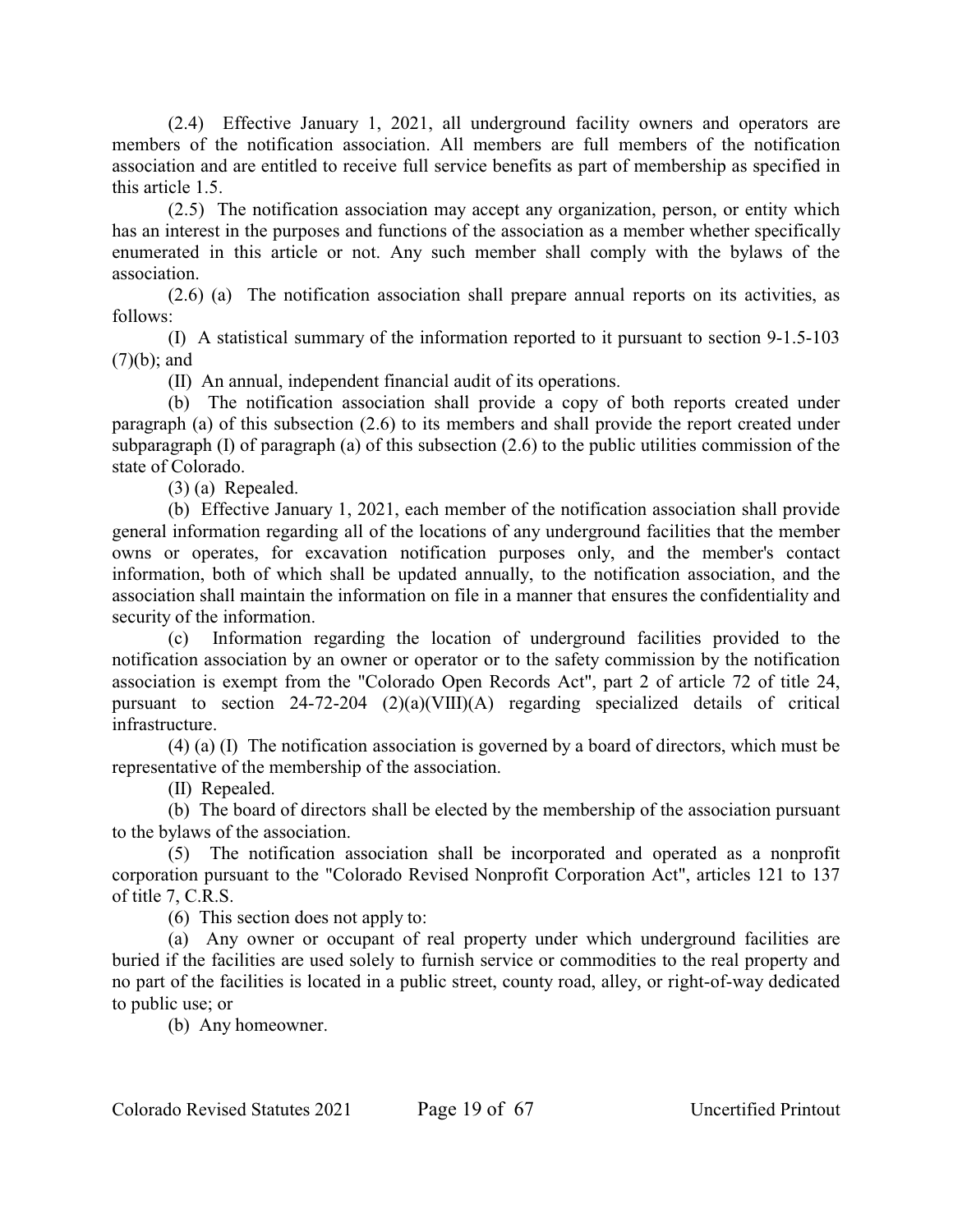**Source: L. 81:** Entire article added, p. 522, § 1, effective October 1. **L. 93:** Entire article amended, p. 503, § 1, effective September 1. **L. 97:** (5) amended, p. 761, § 27, effective July 1, 1998. **L. 2000:** IP(2) amended and (2.6) R&RE, pp. 690, 691, §§ 5, 6, effective May 23. **L. 2018:** (1), IP(2), (3), (4), and (6) amended, (2.1) and (2.4) added, and (2.3) repealed, (SB 18- 167), ch. 256, p. 1575, § 6, effective August 8.

**Editor's note:** Subsections  $(2.1)(a)$ ,  $(3)(a)(II)$ , and  $(4)(a)(II)(B)$  provided for the repeal of subsections (2), (2.1), (3)(a), and (4)(a)(II), respectively, effective January 1, 2021. (See L. 2018, p. 1575.)

**9-1.5-106. Notice requirements.** (1) The notification association created in section 9- 1.5-105 shall:

(a) Receive and record notifications from excavators concerning intended excavation activities including sites, dates, and the nature of any intended excavation;

(b) Maintain a record of each notice of intent to excavate for a minimum of three years; and

(c) File the notification received regarding any proposed excavation site and the notification provided regarding such excavation site, including the date and time of each such notification, by reference number.

(2) The notification association shall establish and maintain a damage prevention safety program and shall conduct periodic public awareness campaigns.

(3) (a) Repealed.

(b) Effective January 1, 2021, the notification association shall provide prompt notice of any proposed excavation to each affected member that has any underground facilities in the area of the proposed excavation site.

**Source: L. 93:** Entire article amended, p. 505, § 1, effective September 1. **L. 2018:** (3) amended, (SB 18-167), ch. 256, p. 1577, § 7, effective August 8.

**Editor's note:** Subsection (3)(a)(II) provided for the repeal of subsection (3)(a), effective January 1, 2021. (See L. 2018, p. 1577.)

**9-1.5-107. Notice of removal of underground facilities.** At least ten days before beginning an excavation to remove an underground facility that is a gas transmission pipeline that has been abandoned or is unused and is not located in a public road, street, alley, or right-ofway dedicated to public use, the excavator shall notify each owner of record and occupant of the real property where such underground facility is located. The notice shall state the commencement, extent, and duration of the excavation in addition to the information required by section 9-1.5-103 (3)(c) and shall be served in the same manner as personal service under the Colorado rules of civil procedure; except that, if such personal service cannot be made through the use of due diligence, notice may be served by mail to the owner's or occupant's last-known address. If a valid mailing address is not available through the use of due diligence, notice may be made by publication in a newspaper published in the county in which the property is located. For purposes of this section, an underground facility is not considered abandoned or unused if it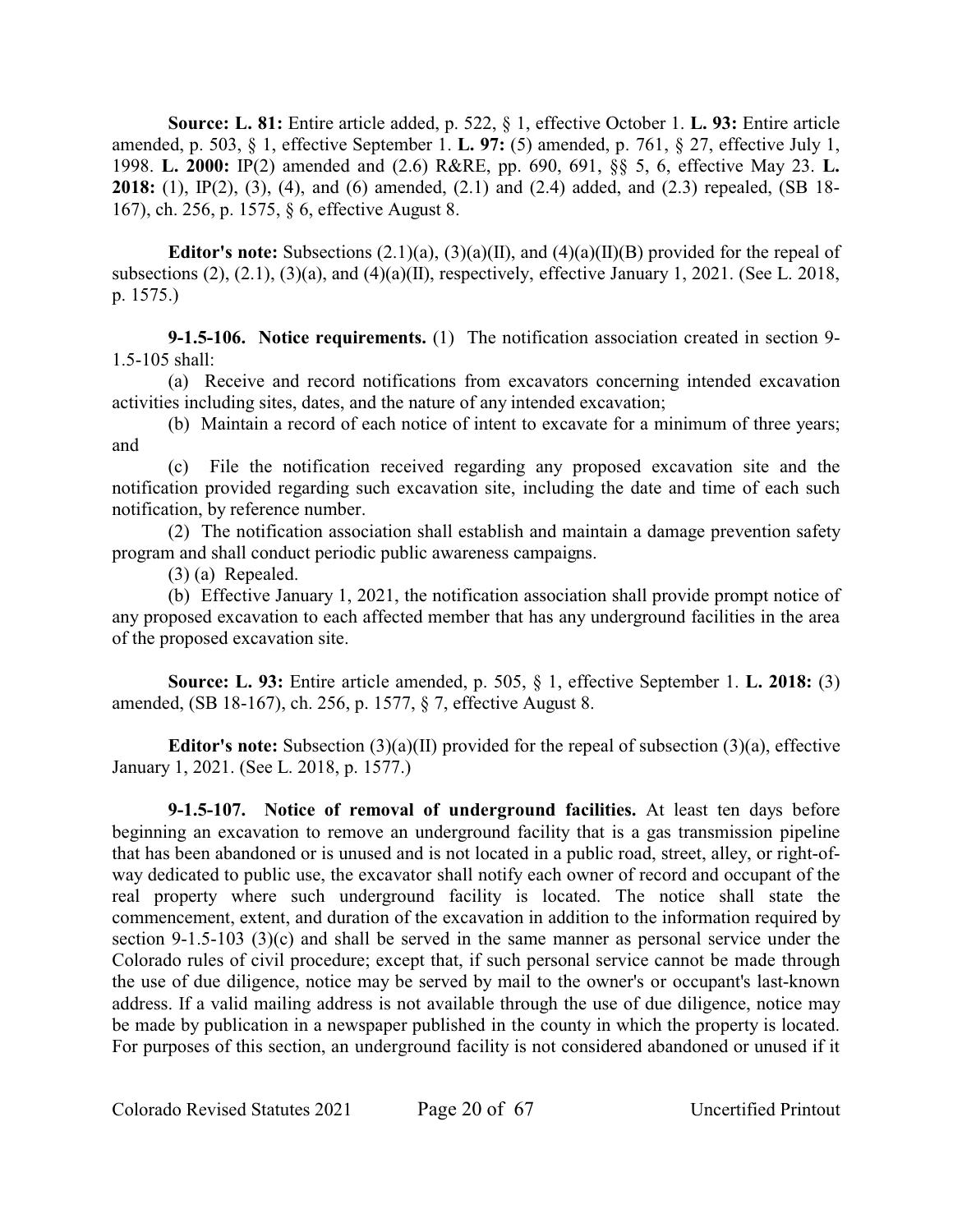is in operation for its intended purpose or is being actively maintained with reasonable anticipation of a future use.

**Source: L. 2007:** Entire section added, p. 162, § 1, effective August 3.

**9-1.5-108. Repeal - sunset review.** (1) This section and sections 9-1.5-104.2, 9-1.5- 104.4, 9-1.5-104.7, and 9-1.5-104.8 are repealed, effective September 1, 2028.

(2) Before the repeal, the functions of the underground damage prevention safety commission related to underground facilities specified in sections 9-1.5-104.2, 9-1.5-104.4, 9- 1.5-104.7, and 9-1.5-104.8 are scheduled for review in accordance with section 24-34-104.

**Source: L. 2018:** Entire section added, (SB 18-167), ch. 256, p. 1577, § 8, effective August 8.

# **ARTICLE 2**

#### Safety Glazing Materials

#### **9-2-101 to 9-2-106. (Repealed)**

**Source: L. 86:** Entire article repealed, p. 502, § 125, effective July 1.

**Editor's note:** This article was numbered as article 2 of chapter 80, C.R.S. 1963. For amendments to this article prior to its repeal in 1986, consult the Colorado statutory research explanatory note and the table itemizing the replacement volumes and supplements to the original volume of C.R.S. 1973 beginning on page vii in the front of this volume.

# **ARTICLE 2.5**

#### High Voltage Power Lines - Safety Requirements

**9-2.5-101. Definitions.** As used in this article, unless the context otherwise requires:

- (1) "Authorized person" means:
- (a) An employee of a public utility which produces, transmits, or delivers electricity;

(b) An employee of a public utility which provides and the work of which relates to communication services or an employee of a state, county, or municipal agency which has authorized circuit construction on or near the poles or structures of a public utility;

(c) An employee of an industrial plant whose work relates to the electrical system of the industrial plant;

(d) An employee of a cable television or communication services company or an employee of a contractor of a cable television or communication services company if specifically authorized by the owner of any necessary poles to make cable television or communication services attachments;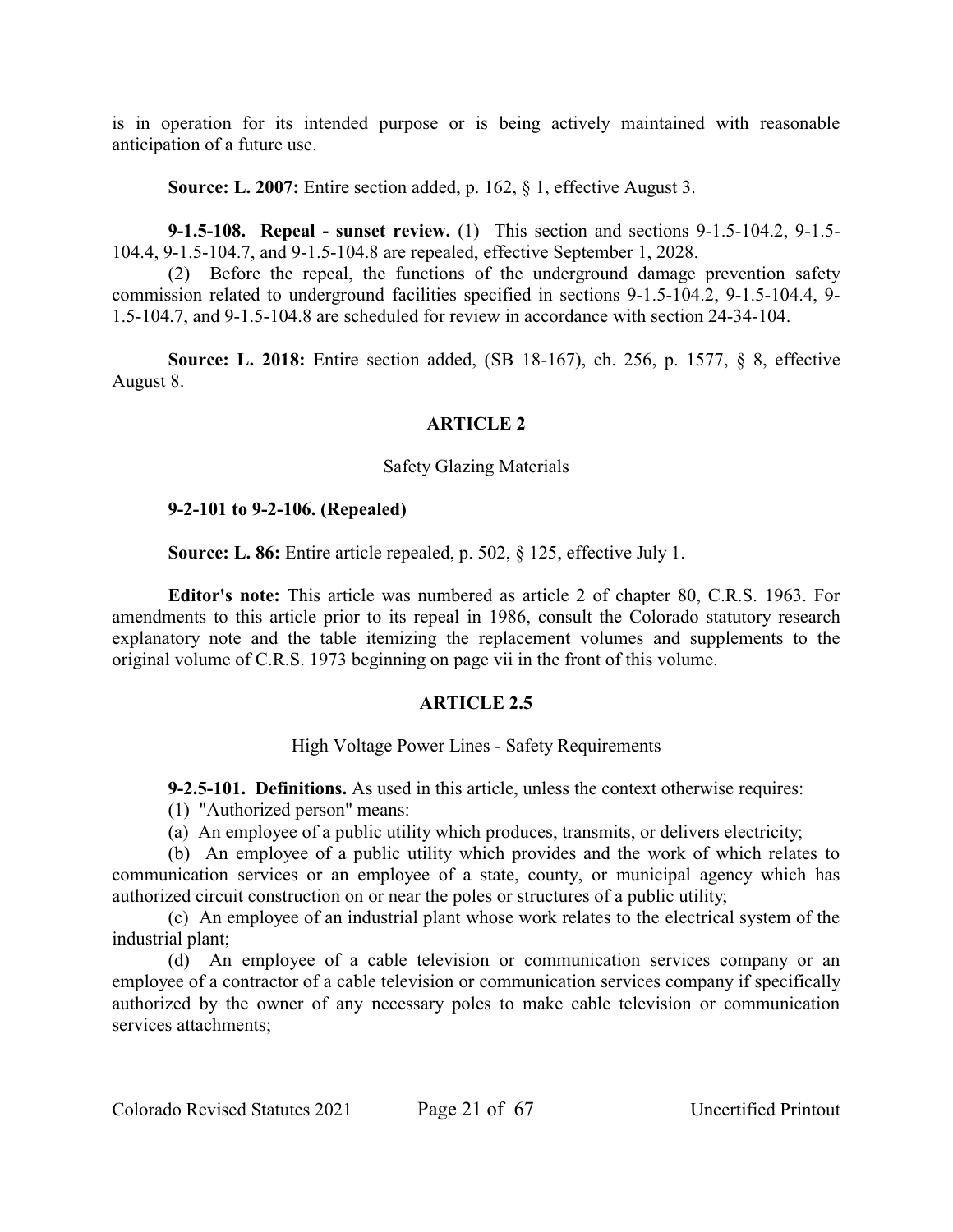(e) An employee or agent of a state, county, or municipal agency which has or the work of which relates to overhead electrical lines or circuit construction or conductors on poles or structures of any type.

(2) "High voltage" means voltage in excess of six hundred volts measured between conductors or between a conductor and the ground.

(3) "Overhead line" means all bare or insulated electrical conductors installed above the ground.

(4) "Person or business entity" means a party contracting to perform any function or activity upon any land, building, highway, or other premises.

(5) "Public utility" includes public service corporations, municipally owned electric systems, and districts subject to article XXV of the Colorado constitution.

**Source: L. 83:** Entire article added, p. 441, § 1, effective July 1.

**9-2.5-102. Activity near overhead line - safety restrictions.** (1) Unless danger against contact with high voltage overhead lines has been effectively guarded against as provided by section 9-2.5-103, a person or business entity shall not, individually or through an agent or employee, perform or require any other person to perform any function or activity upon any land, building, highway, or other premises if at any time during the performance of any function or activity it could reasonably be expected that the person performing the function or activity could move or be placed within ten feet of any high voltage overhead line or that any equipment, part of any tool, or material used by the person could be brought within ten feet of any high voltage overhead line during the performance of any function or activity.

(2) No person shall operate an aircraft within ten feet of any high voltage overhead line.

**Source: L. 83:** Entire article added, p. 442, § 1, effective July 1. **L. 88:** Entire section amended, p. 398, § 1, effective April 6.

**9-2.5-103. Activity in close proximity to lines - clearance arrangements - procedure - payment - notice.** (1) If any person or business entity desires to temporarily carry on any function, activity, work, or operation in closer proximity to any high voltage overhead line than that which is permitted by this article, the person or business entity responsible for performing the work shall promptly notify the public utility operating the high voltage overhead line. The person or business entity may perform the work only after satisfactory mutual arrangements, including coordination of work and construction schedules, have been made between the public utility operating the lines and the person or business entity responsible for performing the work. In cases where the person or business entity responsible for doing the work is doing so under contract or agreement with a governmental entity, and the governmental entity and the public utility operating the lines have already made satisfactory mutual arrangements, further arrangements for that particular activity are not required. Arrangements may include placement of temporary mechanical barriers to separate and prevent contact between material, equipment, or persons and the high voltage overhead lines or temporary deenergization and grounding or temporary relocation or raising of the high voltage overhead lines. The public utility operating the line shall promptly provide to the person or entity responsible for doing the work or having the work done an estimate of the amount to be charged for providing temporary clearances.

Colorado Revised Statutes 2021 Page 22 of 67 Uncertified Printout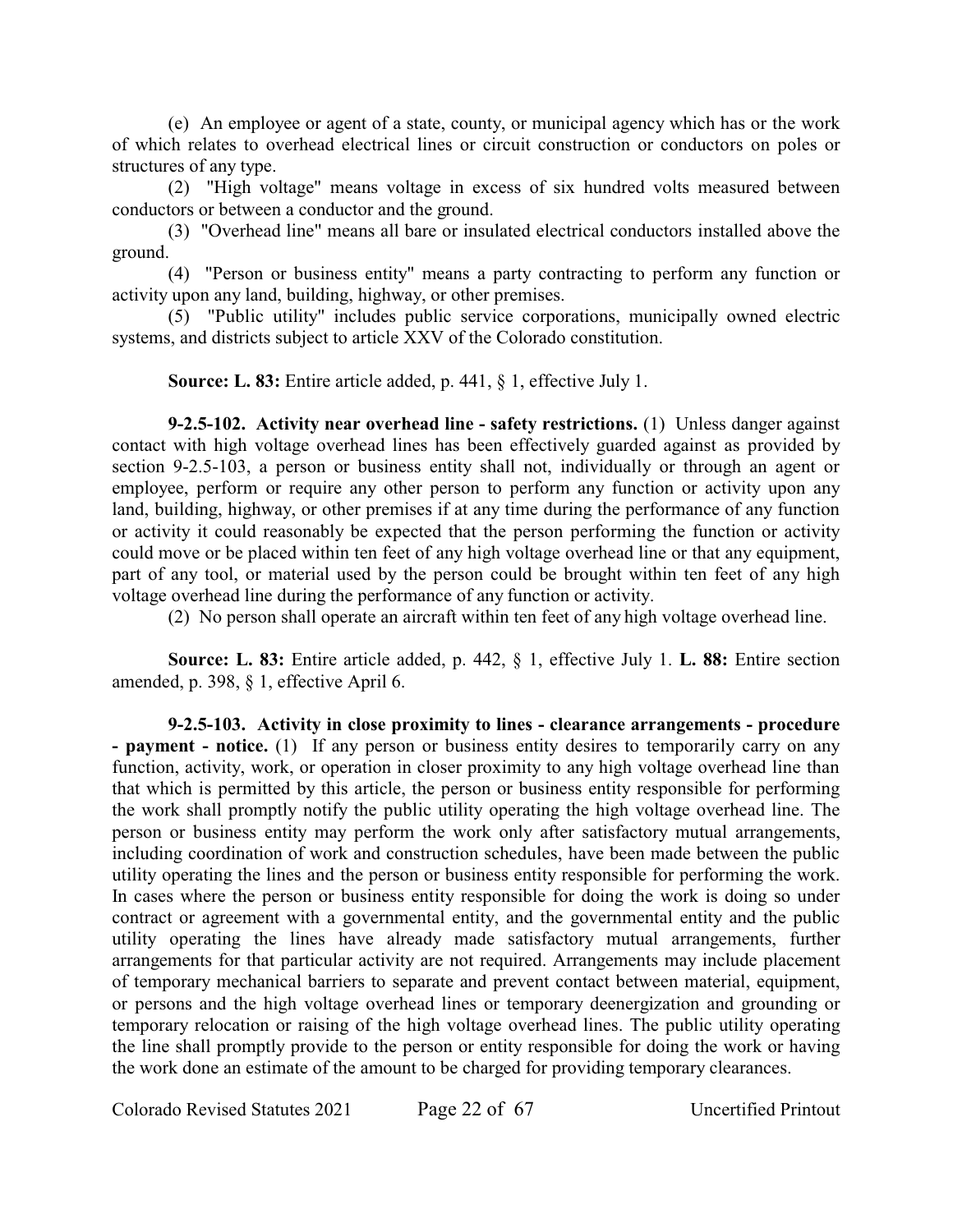(2) (a) The person or business entity responsible for performing the work in the vicinity of the high voltage overhead lines shall pay any actual expenses of the public utility operating high voltage overhead lines in providing arrangements for clearances, except when prior arrangements for payment have been made between a governmental entity for whom the work is to be done and the public utility operating the lines and except in instances where the public utility operating high voltage overhead lines has installed lines within fifteen feet of an existing fixture or structure after the fixture or structure has been in place at a permanent location. The public utility is not required to provide the arrangements for clearances until an agreement for payment has been made; except that, if there is a dispute over the amount to be charged by the utility for providing arrangements for clearance, the utility shall commence with providing temporary clearance as if agreement had then been reached. If agreement for payment has not been reached within fourteen days after completion of temporary clearance, the public utility and the person or business entity responsible for doing the work shall resolve such dispute by arbitration or other legal means. Unless otherwise agreed to by the person or business entity responsible for doing the work, the public utility shall commence construction for temporary clearances within three working days after the date an agreement for payment, if required, has been reached or, if no payment is required, within five working days after the date of the request of the person responsible for the work. Once initiated, the clearance work shall continue without interruption until completed. Should the public utility fail to provide for temporary clearances or safety measures in a timely manner, the public utility shall be liable for costs or loss of production of the person or business entity requesting assistance to work in close proximity to high voltage overhead lines.

(b) A person requesting that the utility clear high voltage overhead lines shall not work near the lines until the utility notifies such person that the clearance is completed. If the location or the conditions of the planned work near a high voltage overhead line changes, the person shall notify the utility of such changes and cease all work until the utility has completed any additional clearance measures that may be necessary.

(3) In locations where identity of the public utility operating the high voltage overhead lines is not easily known, the Colorado public utilities commission shall, upon request, provide the name, address, and telephone number of such utility for notification purposes.

**Source: L. 83:** Entire article added, p. 442, § 1, effective July 1. **L. 2003:** (2) amended, p. 1412, § 1, effective April 29.

**9-2.5-104. Violation.** (1) (a) A person who violates this article may be subject to a civil penalty not to exceed one thousand dollars, to be imposed by any court of competent jurisdiction and credited to the general fund.

(b) A person who violates this article more than once may be subject to a civil penalty not to exceed two thousand dollars for each violation, to be imposed by a court of competent jurisdiction and credited to the general fund. A person who violates this article more than once may be liable for reasonable attorney fees and costs incurred in the prosecution of the violations as determined by the court.

(2) If a violation of this article results in physical or electrical contact with any high voltage overhead line, the person or business entity violating this article shall be liable to the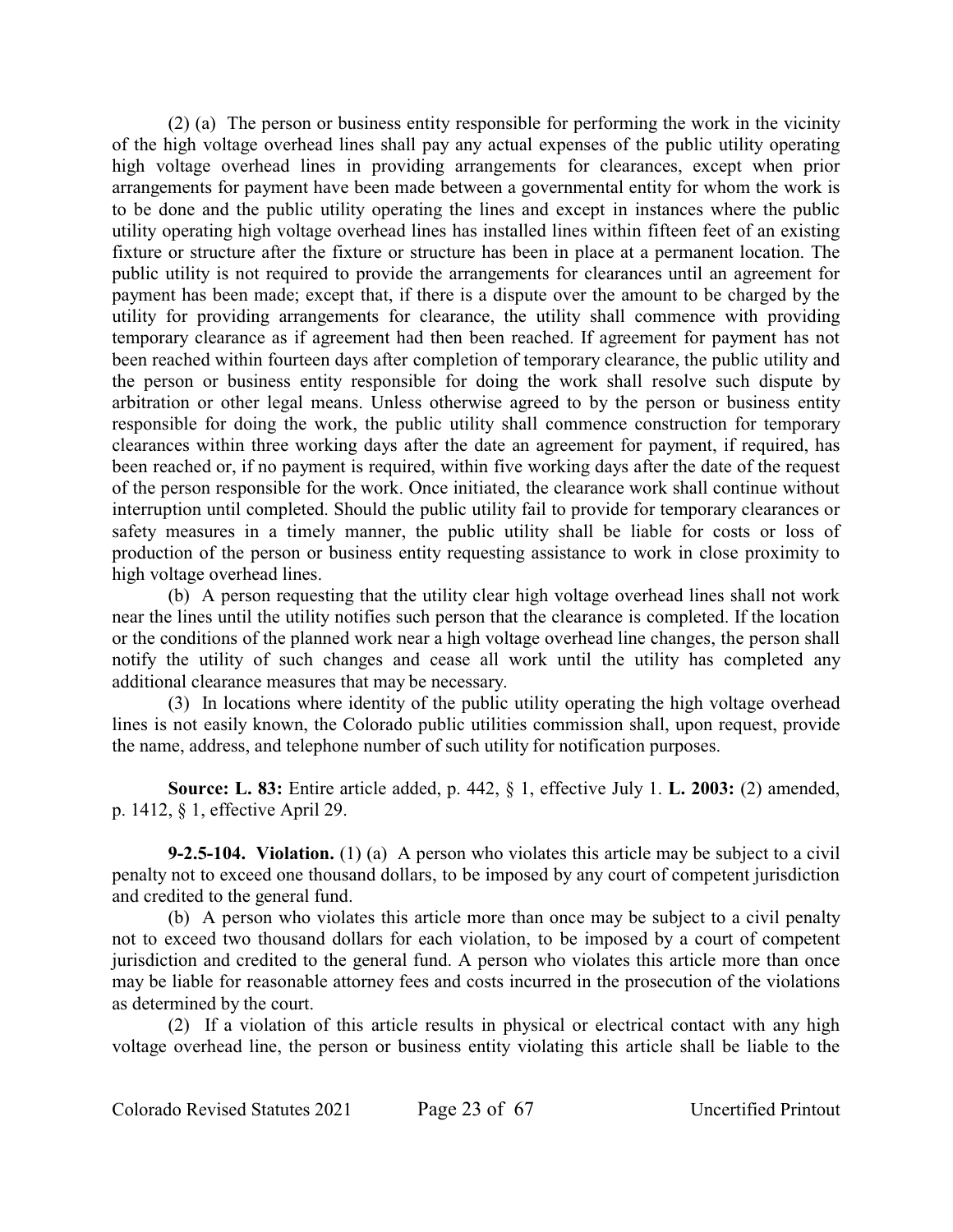owner or operator of the high voltage overhead line for damages to the facilities caused by the contact and for the liability incurred by the owner or operator due to the contact.

(3) Provisions of subsection (2) of this section notwithstanding, any person or business entity who has made arrangements for safety clearances and who commences any prohibited activity, work, or operation prior to such safety clearances having been made shall be liable for any damages incurred as a result of physical or electrical contact with the high voltage overhead line.

**Source: L. 83:** Entire article added, p. 443, § 1, effective July 1. **L. 2003:** (1) and (2) amended, p. 1413, § 2, effective April 29.

**9-2.5-105. Exemptions.** (1) Except as provided in subsection (2) of this section, this article does not apply to construction, reconstruction, operation, or maintenance by an authorized person of overhead electrical or communication circuits or conductors and their supporting structures, or to electrical generating, transmission, or distribution systems, or to communication systems, or to the collection of trash and refuse using equipment designed for that purpose, or to highway vehicles or agricultural equipment, including aerial applicators licensed pursuant to section 35-10-106, C.R.S., which in normal use may incidentally pass within the ten-foot clearance limitation, or to governmental entities responding to any emergency situation.

(2) (a) Highway vehicles shall not be operated within four and one-half feet of a high voltage overhead line unless the person or business entity operating the highway vehicle has complied with sections 9-2.5-102 and 9-2.5-103.

(b) This subsection (2) shall not apply to highway vehicles operated by the Colorado department of transportation responding to emergency situations.

**Source: L. 83:** Entire article added, p. 443, § 1, effective July 1. **L. 88:** Entire section amended, p. 398, § 2, effective April 6. **L. 2003:** Entire section amended, p. 1413, § 3, effective April 29.

**9-2.5-106. Compliance with national electrical safety code - due care.** Proof of compliance with the requirements of an applicable national electrical safety code standard, as published by the institute of electrical and electronics engineers or a successor entity, that is or was in effect at the time of the installation of the overhead line, establishes the highest degree of care in the defense of a negligence claim asserted by any person or entity that is exempt from this article pursuant to section 9-2.5-105.

**Source: L. 2004:** Entire section added, p. 126, § 1, effective August 4.

# **ARTICLE 3**

Fire Extinguishers - Sale and Use

**9-3-101. Use of toxic fire-extinguishing agents prohibited.** No person, partnership, association, or corporation shall use or install for use in any place of public assemblage, public or private school, hospital, institution, business or office building, apartment building, penal

Colorado Revised Statutes 2021 Page 24 of 67 Uncertified Printout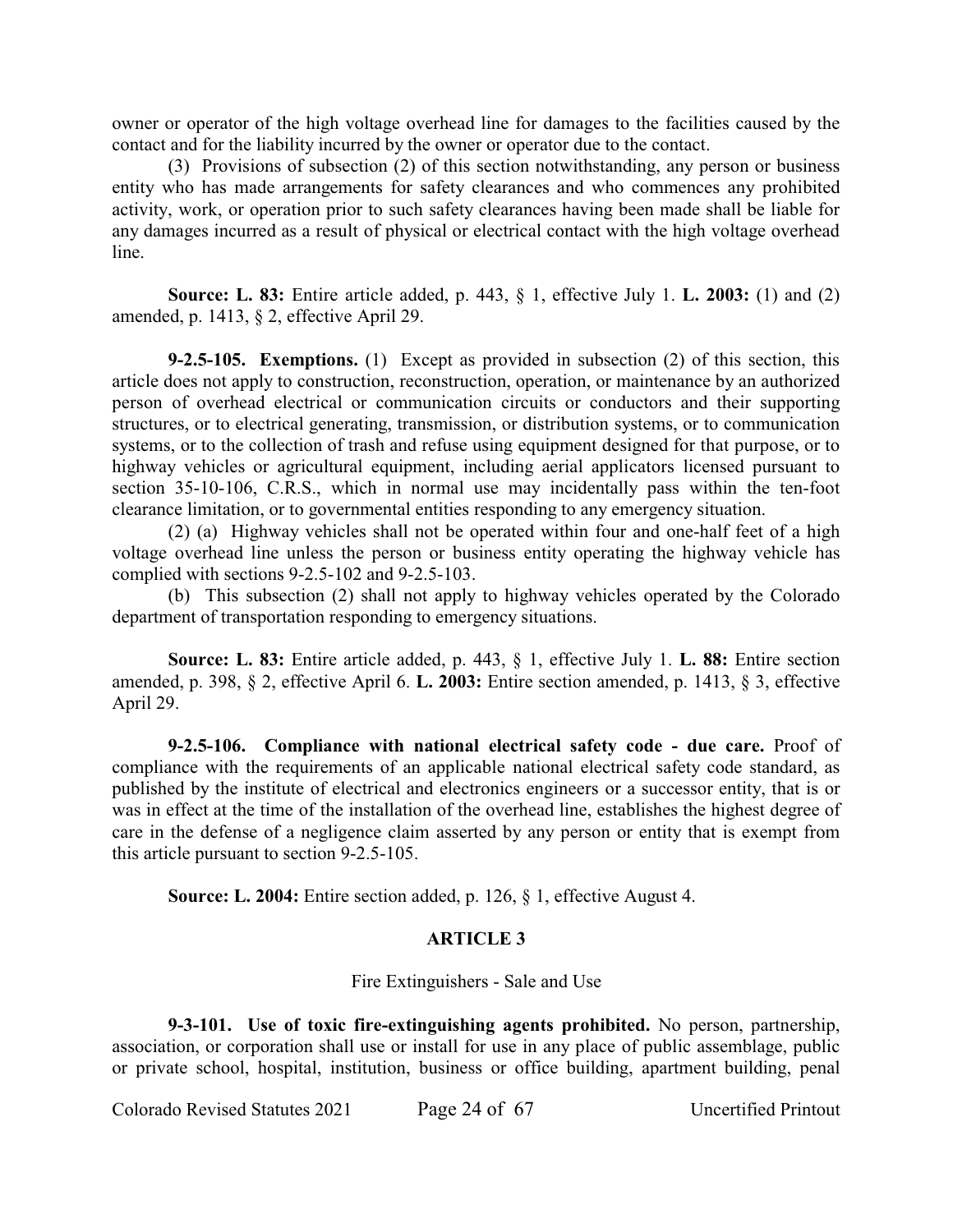institution, nursing or convalescent home, factory, mill, workshop, bakery, hotel, motel, store, boarding or bunkhouse, theater, motor vehicle used for the transportation of students or passengers for hire, or establishment wherein laborers are employed any fire extinguisher or fireextinguishing device containing carbon tetrachloride or an active agent having a level of vapor toxicity equal to or greater than carbon tetrachloride. Fire extinguishers acceptable under this article are those covered in national fire protection association's bulletin #10, dated May 19, 1967, entitled "Standard for the Installation of Portable Fire Extinguishers", and national fire protection association's bulletin #10A, dated May 19, 1967, entitled "Maintenance and Use of Portable Fire Extinguishers".

**Source: L. 69:** p. 185, § 1. **C.R.S. 1963:** § 17-5-1.

**9-3-102. Sale of illegal fire extinguishers prohibited.** No person shall sell, give, or offer for sale any fire extinguisher or fire-extinguishing device containing or designed to contain any active agent prohibited in section 9-3-101, if such fire extinguisher or fire-extinguishing device is intended for installation and use in any building or motor vehicle referred to in section 9-3-101, or is a grenade type or fusible link release device for use in any of said buildings or motor vehicles.

**Source: L. 69:** p. 185, § 2. **C.R.S. 1963:** § 17-5-2.

**9-3-103. Enforcement.** The sheriffs of every county in this state, the fire chiefs of every town, city, and fire protection district, and the safety inspectors appointed by the executive director of the department of labor and employment have full and concurrent jurisdiction to investigate violations of this article and enforce the provisions thereof.

**Source: L. 69:** p. 185, § 3. **C.R.S. 1963:** § 17-5-3.

**9-3-104. Violation - penalty. [***Editor's note: This version of this section is effective until March 1, 2022.***]** Any person who violates any provision of this article is guilty of a misdemeanor and, upon conviction thereof, shall be punished by a fine of not more than one hundred dollars, or by imprisonment in the county jail for a term of not more than thirty days, or by both such fine and imprisonment.

**9-3-104. Violation - penalty. [***Editor's note: This version of this section is effective March 1, 2022.* Any person who violates any provision of this article 3 commits a petty offense.

**Source: L. 69:** p. 185, § 4. **C.R.S. 1963:** § 17-5-4. **L. 2021:** Entire section amended, (SB 21-271), ch. 462, p. 3145, § 101, effective March 1, 2022.

**Editor's note:** Section 803(2) of chapter 462 (SB 21-271), Session Laws of Colorado 2021, provides that the act changing this section applies to offenses committed on or after March 1, 2022.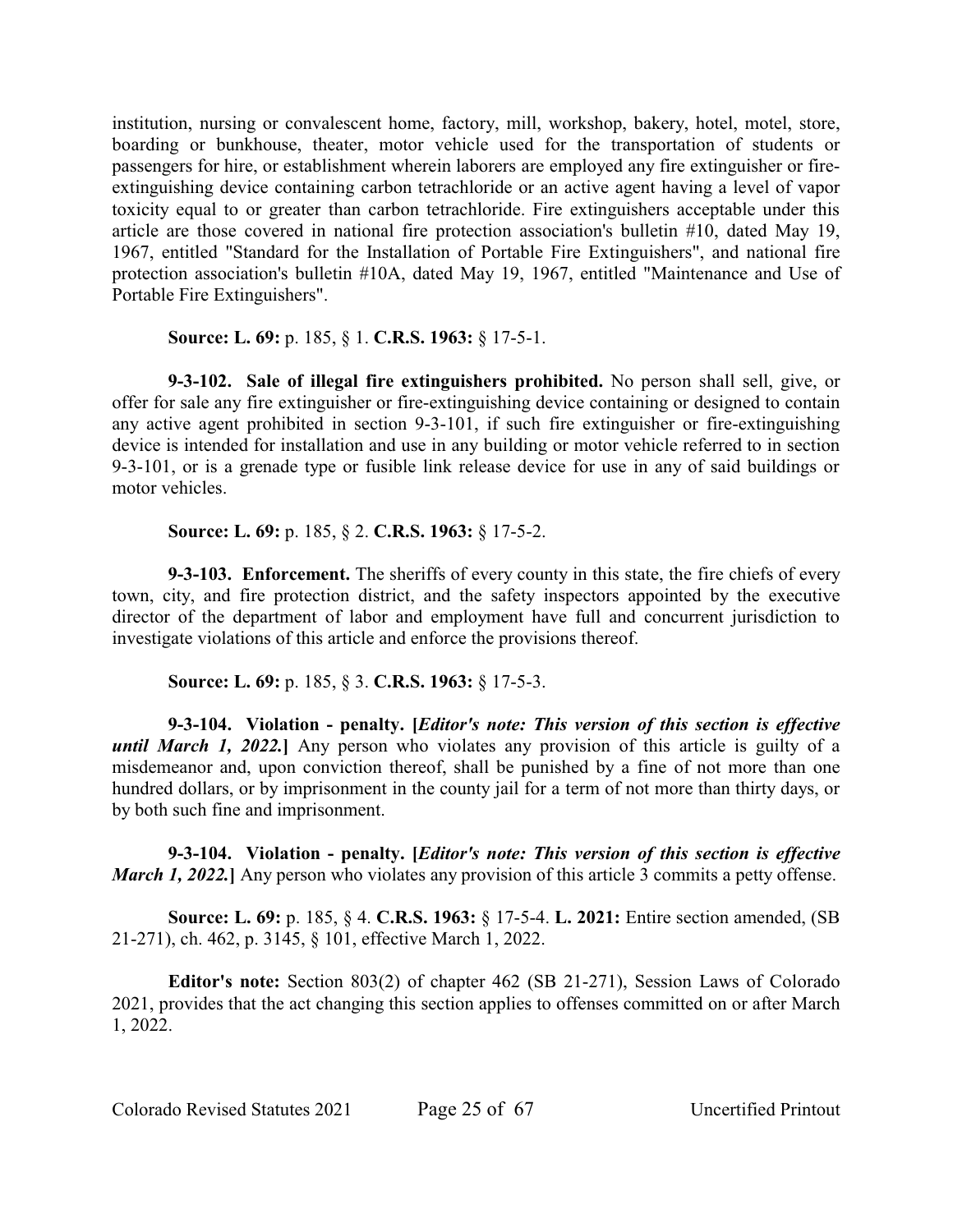**9-3-105. District attorney to prosecute.** Every district attorney to whom there is presented, or who in any way procures satisfactory evidence of any violation of the provisions of this article, shall cause appropriate proceedings to be commenced and prosecuted in the proper courts, without delay, for the enforcement of the penalties as provided in section 9-3-104.

**Source: L. 69:** p. 186, § 5. **C.R.S. 1963:** § 17-5-5.

## **ARTICLE 4**

#### Boiler Inspection

**Editor's note:** This article was numbered as article 3 of chapter 17, C.R.S. 1963. The substantive provisions of this article were repealed and reenacted in 1971, resulting in the addition, relocation, and elimination of sections as well as subject matter. For amendments to this article prior to 1971, consult the Colorado statutory research explanatory note beginning on page vii in the front of this volume.

**9-4-101. Definitions.** As used in this article, unless the context otherwise requires:

(1) "A.S.M.E. boiler and pressure vessel code" means the boiler and pressure vessel code developed by the boiler and pressure vessel committee of the American society of mechanical engineers with amendments, addenda, and interpretations thereto, made and approved by the council of said society, 1968 edition, a copy of which code is on file in the office of the boiler inspection section of the division of oil and public safety.

(1.5) "A.S.M.E. review and survey" means the review and survey of the manufacturers quality control system for the certification of authorization for the use of the A.S.M.E. applicable code symbol stamp.

(2) "Boiler" means a closed pressure vessel in which a fluid is heated for use external to itself by the direct application of heat resulting from the combustion of fuel, solid, liquid, or gaseous, or by the use of electricity or nuclear energy.

(2.5) "Chief boiler inspector" means the person appointed by the director to oversee the boiler inspection section created in section 9-4-102.

(3) "Colorado boiler and pressure vessel code" is used to designate the accepted reference for construction, installation, operation, and inspection of boilers and pressure vessels and will be referred to as the "Colorado boiler and pressure vessel code", which includes the A.S.M.E. boiler and pressure vessel codes and the national board inspection code.

(4) "Condemned boiler" means a boiler which has been inspected and declared unsafe or disqualified as to legal requirements by an inspector qualified to take such action and to which has been applied a stamping or marking designating its rejection.

(5) "Director" means the director of the division of oil and public safety or his or her designee.

(6) "External inspection" means an inspection made when a boiler is in operation.

(7) "Hot-water heating boiler" means a boiler operated at pressure not exceeding one hundred sixty PSIG and temperature not exceeding two hundred fifty degrees Fahrenheit for water.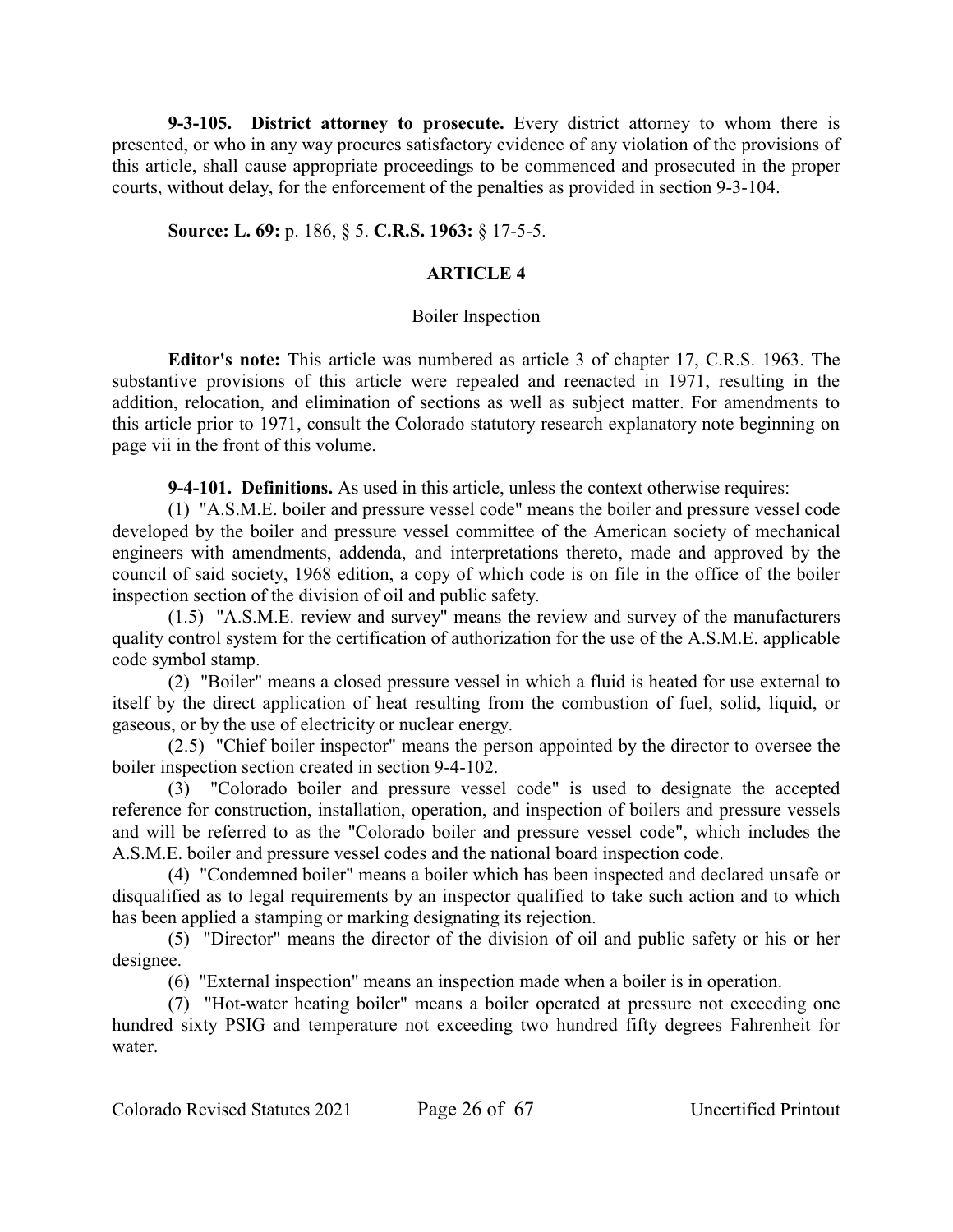(8) "Hot-water supply boiler" means a boiler used to supply hot water operated at pressure not exceeding one hundred sixty PSIG and temperatures not exceeding two hundred fifty degrees Fahrenheit at or near the boiler outlet.

(9) "Internal inspection" means an inspection made when a boiler is shut down with all handholes or manholes opened for inspection of its interior.

(10) "Locomotive boiler" means a boiler mounted on a self-propelled track carrier and which is used to furnish motivating power for traveling on rails.

(11) "Miniature boiler" means any boiler which does not exceed any of the following limits:

(a) Sixteen inches inside diameter of shell;

(b) Five cubic feet gross volume exclusive of casing and insulation;

(c) One hundred pounds PSIG maximum working pressure.

(12) "National board inspection code" means the "manual for boiler and pressure vessel inspections" published in 1970 by the national board of boiler and pressure vessel inspectors, 10th edition, and subsequent revisions.

(13) "Nonstandard boiler" means any boiler which does not qualify as a standard boiler.

(14) "Owner or user" means any person, firm, corporation, or business entity of whatever nature owning or operating any boiler within this state.

(14.3) "Owner-user inspection organization" means an owner or user of pressureretaining items who maintains a regularly established inspection department, and whose organization and inspection procedures meet the requirements of the national board of boiler and pressure vessel inspectors rules or the American petroleum institute's API 510 program and are acceptable to the director.

(14.5) "Owner-user inspector" means an inspector who holds a valid national board of boiler and pressure vessel inspectors owner-user inspector commission and who has passed the examination prescribed by the national board or is an American petroleum institute certified inspector under a jurisdictionally approved owner-user inspection organization.

(15) "Portable boiler" means an internally fired boiler which is primarily intended for temporary locational use, the construction and usage of which is obviously portable for use in multiple locations.

(16) "Power boiler" means any boiler exceeding the miniature boiler size which generates steam or vapor at a pressure of more than fifteen pounds per square inch gauge (PSIG).

(16.5) "Pressure vessel" means a pressure vessel or a container for the containment of pressure, either internal or external. Except as exempted in section 1910.172 of the Colorado occupational safety and health general standards, such pressure may be obtained from an external source or by the application of heat from a direct or indirect source or by any combination of such methods. The scope in relation to the geometry of pressure-containing parts shall terminate at the following: The first circumferential joint for welding end connections, or the face of the first flange in bolted flanged connections, or the first threaded joint in that type of connection.

(17) "Reinstalled boiler" means a boiler removed from its original setting and reerected at the same location or erected at a new location without change of ownership.

(18) "Relief valve" means an automatic pressure-relieving device actuated by static pressure upstream of the valve which opens farther with an increase in pressure over the opening pressure. It is used primarily for liquid service.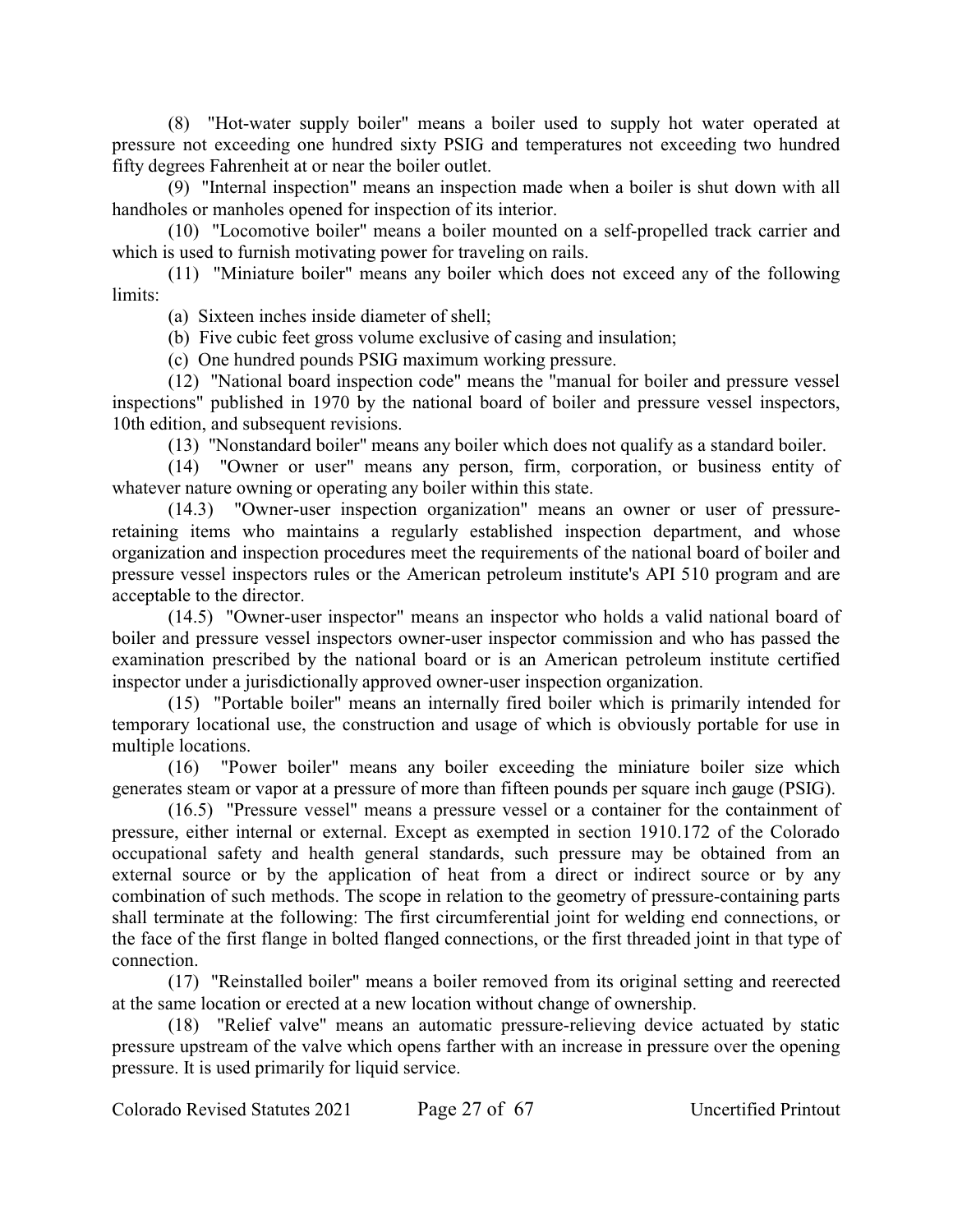(19) "Safety relief valve" means an automatic pressure-actuated relieving device suitable for use either as a safety valve or relief valve, depending on application.

(20) "Safety valve" means an automatic pressure-relieving device activated by static pressure upstream of the valve and characterized by full-opening pop action. It is used for steam, gas, or vapor service.

(21) "Secondhand boiler" means a boiler in which both location and ownership have been changed after primary use.

(22) "Section" means the boiler inspection section of the division of oil and public safety.

(23) "Service and domestic-type water heater" means a water heater of either instantaneous or storage type used for heating or combined heating and storage of hot water for domestic or sanitary purposes or for space heating in which none of the following limitations is exceeded:

(a) Heat input of two hundred thousand BTUs per hour;

(b) Fluid temperature of two hundred ten degrees Fahrenheit;

(c) Normal internal fluid capacity of one hundred twenty gallons.

(24) "Shop inspection" means inspection of new construction of boilers or pressure vessels, and shall include review of the specifications, determination that such construction is in accordance with the applicable codes, and certification to the national board and to the A.S.M.E. that such completed new construction is eligible to be stamped with the appropriate A.S.M.E. symbol.

(25) "Special boiler inspector" means an inspector who has received and maintained in force a commission as inspector issued by the national board of boiler and pressure vessel inspectors and authorized by the boiler inspection section to inspect or insure boilers in the state of Colorado.

(26) "Standard boiler" means a boiler which bears the stamp of the state of Colorado or another state which has adopted a standard boiler construction equivalent to that required by the Colorado boiler and pressure vessel code or a boiler which bears the A.S.M.E. stamp.

(27) "State boiler inspector" means any boiler inspector employed by the division of oil and public safety.

(28) "Steam-heating boiler" means a boiler operated at pressure not exceeding fifteen PSIG for steam.

**Source: L. 71:** R&RE, p. 267, § 1. **C.R.S. 1963:** § 17-3-1. **L. 76:** (28) amended and (1.5) and (16.5) added, p. 362, § 1, effective July 1. **L. 2001:** (1), (22), and (27) amended, p. 1134, § 56, effective June 5. **L. 2009:** (23)(b) amended, (HB 09-1309), ch. 234, p. 1071, § 1, effective May 4. **L. 2011:** (2.5) added and (5) amended, (HB 11-1050), ch. 8, p. 16, § 1, effective August 10. **L. 2012:** (14.3) and (14.5) added, (HB 12-1217), ch. 51, p. 184, § 1, effective August 8.

**9-4-102. Boiler inspection section - created - director - chief boiler inspector inspectors - qualifications.** (1) The director shall carry out the provisions of this article. The director may appoint a chief boiler inspector to oversee the boiler inspection section, which is hereby created in the division of oil and public safety. The chief boiler inspector and each state boiler inspector must be qualified from practical experience in the construction, maintenance, repair, or operation of boilers as a mechanical or safety engineer, steam engineer, boilermaker,

Colorado Revised Statutes 2021 Page 28 of 67 Uncertified Printout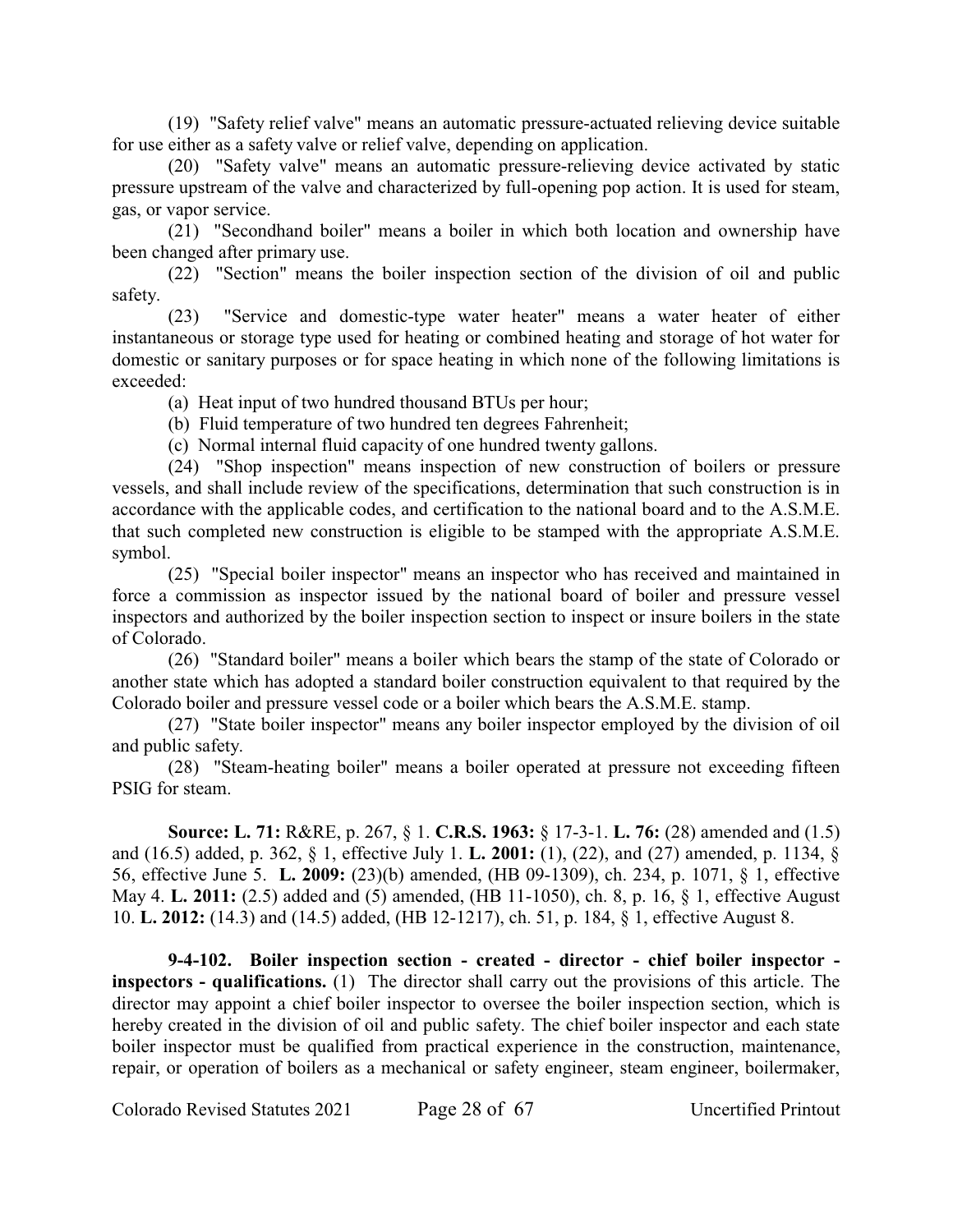or boiler inspector of not less than five years' actual experience to enable him or her to judge the safety of boilers for use as such. Neither the chief boiler inspector nor any state boiler inspector shall be interested directly or indirectly in the manufacture, ownership, or sale of boilers or boiler supplies.

(2) The chief boiler inspector and state boiler inspectors shall be reimbursed for necessary traveling expenses as provided by law.

**Source: L. 71:** R&RE, p. 269, § 1. **C.R.S. 1963:** § 17-3-2. **L. 2001:** (1) amended, p. 1135, § 57, effective June 5. **L. 2011:** Entire section amended, (HB 11-1050), ch. 8, p. 16, § 2, effective August 10.

**9-4-103. Duties - rules.** (1) The director shall keep in his or her office a complete and accurate record of the names of owners or users of boilers inspected, giving a full description of the boiler, the pressure allowed, the date when last inspected, and by whom. The director or chief boiler inspector shall investigate and report to the division of oil and public safety the cause of any boiler explosion that occurs within the state. Definitions and rules for the safe construction, installation, inspection, operation, maintenance, and repair of boilers and pressure vessels in the state of Colorado, in addition or supplemental to the existing rules, shall be formulated by the section under the direction of the chief boiler inspector and shall become effective upon approval by the director.

(2) The definitions and rules so formulated for new construction shall be based upon and at all times follow the generally accepted nationwide engineering standards, formulas, and practices established and pertaining to boiler and pressure vessel construction and safety, and the section, with the approval of the director of the division of oil and public safety, may adopt an existing codification thereof known as the boiler and pressure vessel code of the American society of mechanical engineers, and when so adopted and incorporated by reference pursuant to section 24-4-103 (12.5), C.R.S., shall constitute a part of the whole of the definitions and rules of the section.

(3) The section, under the direction of the director, shall formulate rules establishing a schedule for the inspection of boilers and pressure vessels and may formulate other rules governing the inspection, operation, maintenance, and repair of boilers and pressure vessels in addition and supplemental to those rules that are part of the Colorado boiler construction code as originally enacted and amended. The rules so formulated shall be based upon and at all times follow the generally accepted nationwide engineering standards and may be based upon those portions of an existing published codification of such rules known as the inspection code of the national board of boiler and pressure vessel inspectors as are considered by the section to be properly applicable. Rules formulated by the section and identification of those portions of the national board inspection code which are declared to be applicable shall be made available to all persons directly affected by a publication which will be prepared and issued, upon request, to such persons by the section.

(4) Inspectors shall carefully inspect every boiler used or proposed to be used in this state for steaming, hot-water heating purposes, or hot-water supply, including all attachments and connections, in accordance with the inspection schedule established pursuant to subsection (3) of this section.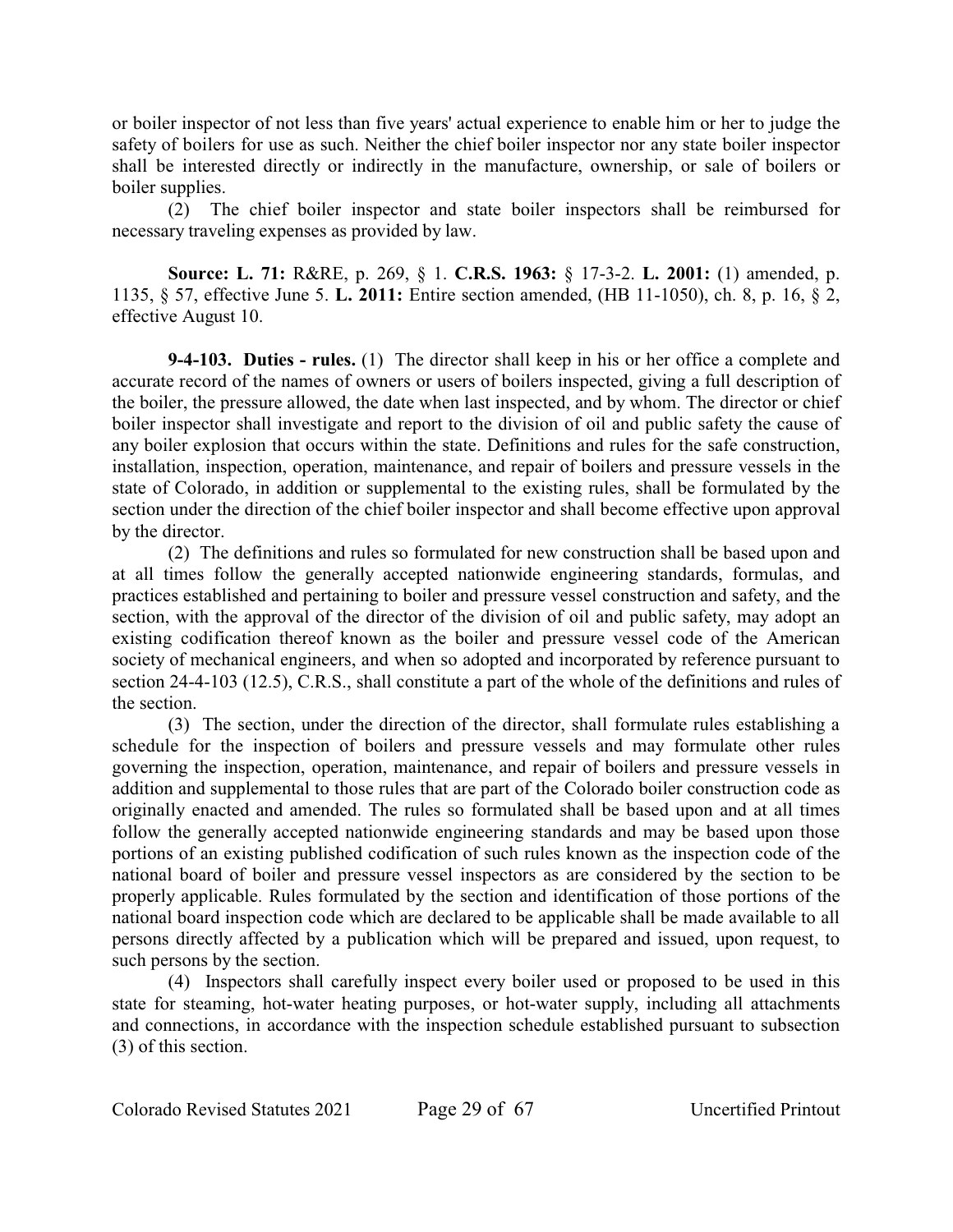**Source: L. 71:** R&RE, p. 270, § 1. **C.R.S. 1963:** § 17-3-3. **L. 2000:** (3) and (4) amended, p. 163, § 1, effective March 17. **L. 2001:** (1) and (2) amended, p. 1135, § 58, effective June 5. **L. 2011:** (1) amended, (HB 11-1050), ch. 8, p. 17, § 3, effective August 10.

**9-4-104. Exemptions.** (1) The following are exempt from the provisions of this article:

- (a) Boilers located in private residences;
- (b) Boilers located in apartment houses having less than six family units;

(c) Any city or town where boiler inspectors of comparable capability to state boiler inspectors are employed, where adequate records of boiler inspections are maintained, and where there is in effect a boiler inspection code comparable to that of the state pursuant to the ordinances of said city or town. A city or town not now providing such service may, upon application to the director of the division of oil and public safety with submission of proof of such comparability, be authorized by the director of the division of oil and public safety to establish a boiler inspection system that is exempt from the provisions of this article.

- (d) Service and domestic-type water heaters;
- (e) Boilers owned or operated by the federal government;
- (f) Locomotive boilers of carriers subject to the federal locomotive inspection law.

**Source: L. 71:** R&RE, p. 270, § 1. **C.R.S. 1963:** § 17-3-4. **L. 2001:** (1)(c) amended, p. 1136, § 59, effective June 5.

**9-4-105. Inspections of boilers.** (1) Inspectors making internal inspections of boilers shall give the owner or user not less than five days' prior notice of the time when they will make such inspections.

(2) An inspector may, upon seeing conditions that, in the inspector's discretion, indicate that there has been deterioration of any pressure-containing portion of a boiler or pressure vessel, assess the leak tightness capability of a boiler or pressure vessel by conducting a pressure test in accordance with the pressure testing considerations and guidance contained in the national board inspection code. The owner or user of the pressure-retaining boiler or pressure vessel shall provide any necessary labor and equipment required to apply the pressure test prescribed by the inspector.

(3) If at any time an inspector finds a boiler or pressure vessel which, according to the Colorado boiler and pressure vessel code, is unsafe after inspection of same, he shall condemn and forbid its future use until satisfactory repairs are made or said boiler is replaced.

**Source: L. 71:** R&RE, p. 271, § 1. **C.R.S. 1963:** § 17-3-5. **L. 2009:** (2) amended, (HB 09-1309), ch. 234, p. 1071, § 2, effective May 4.

**9-4-106. Owner to report boilers - wrongful use - inspection of new installations.** (1) It is the duty of the owner or user of boilers, except those boilers exempt from the provisions of this article under section 9-4-104, used or which are to be used in this state, to report to the section the location of newly installed or relocated boilers.

(2) Before the installers of any boiler have boilers placed in service, they shall notify the section, which, within ten days or as soon thereafter as possible from the date of receiving such notification, shall send an inspector to examine said boilers to determine that the construction,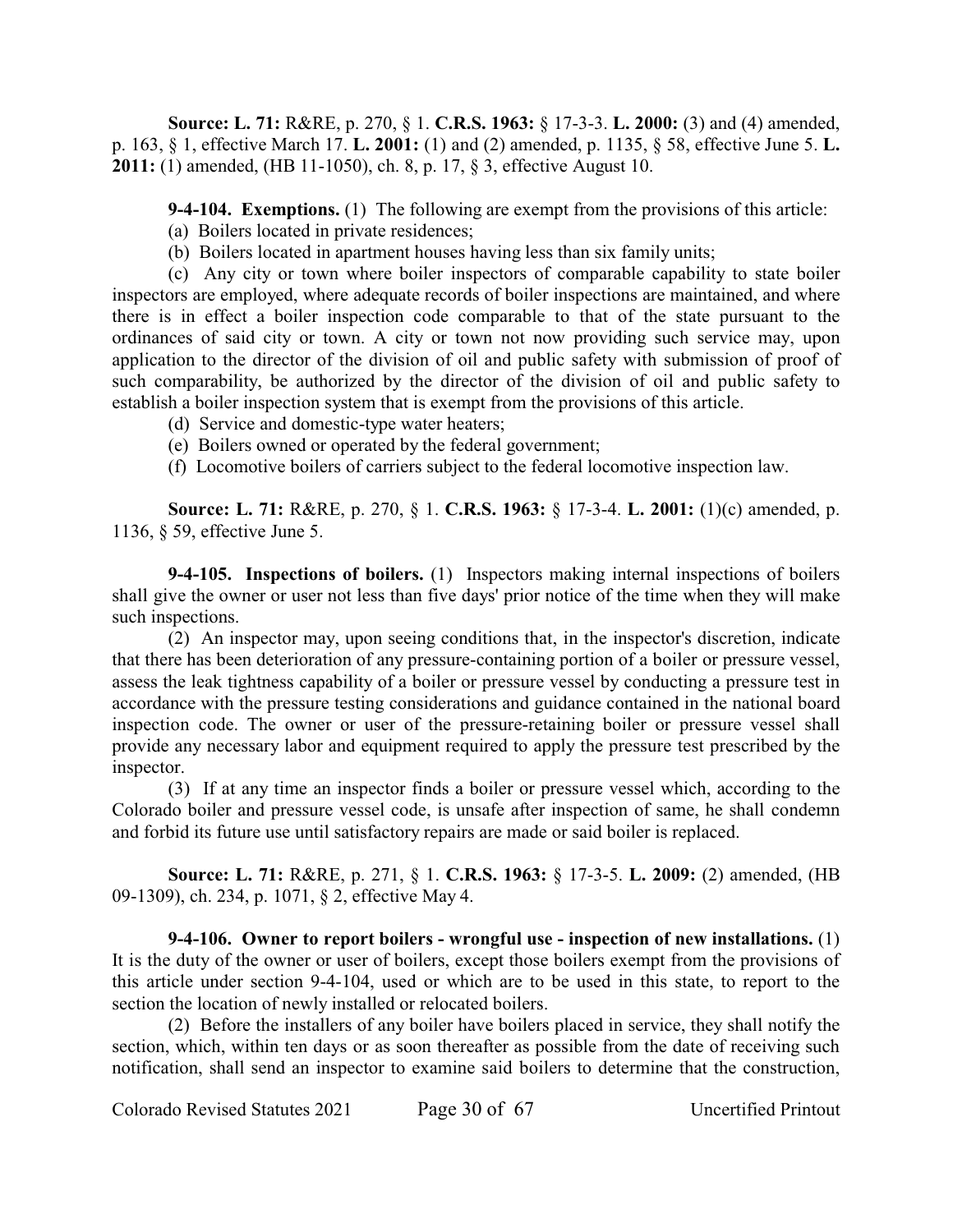material, bracing, fuel and fluid supply systems, control apparatus, combustion air and ventilating air, electric wiring, piping, and all other parts of such boilers are such as to assure the safety of the boilers.

(3) Upon completion of installation, all boilers shall be inspected by a state boiler inspector. At the time of inspection, each boiler shall be assigned a serial number by the inspector, which serial number shall be stamped on or affixed to the boiler.

(4) The serial number and letters, whether stamped on or affixed to the boiler, shall not be less than five-sixteenths of an inch in height, and the serial number shall be preceded by the letters "Colo". The stamping shall not be concealed by lagging or paint and shall be exposed at all times. Metal tags shall be furnished by the section on which the assigned number may be stamped. The tag shall be securely affixed to the boiler in the area of the manufacturer's identification and must be used when the metal of which the boiler is made may be damaged by direct stamping.

(5) The owners or users of boilers, or engineers in charge of same, shall not allow a greater pressure in any boiler than is stated on the certificate of inspection issued by the section. No person or business entity shall use any boiler that has been condemned as unsafe by a state boiler inspector. No person or business entity shall operate a boiler without a valid certificate of inspection.

**Source: L. 71:** R&RE, p. 271, § 1. **C.R.S. 1963:** § 17-3-6.

**9-4-106.5. Owner to report boilers taken out of service.** (1) It is the duty of the owner or user of boilers used in this state, except those boilers exempt from the provisions of this article under section 9-4-104, to report to the section the location and state serial number of boilers that have been taken out of service but not removed from the premises. For purposes of this article, a boiler is not "taken out of service" if it is temporarily shut down for routine maintenance or minor repairs.

(2) The section, under the direction of the director, shall formulate rules for the safe removal from service of boilers condemned pursuant to section 9-4-105 (3) or voluntarily taken out of service by the owner or user.

(3) A boiler that has been condemned or voluntarily taken out of service may be placed back in service, subject to any applicable requirements for satisfactory repair, imposed pursuant to section 9-4-105 (3), and subject to compliance with section 9-4-106. For purposes of section 9-4-106, such a boiler shall be treated as a new boiler.

**Source: L. 2000:** Entire section added, p. 164, § 2, effective March 17.

**9-4-107. Certificate.** (1) If, upon inspection, a boiler is found to comply with the Colorado boiler and pressure vessel code, the owner or user thereof shall pay directly to the section such fee as is prescribed by section 9-4-109, and the division of oil and public safety shall issue to such owner or user an inspection certificate bearing the date of inspection and the date of expiration of the certificate and specifying the maximum pressure under which the boiler may be operated.

(2) An inspection certificate is valid for the period stated on the face of the certificate.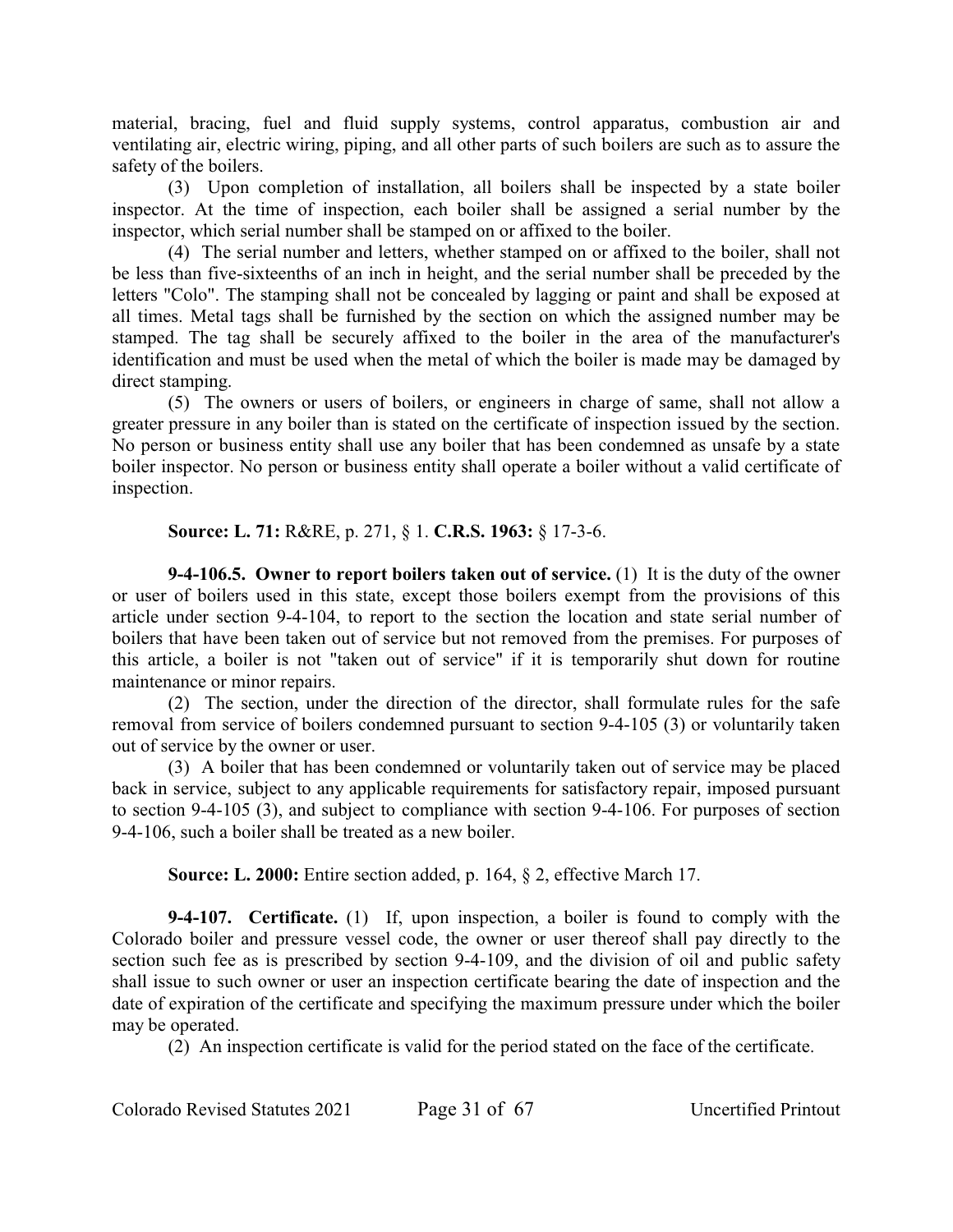(3) The certificate of inspection or a copy of the certificate of inspection shall be posted in the room containing the boiler inspected or, in the case of a portable boiler, shall be kept in a metal container to be fastened to the boiler. Failure to properly exhibit the certificate of inspection will result in another inspection of the boiler and demand for inspection fees.

**Source: L. 71:** R&RE, p. 272, § 1. **C.R.S. 1963:** § 17-3-7. **L. 2001:** (1) amended, p. 1136, § 60, effective June 5. **L. 2011:** (2) and (3) amended, (HB 11-1050), ch. 8, p. 17, § 4, effective August 10.

**9-4-108. Violation by owner or user - penalty - enforcement.** (1) If the owner of any boiler fails to report the location of such boiler to the section, the owner is guilty of a misdemeanor, and, if the owner or his agent fails to have said boiler ready for internal inspection as provided in this article, said owner shall be liable to pay fees and expenses of the inspector incurred in the inspection of any such boiler.

(2) Any owner who fails or refuses to comply with all requirements or directions of this article pertaining to notification of boiler placement, replacement, or operation; condones operation of condemned boilers; refuses a reasonable request to inspect any boiler used for heating or water supply service or any similar use; refuses to pay inspection and expenses or penalties or license fees; operates any boiler or similar device in defiance of a division of oil and public safety order or an order of the director shall, upon notice, cease to use or operate or allow the use or operation of any approved or nonapproved boiler or water-heating equipment owned by him or her until permission to resume use of such equipment is granted by the director.

(3) Actions shall be instituted by the attorney general or the district attorney, or may be instituted by the city attorney of any city, to prosecute such acts in violation of this article within his jurisdiction as may come to his knowledge or to enforce the provisions of this article independently and without specific direction of the director. Each such violation shall be a separate offense.

(4) **[***Editor's note: This version of subsection (4) is effective until March 1, 2022.***]** Any person convicted of a violation of this article shall be punished by a fine of not more than one thousand dollars, or by imprisonment in the county jail for a period of not more than one year, or by both such fine and imprisonment.

(4) **[***Editor's note: This version of subsection (4) is effective March 1, 2022.***]** Any person convicted of a violation of this article 4 commits a petty offense.

**Source: L. 71:** R&RE, p. 272, § 1. **C.R.S. 1963:** § 17-3-8. **L. 76:** (3) amended, p. 363, § 2, effective July 1. **L. 2001:** (2) amended, p. 1136, § 61, effective June 5. **L. 2021:** (4) amended, (SB 21-271), ch. 462, p. 3145, § 102, effective March 1, 2022.

**Editor's note:** Section 803(2) of chapter 462 (SB 21-271), Session Laws of Colorado 2021, provides that the act changing this section applies to offenses committed on or after March 1, 2022.

**9-4-108.5. Variances.** Any owner or user may apply to the director for a rule or order for a variance from the standards, rules, regulations, or requirements of this article, upon providing such information as prescribed by the director. The director shall issue such rule or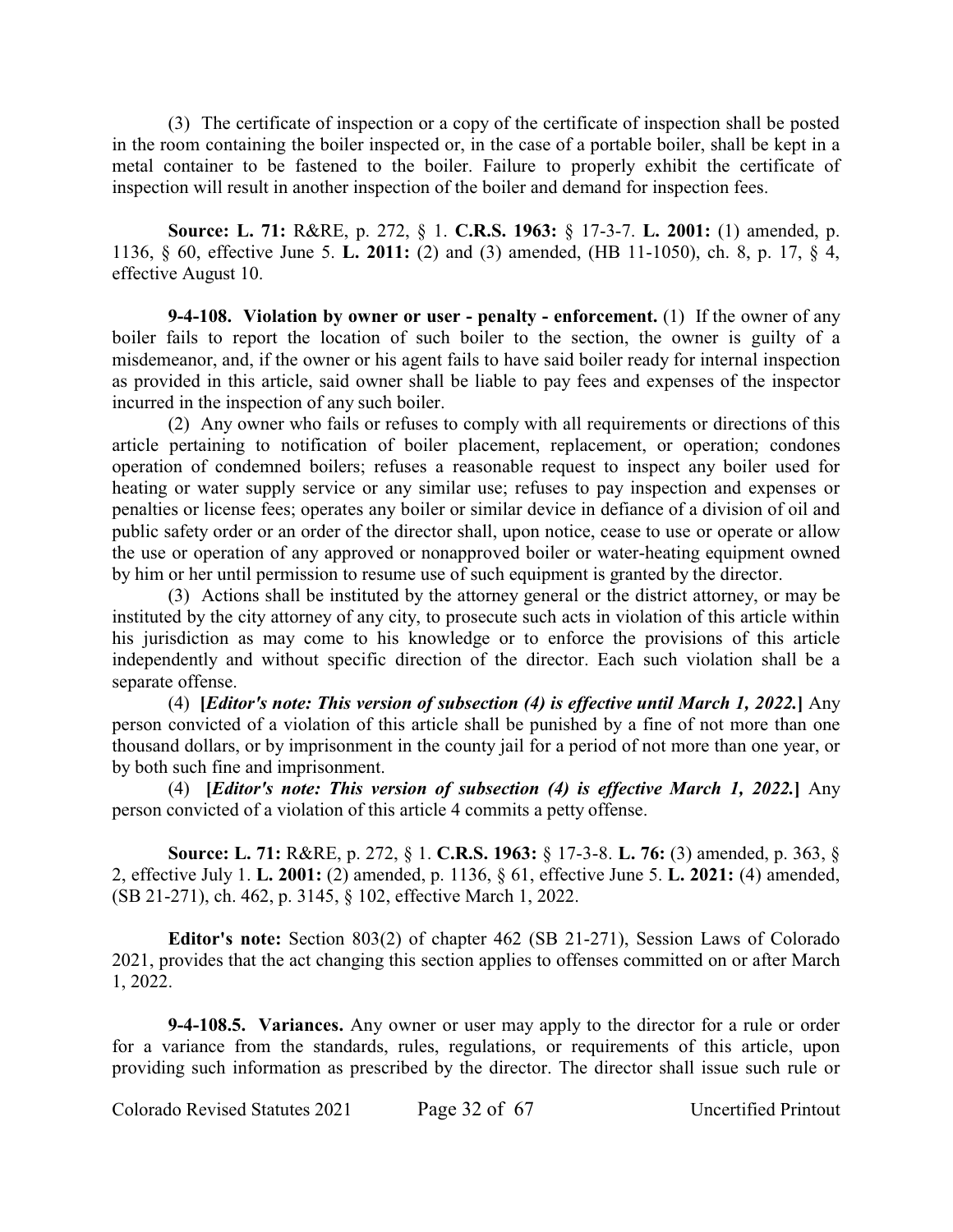order if he determines that the proponent of the variance has demonstrated that the construction, installation, and operation of the boiler or pressure vessel will be as safe as if the standards, rules, regulations, or requirements were complied with. The rule or order so issued shall prescribe the construction, installation, operation, maintenance, and repair conditions that the owner or user must maintain. Such a rule or order may be modified or revoked upon application by an owner or user or by the director on his own motion at any time after six months from its issuance.

**Source: L. 76:** Entire section added, p. 363, § 3, effective July 1.

**9-4-109. Fees for boiler and pressure vessel inspection certificates.** (1) (a) (I) There shall be paid for the issuance of a certificate of boiler or pressure vessel inspection of each individual boiler or pressure vessel, regardless of how it is joined or connected, according to this article by the owner or user of said boiler or pressure vessel, such fees as shall be established by the director of the division of oil and public safety by rule; except that such fees shall not exceed the amount necessary to accumulate and maintain in the boiler inspection fund a reserve sufficient to defray the division's administrative expenses for a period of two months, and in no event shall the basic fee for an annual inspection exceed one hundred fifty dollars for an internal inspection or eighty-five dollars for an external inspection. The basic fee for a biennial or triennial inspection shall not exceed eighty-five dollars. The division shall not charge for an inspection other than to assess the fees established pursuant to this subsection (1). Any fees established pursuant to subparagraphs (III) to (V) of this paragraph (a) or pursuant to paragraph (b) of this subsection (1) shall be in addition to the basic fee.

(II) (Deleted by amendment, L. 2001, p. 529, § 1, effective July 1, 2001.)

(III) In addition to the basic fee established in subparagraph (I) of this paragraph (a), the division may assess a reinspection fee for any boiler condemned pursuant to section 9-4-105 (3). The reinspection fee shall be assessed and collected for each reinspection until the repairs are deemed satisfactory in accordance with section 9-4-105 (3).

(IV) In addition to the basic fee established in subparagraph (I) of this paragraph (a), the division may assess a disconnection inspection fee.

(V) In addition to the basic inspection fee established in subparagraph (I) of this paragraph (a), the division shall assess a certificate of boiler operation issuance fee not to exceed twenty-five dollars per certificate.

(b) There shall be paid, for the services provided by the national board of boiler and pressure vessel commissioned inspectors, fees as provided in the following schedule:

(I) Secondhand boiler or equipment at the request of the owner for certificate \$30.00 plus expenses

(II) National board shop inspection or A.S.M.E. quality control survey

\$100.00 1/2 day,

\$200.00 full day plus travel and subsistence expense (1/2 day minimum).

(2) The section may prorate the boiler inspection fees. Twenty-five percent of the inspection fee shall be charged for a period up to and including twenty-five percent of the certificate term. Fifty percent of the inspection fee shall be charged for periods up to and including fifty percent of the certificate term. Seventy-five percent of the inspection fee shall be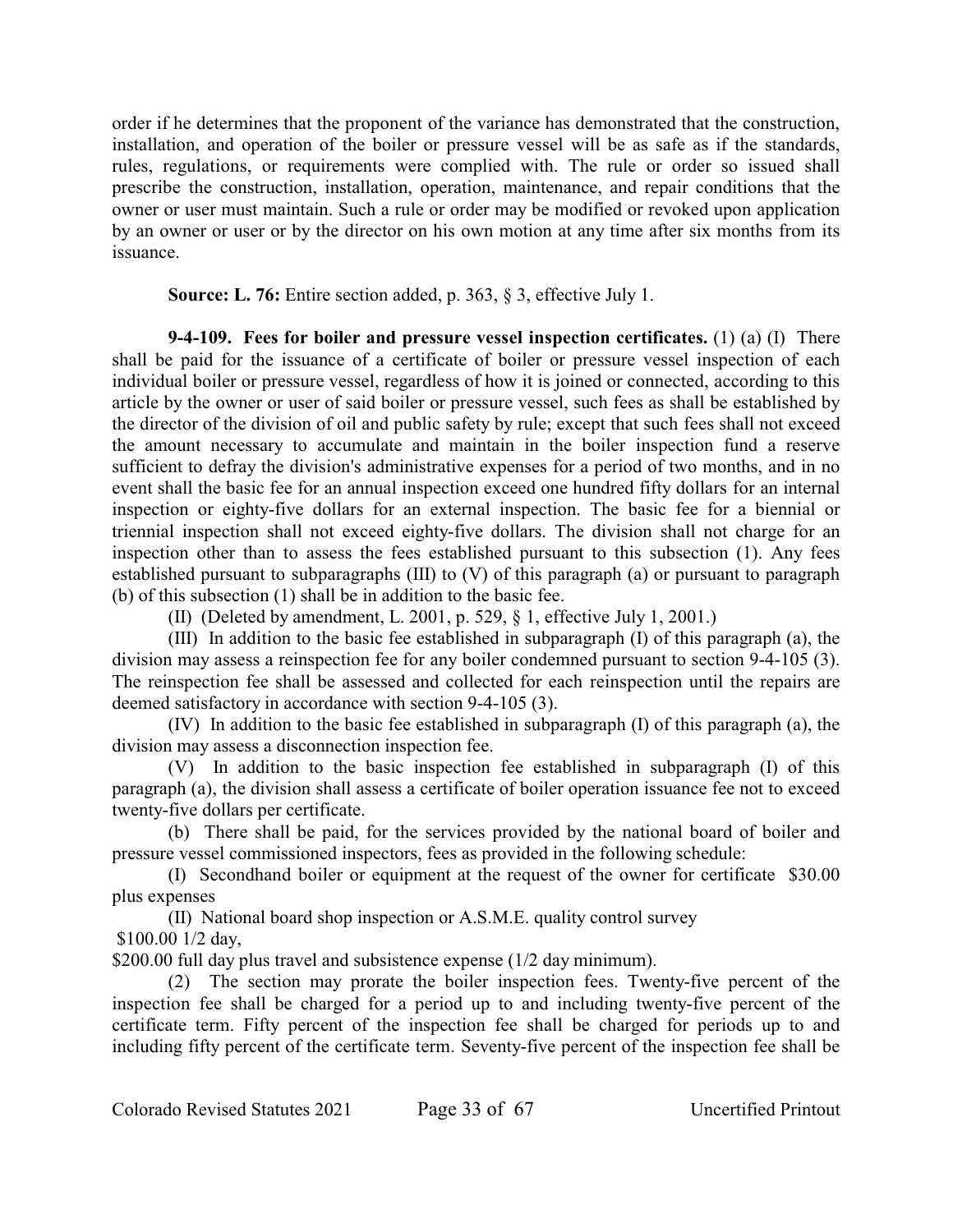charged for periods up to and including seventy-five percent of the certificate term. The full fee shall be charged for periods exceeding seventy-five percent of the certificate term.

(2.5) Repealed.

(3) All boiler or pressure vessel inspection certificate fees shall be paid within thirty days from the date of inspection to the department of labor and employment. Upon failure to pay the department of labor and employment, the chief boiler inspector shall issue an order to the owner or user to cease and desist the use or operation or allowing the use or operation of the boiler or pressure vessel until permission to resume use of such equipment is granted by the director.

(4) All fees collected by the department of labor and employment under the provisions of this article shall be used to defray the salaries and operating expenses incurred in the administration of this article and shall be appropriated for such purposes by the general assembly. Such moneys shall be transferred to the state treasurer, who shall deposit the same to the credit of the boiler inspection fund, which fund is hereby created.

(5) If any person who is required to pay a fee pursuant to subsection (1) of this section fails or refuses to remit such fee, the department of labor and employment shall proceed at once to collect the fee by employing such legal processes as may be necessary for that purpose.

(6) The state treasurer shall invest any portion of the boiler inspection fund which is not needed for immediate use. All interest earned upon such invested portion shall be credited to the fund and used for the same purposes and in the same manner as other moneys in the fund. Such moneys may be invested in the types of investments authorized in sections 24-36-109, 24-36- 112, and 24-36-113, C.R.S.

**Source: L. 71:** R&RE, p. 273, § 1. **C.R.S. 1963:** § 17-3-9. **L. 76:** R&RE, p. 363, § 4, effective July 1. **L. 83:** (1)(a)(I), (1)(a)(II), (1)(b)(I), and (1)(b)(II) amended and (4), (5), and (6) added, p. 445, § 1, effective July 1. **L. 86:** (2.5) added, p. 548, § 1, effective May 28. **L. 92:** (1)(a), (2.5), (3), (4), and (5) amended, p. 1814, § 1, effective March 20. **L. 97:** (2.5) repealed, p. 1477, § 19, effective June 3. **L. 2000:** (1)(a) amended, p. 164, § 3, effective March 17. **L. 2001:**  $(1)(a)(I)$  amended, p. 1136, § 62, effective June 5;  $(1)(a)(I)$  and  $(1)(a)(II)$  amended and  $(1)(a)(V)$ added, p. 529, § 1, effective July 1. **L. 2008:** (1)(a)(I) amended, p. 985, § 3, effective May 21. **L. 2011:** (2) amended, (HB 11-1050), ch. 8, p. 17, § 5, effective August 10.

**Editor's note:** Amendments to subsection (1)(a)(I) by House Bill 01-1373 and House Bill 01-1279 were harmonized.

**9-4-110. Special inspectors.** (1) In addition to the boiler inspectors authorized by this article, the section shall, upon request of any company authorized to insure against loss from explosion of boilers in this state, issue to any boiler inspectors of said company commissions as special boiler inspectors. Each such inspector, before receiving a commission, shall satisfy the division of oil and public safety that such inspector is properly qualified to perform such inspections. Possession of a valid commission as inspector issued by the national board of boiler and pressure vessel inspectors shall be considered to be proper qualification.

(2) Such special boiler inspectors shall receive no salary from, nor shall any of their expenses be paid by, the state, and continuance of a special boiler inspector's commission shall be conditioned upon such special boiler inspector's continuing in the employ of the boiler

Colorado Revised Statutes 2021 Page 34 of 67 Uncertified Printout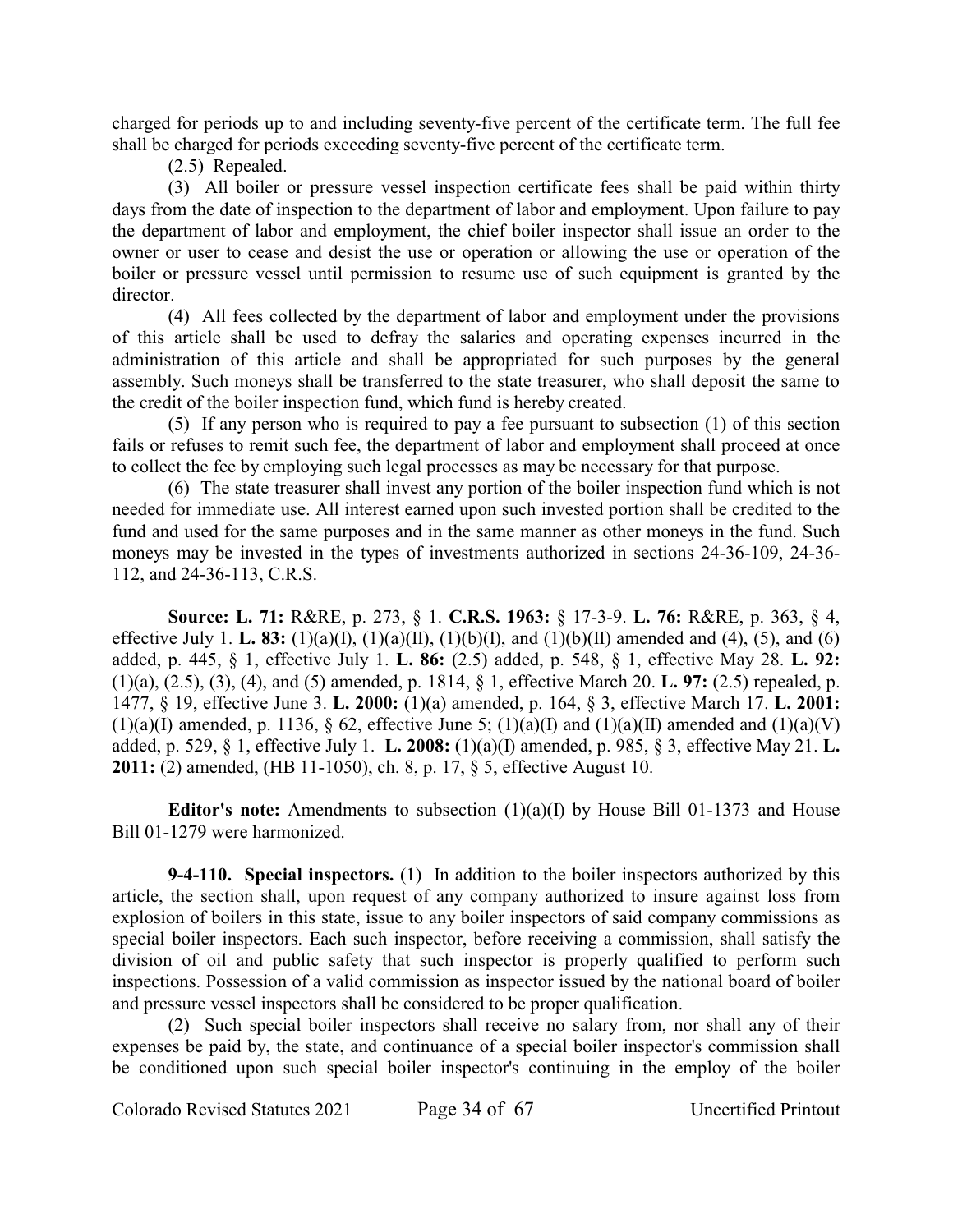insurance company duly authorized as aforesaid and upon the maintenance of the standards imposed by the division of oil and public safety. Such special boiler inspectors shall perform their functions in accordance with the instructions for special boiler inspectors formulated by the section.

(3) Such special boiler inspectors shall inspect all boilers insured by their respective companies and, when so inspected, the owners or users of such insured boilers shall pay Colorado boiler inspection fees for the issuance of a certificate of inspection.

(4) Each company employing such special boiler inspectors, within thirty days following each boiler inspection made by such inspectors, shall file a report of such inspection with the section upon appropriate forms promulgated by the division of oil and public safety.

(5) If the division of oil and public safety has reason to believe that a special boiler inspector is no longer qualified to hold an appointment or commission, the division of oil and public safety or its selected agent, upon not less than ten days' written notice to the inspector and the inspector's employer, shall hold a hearing at which such inspector and the inspector's employer shall have an opportunity to be heard. If, as a result of such hearing, the division of oil and public safety or its selected agent finds that such inspector is no longer qualified to hold an appointment or commission, the division of oil and public safety, or upon recommendation of its selected agent, shall revoke or suspend such appointment or commission.

(6) A person whose appointment or commission has been suspended shall be entitled to apply, after ninety days from the date of such suspension, for reinstatement of such appointment or commission.

**Source: L. 71:** R&RE, p. 275, § 1. **C.R.S. 1963:** § 17-3-10. **L. 2001:** (1), (2), (4), and (5) amended, p. 1137, § 63, effective June 5; (3) amended, p. 530, § 2, effective July 1.

**9-4-110.5. Owner-user inspection organizations - registration.** (1) A person, firm, partnership, or corporation operating boilers or pressure vessels may seek approval and registration as an owner-user inspection organization by filing an application with the director on prescribed forms.

(2) The applicant shall show the name of the organization and its principal address and the name and address of the person or persons having supervision over inspections made by the organization on the application and registration. The applicant shall report changes in supervisory personnel to the director within thirty days after the change.

(3) Each owner-user inspection organization shall:

(a) Conduct inspection of its nonexempt boilers and pressure vessels, utilizing only qualified inspection personnel;

(b) Retain on file at the location where equipment is inspected a true record or copy of the report of each inspection signed by the owner-user inspector who made the inspection;

(c) Promptly notify the director of any boiler or pressure vessel that does not meet requirements for safe operation;

(d) Maintain inspection records that include a list of nonexempt boilers and pressure vessels, showing the serial number and the abbreviated description as may be necessary for identification, the date of the last inspection of each unit, the approximate date of the next inspection, and documentation of all repairs. Such inspection records shall be readily available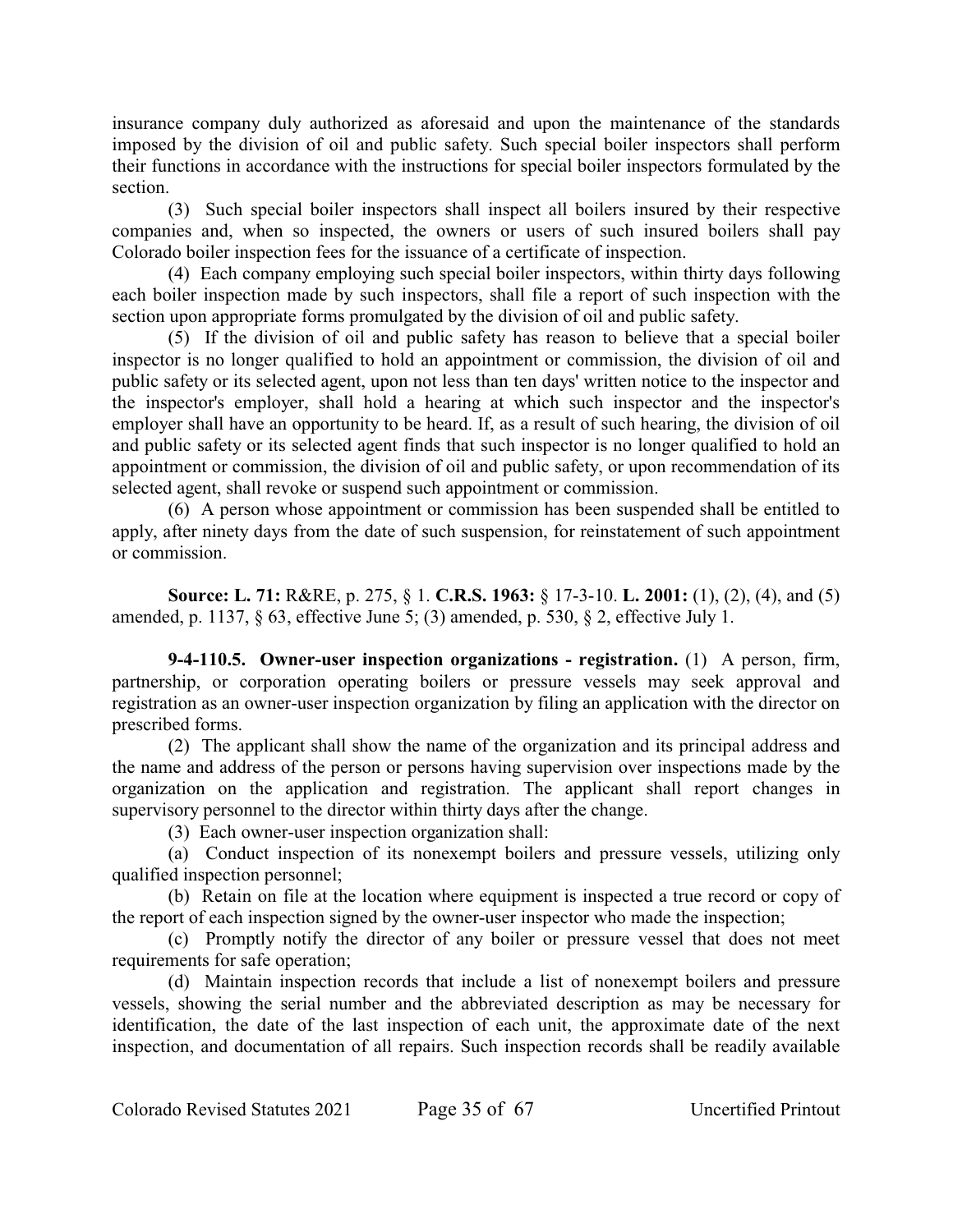for examination by the director, the chief boiler inspector, or their designee during business hours.

(e) Transmit a statement annually to the director, on a date mutually agreed upon. The individual having supervision over the inspections made during the period covered shall sign the statement and shall include the number of vessels inspected during the year and shall certify that each inspection was conducted in accordance with the inspection requirements in the Colorado boiler and pressure vessel rules.

(4) A state-issued certificate of inspection is required for boilers and pressure vessels inspected by an owner-user inspection organization when all of the requirements in this section are met.

(5) An individual or organization performing an inspection pursuant to this section shall have liability insurance appropriate for the size and scope of the relevant inspection.

**Source: L. 2012:** Entire section added, (HB 12-1217), ch. 51, p. 184, § 2, effective August 8.

**9-4-111. Penalty - inspector fails to perform duty. [***Editor's note: This version of this section is effective until March 1, 2022.***]** An inspector of boilers for every failure to perform his duties is guilty of a misdemeanor and, upon conviction thereof, shall be punished by a fine of not less than one hundred dollars nor more than one thousand dollars, or by imprisonment in the county jail for a period of not less than two months nor more than one year, or by both such fine and imprisonment.

**9-4-111. Penalty - inspector fails to perform duty. [***Editor's note: This version of this section is effective March 1, 2022.***]** An inspector of boilers, for every failure to perform his or her duties, commits a class 2 misdemeanor.

**Source: L. 71:** R&RE, p. 275, § 1. **C.R.S. 1963:** § 17-3-11. **L. 2021:** Entire section amended, (SB 21-271), ch. 462, p. 3145, § 103, effective March 1, 2022.

**Editor's note:** Section 803(2) of chapter 462 (SB 21-271), Session Laws of Colorado 2021, provides that the act changing this section applies to offenses committed on or after March 1, 2022.

**9-4-112. Regulations common to all types and services of boilers.** (1) Each boiler shall be supported by masonry or structural supports of sufficient strength and rigidity to safely support the boiler. There shall be no excessive vibration in either the boiler or its connecting piping.

(2) All boilers shall be so located that adequate space on each side will be provided for proper operation of the boiler and its appurtenances, for the inspection of all surfaces, tubes, water walls, piping, valves, and other equipment, and for their necessary maintenance and repair.

(3) Inflammable or volatile materials shall not be stored in boiler rooms. Gas meters shall not be installed in boiler rooms.

(4) There shall be provided to all boiler installations sufficient air to assure adequate combustion of fuel. There shall be ventilating air provided to prevent undue overheating in the

Colorado Revised Statutes 2021 Page 36 of 67 Uncertified Printout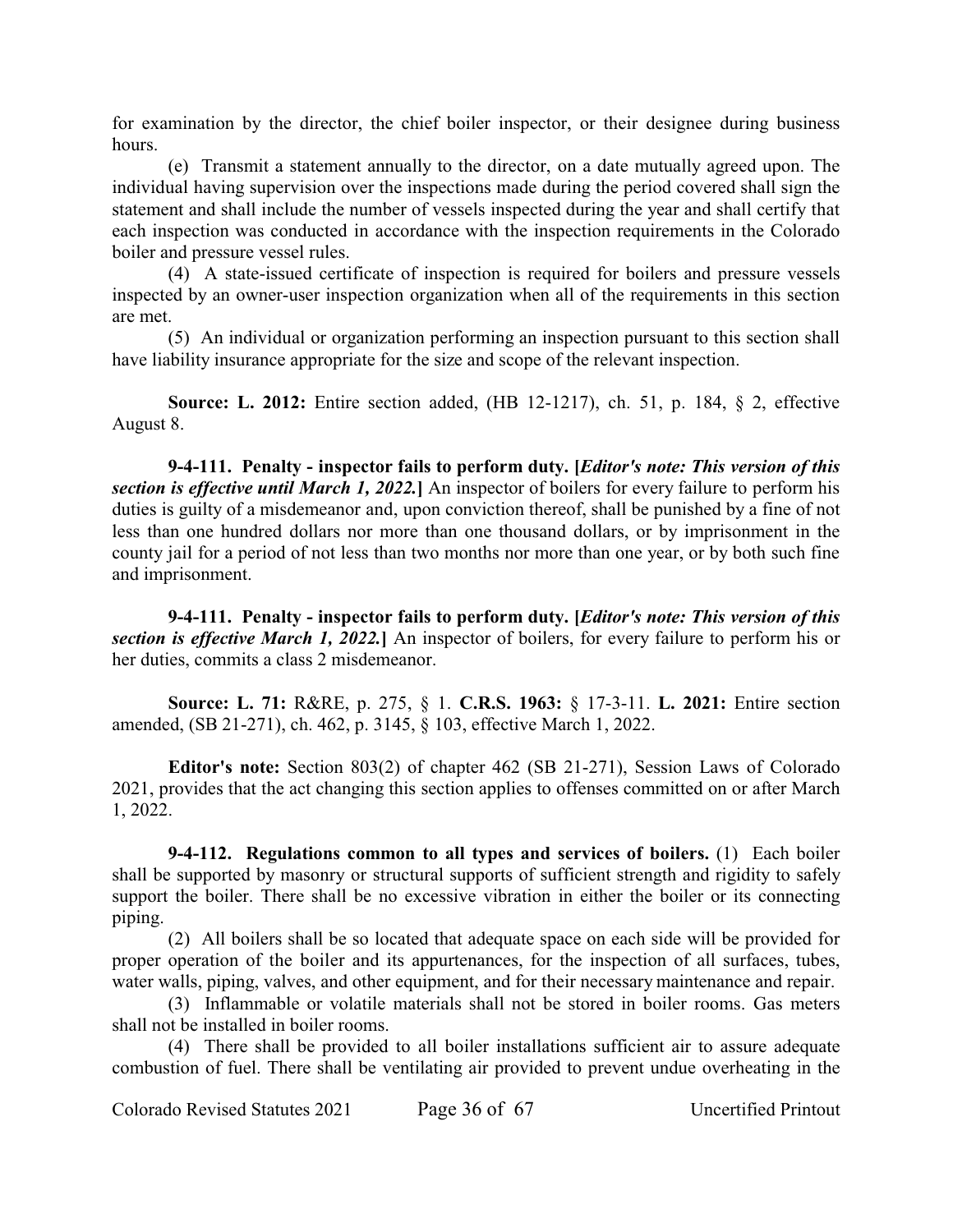boiler room. Nationally accepted standards such as the publications of the national fire protection association shall be followed in determining the adequacy of combustion and ventilating air.

(5) Safety or safety relief valves, or both, shall be of adequate capacity to prevent accumulation of excess pressure with fixed settings not in excess of the maximum allowable working pressure of the boiler to which they are attached. All new safety relief valves shall bear stamping which indicates that they have been capacity-rated according to national board standards and that they have been constructed according to A.S.M.E. standards.

(6) The use of weighted-lever safety valves shall be prohibited, and these valves shall be replaced by direct spring-loaded safety or safety relief valves that conform to the requirements of the A.S.M.E. boiler and pressure vessel code.

(7) Safety valves having either a seat or disc of cast-iron construction are prohibited.

(8) The safety or safety relief valve shall be connected directly to the hottest part of the boiler, independent of any other connection, without a shutoff valve of any description between the safety or safety relief valve and the boiler.

(9) Each automatically fired boiler shall be equipped with a flame failure safeguard device which will positively discontinue flow of fuel to the firing chamber in event of absence of flame. Discontinuation must occur in time to prevent an explosive accumulation of fuel in the firing chamber and connecting passages.

(10) Every safety or safety relief valve shall be connected to the boiler in an upright position with spindle vertical and shall be equipped with a try lever to test opening of the valve.

(11) When a discharge pipe is attached to a safety or safety relief valve, it shall not be reduced less than the valve outlet and shall be as short and straight as possible and arranged to avoid undue stresses on the valve. There shall be no shutoff valve in such discharge pipe.

(12) The discharge opening of safety or safety relief valves shall be so located that the released fluids and vapors cannot come into harmful contact with attendants or other persons. All safety or safety relief valve discharges shall be located or piped to clear running boards or platforms. Ample provision for gravity drain shall be made in the discharge pipe at or near each safety valve and where condensation may collect. Any discharge pipe extending above the safety or safety relief valve shall be equipped with a drain hole which will prevent accumulation of fluid above the valve disc.

(13) All electric wiring to boilers and to electrically operated automatic devices and control mechanisms shall be of a high temperature resistant insulation, and wiring shall be in conduit or other approved covering.

(14) All fuel and fluid piping valves and appliances shall be of materials listed in nationally approved standards, installed in a workmanlike manner, with such support as is necessary to prevent vibration. They shall be maintained so as to be free of leakage.

(15) Repairs shall be made in accordance with the regulations set forth in the national board inspection code. Major repairs shall be reported to the section before being performed. The major repair procedure and the shop performing the repair must be approved by the section or the authorized insurer and an inspection made by a state or special boiler inspector before the boiler is used.

(16) All boilers, unless exempt by this article, are subject to regular inspections as provided for in section 9-4-103 (4). Each boiler shall be prepared by the owner or user for inspections or hydrostatic test whenever necessary when notified by the inspector or the section.

Colorado Revised Statutes 2021 Page 37 of 67 Uncertified Printout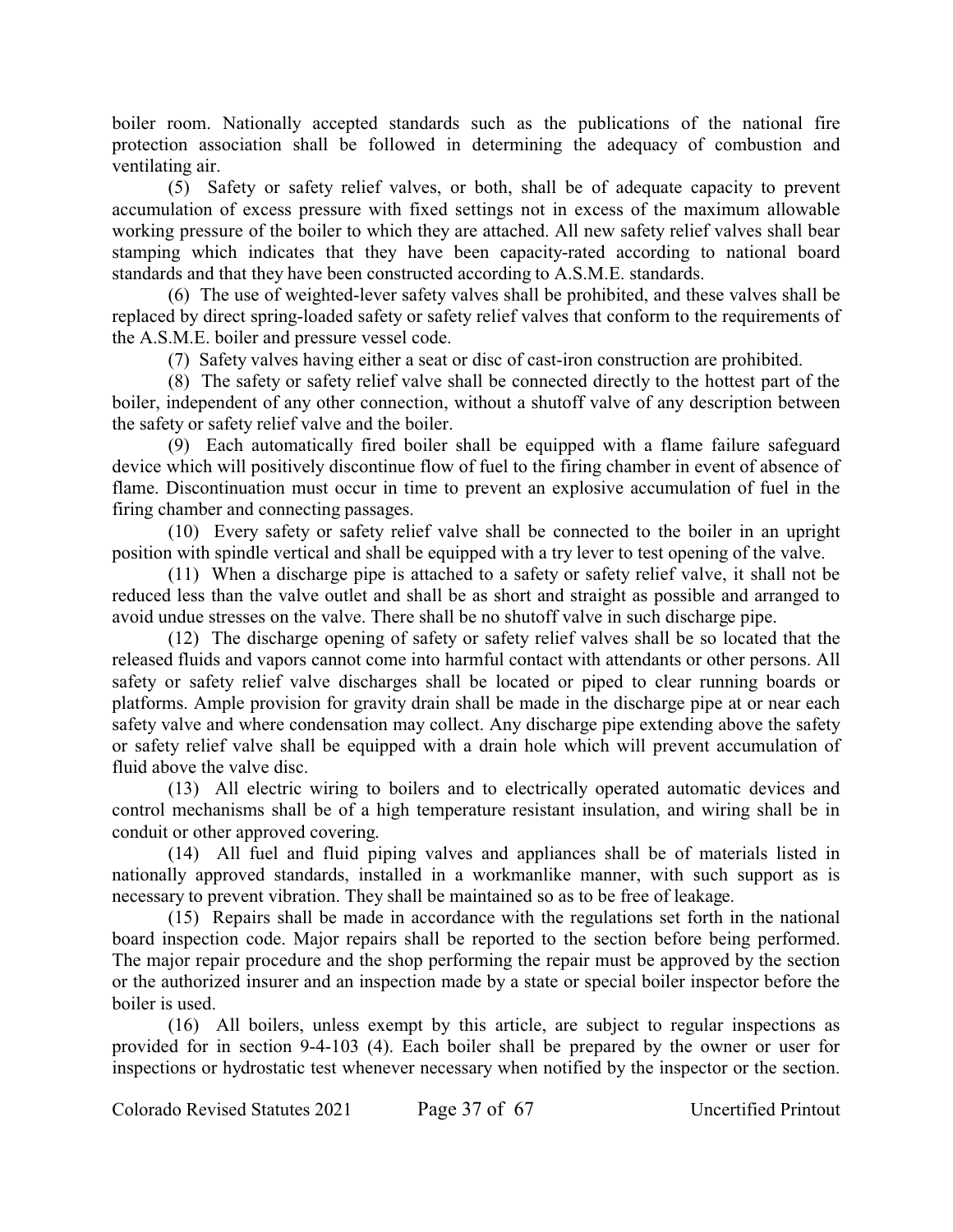The owner or user shall prepare each boiler for internal inspection, when so requested by a state boiler inspector, in the manner prescribed in the national board inspection code.

(17) If the boiler is jacketed so that longitudinal seams of shells, drums, or domes cannot be seen, enough of the jacketing, setting, wall, or other form of casing or housing shall be removed to permit the inspection of the size of the rivets, pitch of the rivets, and other data necessary to determine the safety of the boiler if such information cannot be determined by other means.

(18) No person shall remove or tamper with any safety appliances prescribed by this article except for the purpose of making repairs.

(19) All insurance companies insuring boilers operated in this state shall notify the section within thirty days after any insurance policy insuring a boiler has been written, canceled, not renewed, or suspended because of unsafe conditions.

(20) If upon an external inspection there is evidence of a leak or crack, enough of the covering of the boiler shall be removed to permit a boiler inspector to determine the safety of the boiler; or, if the covering cannot be removed immediately, he may order the operation of the boiler stopped until such time as the covering can be removed and proper examination made.

**Source: L. 71:** R&RE, p. 276, § 1. **C.R.S. 1963:** § 17-3-12. **L. 76:** (8) amended, p. 364, § 5, effective July 1.

**9-4-113. New power boiler installations.** (1) No power boiler, except those exempt by this article, shall be installed in this state unless it has been constructed, inspected, and stamped in conformity with the rules for construction of power boilers of the A.S.M.E. boiler and pressure vessel code and is registered with the national board of boiler and pressure vessel inspectors, and inspected in accordance with the requirements of this article and the rules and regulations of the section.

(2) A power boiler having the standard stamping of another state that has adopted a standard of construction equivalent to the standard provided in this article may be accepted by the director; however, the person or firm desiring to install the boiler shall make application for the installation and shall file with this application the manufacturer's data report covering the construction of the boiler in question.

(3) All new power boiler installations and reinstalled boilers shall be installed in accordance with the requirements of the A.S.M.E. boiler and pressure vessel code and, in addition, in accordance with the requirements of this section.

(4) All power boilers heated with gas, oil, or mechanical firing, except forced flow steam generators designed to operate without a fixed water level and stoker- or hand-fired coal-burning units which are constantly attended, shall be provided with an automatic low-water fuel cutout and with an automatic fuel-regulating control, controlled by boiler pressure or temperature, or both.

(5) All new power boiler rooms shall be constructed to have at least two means of exit. Each exit shall be remotely located from the other. Each elevation shall have at least two means of egress, each remotely located from the other.

**Source: L. 71:** R&RE, p. 277, § 1. **C.R.S. 1963:** § 17-3-13.

Colorado Revised Statutes 2021 Page 38 of 67 Uncertified Printout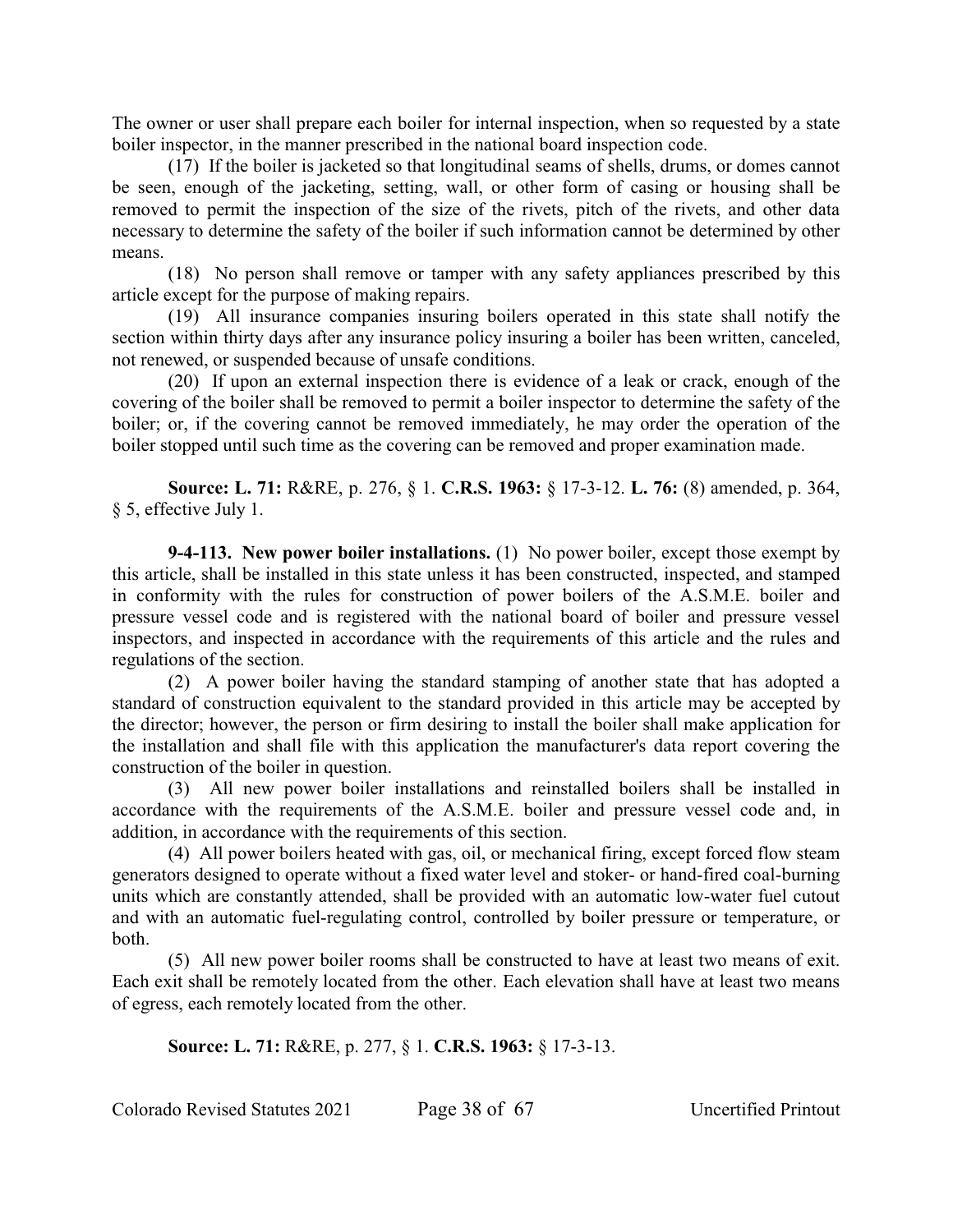**9-4-114. Existing power boiler installations.** (1) The maximum allowable working pressure of standard boilers shall be determined by the applicable sections of the codes under which they were constructed and stamped. The maximum allowable working pressure on the shell of a nonstandard boiler or drum shell shall be determined by the strength of the weakest section of the structure computed in accordance with formulas provided by the national board of boiler and pressure vessel inspectors or any other nationally recognized engineering authority.

(2) Each power boiler having not more than five hundred square feet of water-heating surface shall have at least one approved safety valve. Each boiler having more than five hundred square feet of water-heating surface shall have two or more approved safety valves.

(3) The safety valve capacity of each power boiler shall be that which will discharge all the steam that can be generated by the boiler without allowing the pressure to rise more than six percent above the highest pressure any valve is set, and in no case to more than six percent above the maximum allowable working pressure.

(4) Power boilers equipped with one safety valve shall have the safety valve set at or below the maximum allowable working pressure. If additional valves are used, the highest pressure setting on additional valves shall not exceed the maximum allowable working pressure by more than three percent.

(5) When two or more power boilers operating at different pressures and safety valve settings are interconnected, the lower pressure boilers or interconnected piping shall be equipped with safety valves of sufficient capacity to prevent overpressure, considering the generating capacity of the boiler with the lowest allowable pressure.

(6) All power boilers shall have a water-feed supply which will permit the boilers being fed at any time while under pressure.

(7) Power boilers that are fired with solid fuel not in suspension and having more than five hundred square feet of water-heating surface shall have at least two means of feeding water. Each source of feeding shall be capable of supplying water to the boiler at a pressure of six percent higher than the highest setting of any safety valve on the boiler, and one such source of feeding shall be steam-operated.

(8) Power boilers fired by gaseous, liquid, or solid fuel in suspension and having less than five hundred square feet of water-heating surface may be equipped with a single source of feeding water if:

(a) Means are provided for immediate shutoff of heat release;

(b) The boiler furnace and fuel system do not retain sufficient stored heat to cause damage to the boiler if the water-feed supply is interrupted.

(9) Power boilers that have a water-heating surface of not more than one hundred square feet shall not have water-feed piping and connection to the boiler smaller than one-half inch pipe size. For boilers having a water-heating surface of more than one hundred square feet, the waterfeed piping and connection to the boiler shall not be less than three-fourths inch pipe size. The feed water shall be introduced into a boiler in such a manner that the water will not be discharged directly against surface-exposed gases of high temperature or to direct radiation from the fire or near any riveted joints of the furnace sheets or shell. The water-feed pipe shall be provided with a check valve near the boiler and a valve or cock between the check valve and the boiler. When two or more boilers are fed from a common source, there shall be a regulating valve on the branch to each boiler between the check valve and the source of supply. In all cases where returns are fed back to the boiler by gravity, a check valve and stop valve shall be on each

Colorado Revised Statutes 2021 Page 39 of 67 Uncertified Printout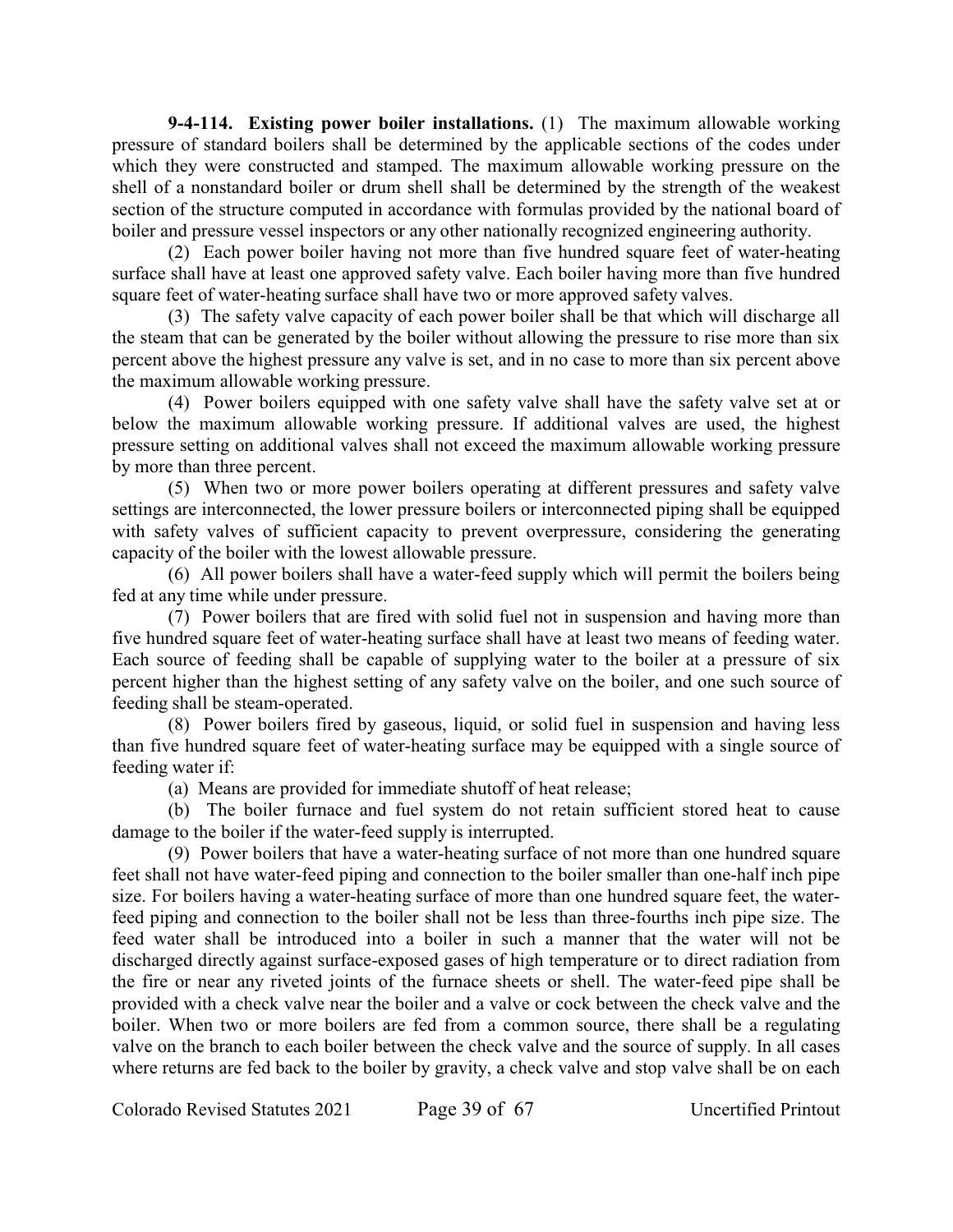return line, the stop valve placed between the boiler and the check valve, and both shall be located as close to the boiler as practicable.

(10) Fire-actuated plugs, if used, shall conform to the requirements of the A.S.M.E. boiler and pressure vessel code for power boilers.

(11) No outlet connections, except for damper regulator, feed-water regulator, low-water fuel cutout, drains, or steam gauges, shall be placed on the piping that connects the water column or gauge glass to the boiler. The water column shall be provided with a drain valve of at least three-fourths of an inch pipe size.

(12) Each power boiler, except forced flow steam generators designed to operate without a fixed water level, shall have at least one water-gauge glass; except that boilers operated at pressures over four hundred PSI shall be provided with two water-gauge glasses which may be connected to a single water column or connected directly to the drum, in which case they shall conform to A.S.M.E. requirements. The gauge-glass connections and pipe connections shall not be less than one-half inch pipe size. Each water-gauge glass will be fitted with a drain cock or valve. When the boiler operating pressure exceeds one hundred PSI, the glass will be fitted with a globe or gate-valved drain.

(13) The lowest visible part of the water-gauge glass shall be at least two inches above the lowest permissible water level, which level shall be that at which there will be no danger of overheating any part of the boiler when in operation at that level. This subsection (13) does not apply to forced flow steam generators which are designed to operate without a fixed water level.

(14) Each power boiler shall have a steam gauge, with dial range not less than one and one-half times the maximum allowable working pressure, connected to the steam space or to the steam connection to the water column. The steam gauge shall be connected to a siphon or equivalent device of sufficient capacity to keep the gauge tube filled with water and so arranged that the gauge cannot be shut off from the boiler except by a cock placed near the gauge and provided with a tee or lever handle arranged to be parallel to the pipe in which it is located when the cock is open.

(15) Each power boiler shall be provided with a one-fourth inch nipple and globe valve connected to a steam space for the exclusive purpose of attaching a test gauge when the boiler is in service so the accuracy of the gauge may be ascertained.

(16) Steam-gauge connections shall be suitable for the maximum allowable working pressure and steam temperature; if the temperature exceeds four hundred degrees Fahrenheit, brass or copper pipe or tubing shall not be used.

(17) When a steam-gauge connection longer than eight feet becomes necessary, a shutoff valve may be used near the boiler if the valve is of the outside-screw-and-yoke type and is locked open when the boiler is in operation. The line shall be of ample size with provisions for free blowing.

(18) Each steam-discharge outlet, except a safety valve, shall be fitted with a stop valve located as close as practicable to the boiler. When such outlets are over two-inch pipe size, the valve used on the connection shall be the outside-screw-and-yoke rising spindle type to indicate, at a distance, the position of its spindle, whether it is closed or open. The wheel may be carried either on the yoke or attached to the spindle.

(19) When power boilers provided with manholes are connected to a common steam main, the steam connection from each boiler shall be fitted with two stop valves having ample free-blow drain between them. The discharge of this drain shall be visible to the operator while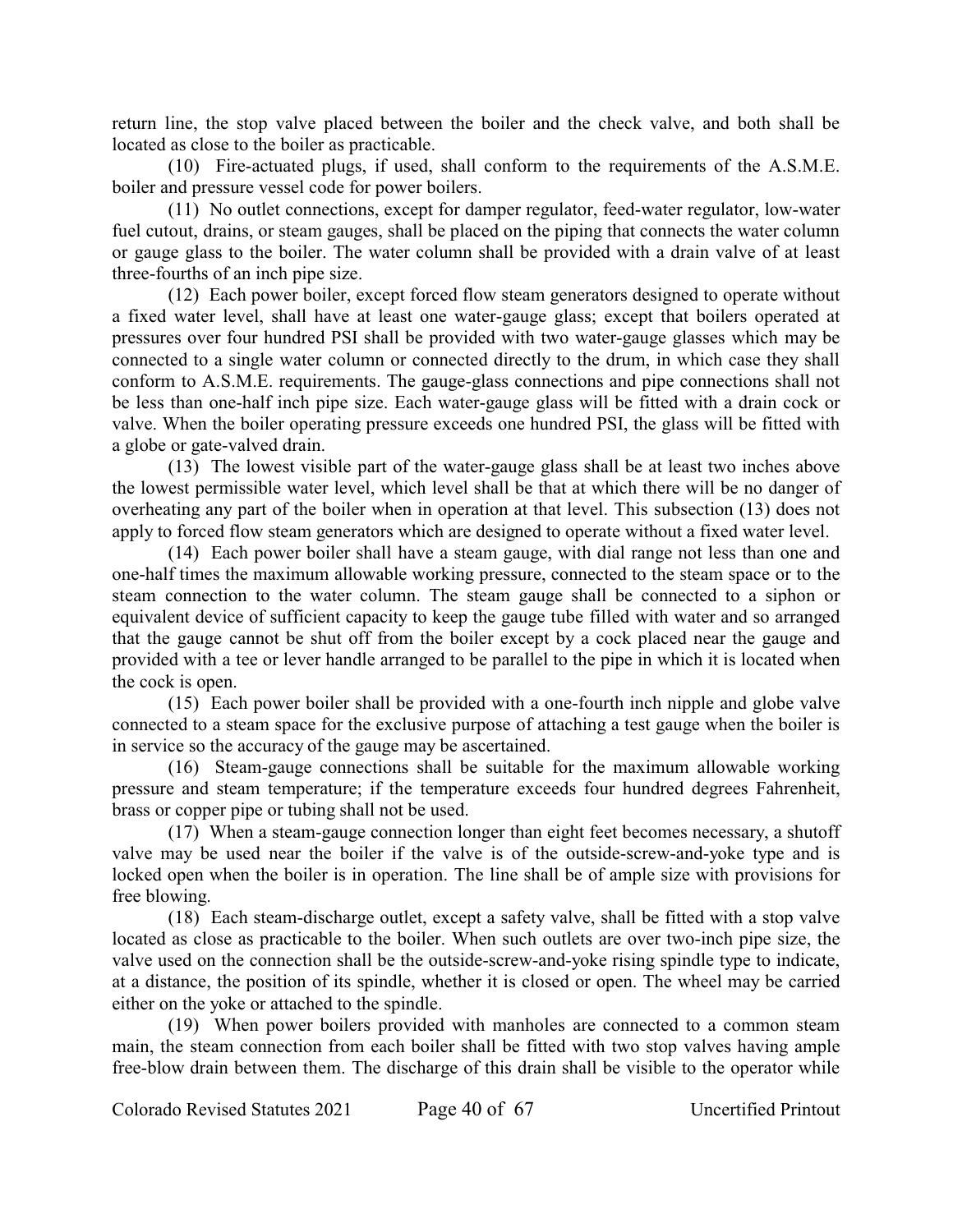manipulating the valves and shall be piped clear of the boiler setting. The stop valve shall consist preferably of one automatic nonreturn valve set next to the boiler and a second valve of the outside-screw-and-yoke type; or two valves of the outside-screw-and-yoke type may be used.

(20) Each power boiler shall have a blow-off pipe fitted with a valve or cock. All fittings and pipe shall conform to the applicable section of the A.S.M.E. boiler and pressure vessel code.

(21) Provisions shall be made for the expansion and contraction of steam mains connected to power boilers by providing substantial anchorage at suitable points so undue strain shall not be transmitted to the boiler. Steam reservoirs shall be used on steam mains when heavy pulsations of the steam currents cause vibration of the boiler shell plates.

(22) All power boilers heated with gas, oil, or mechanical firing, except stoker- or handfired coal-burning units which are constantly attended, shall be provided with an automatic lowwater fuel cutout and with an automatic fuel-regulating control, controlled by boiler pressure.

(23) All cases not specifically covered by this article shall be treated as new installations or may be referred to the director for instructions concerning the requirements.

#### **Source: L. 71:** R&RE, p. 278, § 1. **C.R.S. 1963:** § 17-3-14.

**9-4-115. New miniature boiler installations.** (1) No miniature boiler, except those exempted by rules promulgated by the division of oil and public safety, shall be installed in this state unless it has been constructed, inspected, and stamped in conformity with the rules of construction of miniature boilers of the A.S.M.E. boiler and pressure vessel code and is registered with the national board of boiler and pressure vessel inspectors and inspected in accordance with this article.

(2) A miniature boiler having the standard stamping of another state that has adopted a standard of construction equivalent to the standard of the state of Colorado may be accepted by the director; however, the person or firm desiring to install the boiler shall make application for the installation and shall file with this application the manufacturer's data report covering the construction of the boiler in question.

(3) All new boiler installations and reinstalled boilers shall be installed in accordance with the requirements of the A.S.M.E. boiler and pressure vessel code and this article.

(4) Upon completion of the installation, all boilers shall be inspected by a state or special boiler inspector. At the time of inspection, each boiler shall be assigned a serial number by the inspector, which serial number shall be stamped on or affixed to the boiler as provided by section 9-4-106 (3).

**Source: L. 71:** R&RE, p. 281, § 1. **C.R.S. 1963:** § 17-3-15. **L. 2001:** (1) amended, p. 1137, § 64, effective June 5.

**9-4-116. Existing miniature boiler installations.** (1) Miniature boilers shall be installed in accordance with the provisions in section 9-4-113 unless a special exemption is stated in this article or otherwise provided by the director.

(2) The maximum allowable working pressure on the shell or drum of a miniature boiler shall be determined by the provisions of section 9-4-114 (1).

The factor of safety and the construction of miniature boilers, except where otherwise specified, shall conform to that required for power boilers.

Colorado Revised Statutes 2021 Page 41 of 67 Uncertified Printout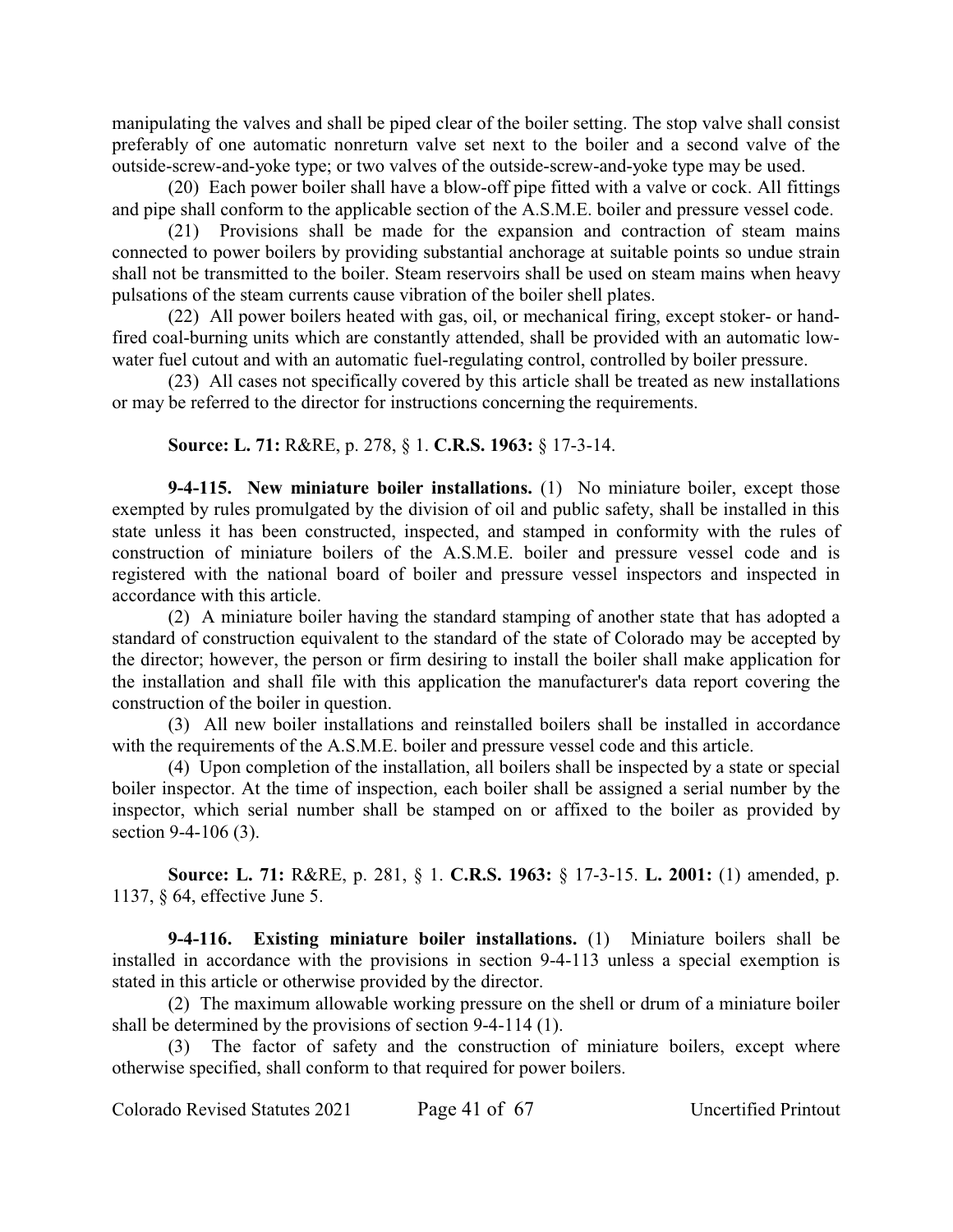(4) Each miniature boiler shall be equipped with a spring-load, pop-type safety valve not less than one-half inch pipe size connected directly to the boiler.

(5) The safety valve shall have sufficient capacity to discharge all the steam that can be generated by the boiler without allowing the pressure to rise more than six percent above the maximum allowable working pressure.

(6) In cases where the miniature boiler is supplied with feed water directly from a pressure main or system without the use of a mechanical feeding device, the safety valve shall be set to release at a pressure not in excess of ninety-four percent of the lowest pressure obtained in the supply main or system feeding the boiler. Return traps shall not be considered mechanical feeding devices.

(7) Each miniature boiler designed for operation with a definite water level shall be equipped with a glass water-gauge for determining the water level.

(8) Miniature boilers operated in a closed system where there is insufficient space for the usual glass water-gauge may use water-level indicators of the glass bull's-eye type.

(9) Every miniature boiler shall be provided with at least one water-feed pump or other water-feeding device, except where it is connected to a water main carrying sufficient pressure to feed the boiler or where it is operated with no extraction of steam, such system being commonly known as a closed system.

(10) The water-feed pipe shall be provided with a check valve and a stop valve no less in size than that of the pipe.

(11) Feed water shall not be introduced through the water column or gauge-glass connection while the boiler is under pressure.

(12) Pressure of a feed water system greater than the maximum allowable working pressure of the boiler shall be fitted with a pressure-reducing valve before feed water is introduced into the boiler.

(13) Each miniature boiler shall be provided with a blow-off connection, not less than one-half inch iron pipe size, connected directly to the lowest water space.

(14) Blow-off piping shall not be galvanized and shall be provided with a valve or cock.

(15) Each miniature boiler shall be equipped with a steam-gauge having its dial graduated to not less than one and one-half times the maximum allowable working pressure. The gauge shall be connected to the steam space or to a steam connection to the water column. The gauge or connection shall contain a siphon or equivalent device which will develop and maintain a water seal that will prevent steam from entering the gauge tube. The minimum size of a siphon, if used, shall be one-fourth inch inside diameter.

(16) The steam piping from a miniature boiler shall be provided with a stop valve located as close to the boiler shell or drum as is practicable, except where the boiler and steam receiver are operated as a closed system.

(17) For miniature boiler installations which are gas-fired, the burners shall conform to the requirements of the American gas association and the A.S.M.E. boiler and pressure vessel code.

(18) The heating element for electrically heated steam boilers, closed system, shall be so constructed that the temperature will not exceed one thousand two hundred degrees Fahrenheit.

(19) All miniature boilers heated with gas, oil, or electrical energy shall be provided with an automatic low-water fuel cutout and with an automatic fuel-regulating control, controlled by boiler pressure.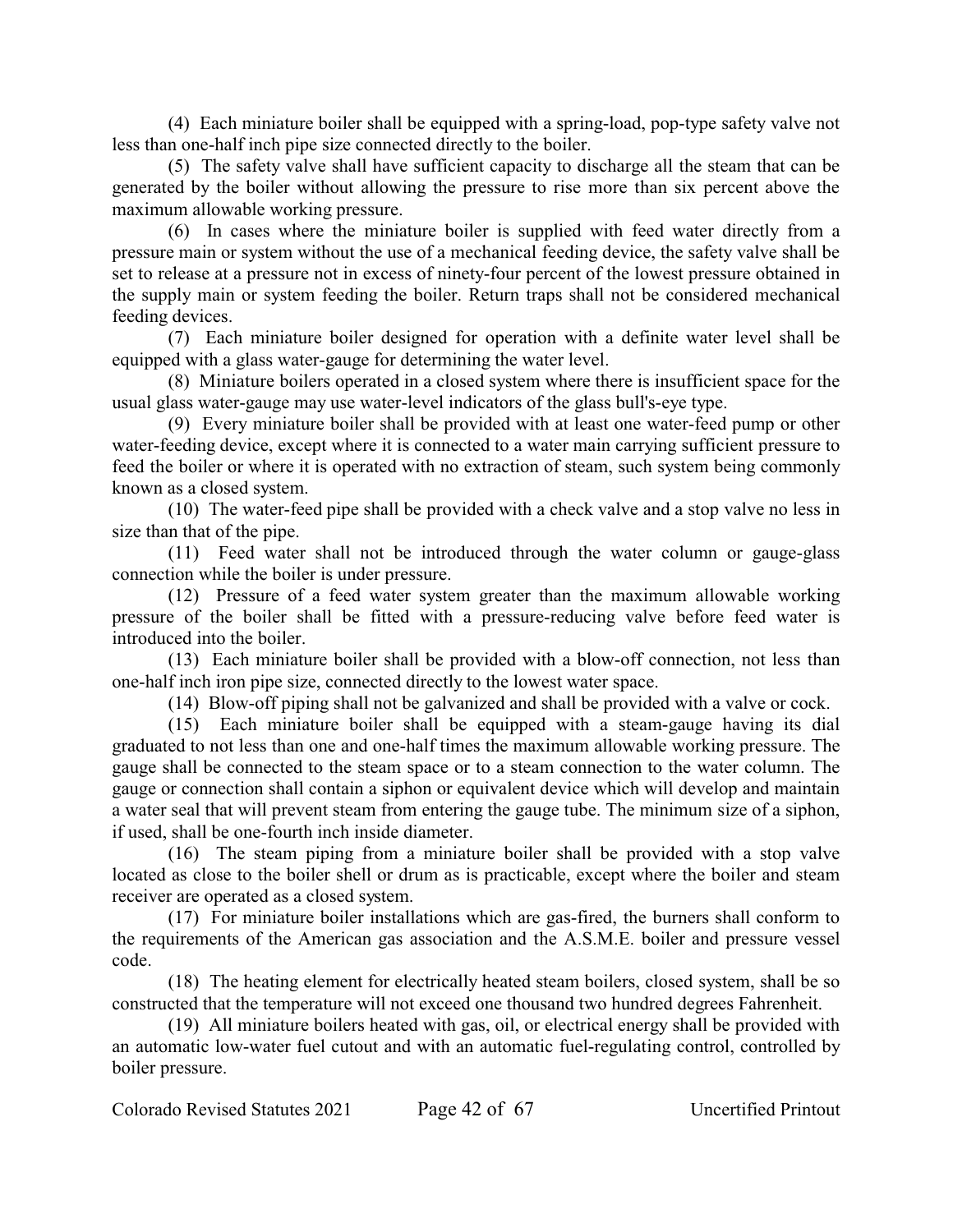(20) All cases not specifically covered by this article shall be treated as new installations or may be referred to the director for instructions concerning the requirement.

**Source: L. 71:** R&RE, p. 281, § 1. **C.R.S. 1963:** § 17-3-16.

**9-4-117. New heating boilers and hot-water supply boilers installations.** No heating boiler or hot-water supply boiler, except those exempt by this article, shall be installed in this state unless it has been constructed, inspected, and stamped in conformity with the rules for construction of low-pressure heating boilers of the A.S.M.E. boiler and pressure vessel code and is approved, registered, and inspected in accordance with the requirements of this article.

**Source: L. 71:** R&RE, p. 282, § 1. **C.R.S. 1963:** § 17-3-17.

**9-4-118. Existing heating boilers and hot-water supply boilers installations.** (1) The maximum allowable working pressure of a boiler built in accordance with the A.S.M.E. boiler and pressure vessel code shall in no case exceed the pressure indicated by the manufacturer's identification stamped or cast on the boiler or a plate secured to it.

(2) The maximum allowable working pressure on the shell of a nonstandard, riveted heating boiler shall be determined in accordance with section 9-4-114 (1) covering existing power boiler installations. In no case shall the maximum allowable working pressure of a steamheating boiler exceed fifteen pounds per square inch gauge, or a hot-water boiler exceed one hundred sixty pounds per square inch gauge, at a temperature not exceeding two hundred fifty degrees Fahrenheit.

(3) The maximum allowable working pressure of a nonstandard steel or wrought-iron heating boiler of welded construction shall not exceed fifteen pounds per square inch gauge. For other than steam service, the maximum allowable working pressure shall be calculated in accordance with the rules for construction of low-pressure heating boilers of the A.S.M.E. boiler and pressure vessel code.

(4) The maximum allowable working pressure of a nonstandard boiler composed principally of cast iron shall not exceed fifteen pounds per square inch gauge for steam service or thirty pounds per square inch gauge for hot-water service.

(5) The maximum allowable working pressure of a nonstandard boiler having cast-iron shell or heads and steel wrought-iron tubes shall not exceed fifteen pounds per square inch gauge for steam service or thirty pounds per square inch gauge for water service.

(6) A radiator in which steam pressure is generated at a pressure of fifteen pounds per square inch gauge or less is a low-pressure boiler.

(7) Each steam-heating boiler shall have one or more officially rated valves of the spring pop-type adjusted to discharge at a pressure not to exceed fifteen PSI. The safety valves shall be arranged so that they cannot be reset to relieve at a higher pressure than the maximum allowable working pressure of the boiler.

(8) No safety valve for a steam-heating boiler shall be smaller than three-fourths of an inch except in case the boiler and radiating surfaces are a self-contained unit.

(9) The safety valve capacity for each steam-heating boiler shall be such that with the fuel-burning equipment installed the pressure cannot rise more than five pounds above the maximum allowable working pressure.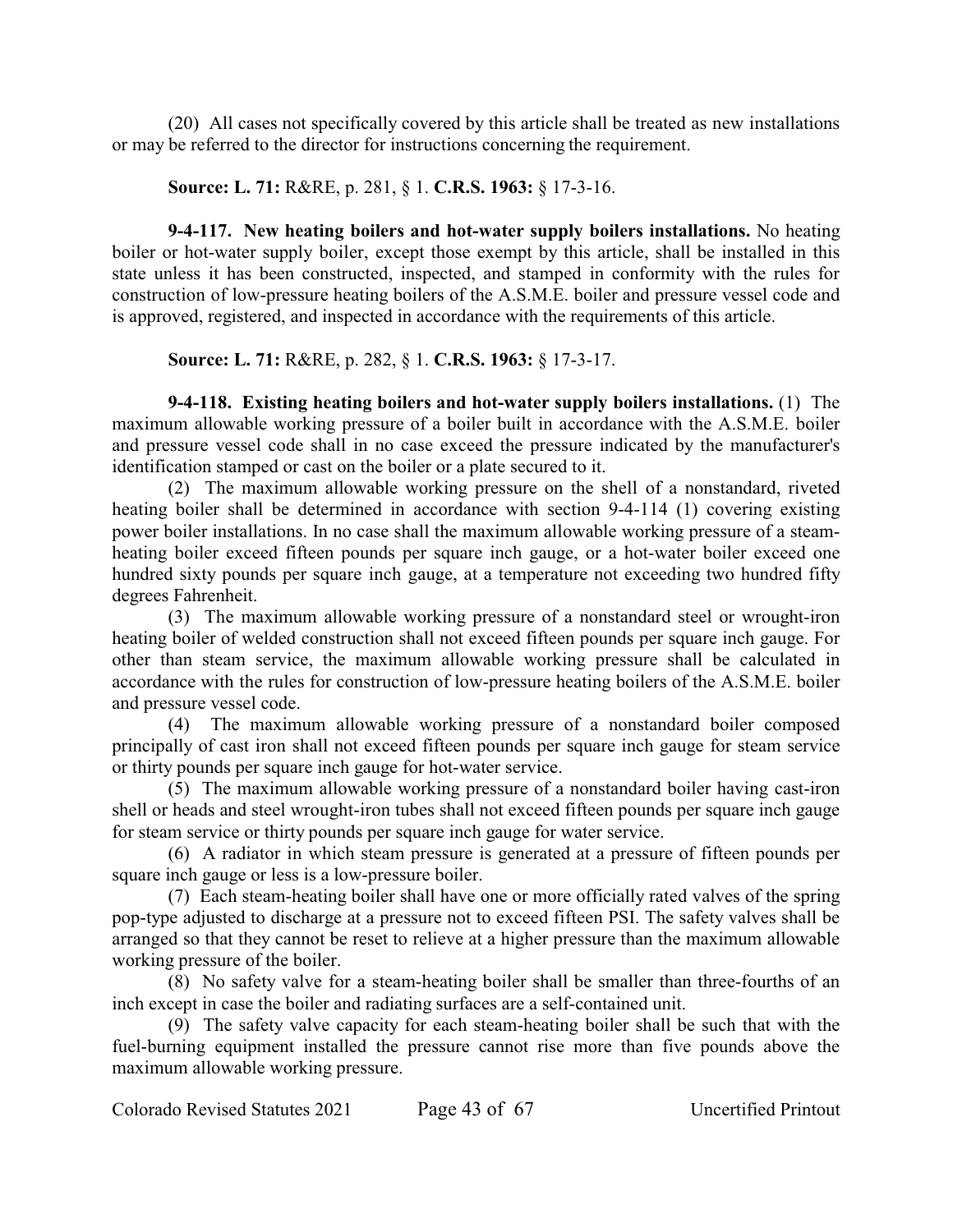(10) Each hot-water boiler shall have not less than one officially rated pressure relief valve set to relieve at or below the maximum allowable working pressure of the boiler. Each hotwater supply boiler shall have not less than one officially rated relief valve or not less than one officially rated pressure-temperature relief valve of the automatic-reseating type set to relieve at or below the maximum allowable working pressure of the boiler. Relief valves shall be so constructed that they cannot be reset to relieve at a higher pressure than the maximum permitted pressure.

(11) Seats and discs of safety relief valves shall be of material suitable to resist corrosion. No materials subject to deterioration or vulcanization when subjected to saturated steam temperature corresponding to capacity test pressure shall be used in any safety relief valve.

(12) No safety relief valve shall be smaller than three-fourths of an inch nor larger than four and one-half inches pipe size.

(13) When the size of the boiler requires a safety relief valve larger than four and onehalf inches in diameter, two or more valves having the required combined capacity shall be used.

(14) Each steam-heating boiler shall have a steam gauge connected to its steam space, or to its water column, or to its steam connection. The gauge or connection shall have a siphon or equivalent device which will develop and maintain a water seal that will prevent steam from entering the gauge tube. The connection shall be so arranged that the gauge cannot be shut off from the boiler except by a cock placed in the pipe at the gauge and provided with a tee or lever handle arranged to be parallel to the pipe in which it is located when the cock is open.

(15) Each hot-water heating boiler or hot-water supply boiler shall have a pressure or altitude gauge connected to it or to its flow connection in such a manner that it cannot be shut off from the boiler except by a cock with tee or lever handle placed on the pipe near the gauge. The handle of the cock, when the cock is open, shall be parallel to the pipe in which it is located.

(16) The scale on the dial of the pressure or altitude gauge for a hot-water heating boiler shall be graduated to not less than one and one-half nor more than three times the maximum allowable working pressure.

(17) The scale on the dial of a steam-heating boiler gauge shall be graduated to not less than thirty PSIG nor more than sixty PSIG, and travel of the pointer from zero to thirty PSIG pressure shall be at least three inches.

(18) In addition to the mandatory requirements for a pressure relief device, each hotwater heating or hot-water supply boiler shall be fitted with a temperature-actuated control, which will control the rate of combustion to prevent the temperature of the water from rising above two hundred fifty degrees Fahrenheit at or near the boiler outlet. The control shall be constructed so that it cannot be set or reset to permit operation of the firing equipment when the temperature of the water is higher than two hundred degrees Fahrenheit.

(19) When a pressure-actuated control is used on a steam-heating boiler, it shall operate to prevent the steam pressure from rising above fifteen PSIG.

(20) Each automatically fired steam or vapor-system heating boiler shall be equipped with an automatic low-water fuel cutoff, so located as to automatically cut off fuel supply when the surface of the water falls to the lowest safe water line.

(21) Each steam-heating boiler shall have one or more water-gauge glasses attached to the water column or boiler by means of valved fittings with the lower fitting provided with a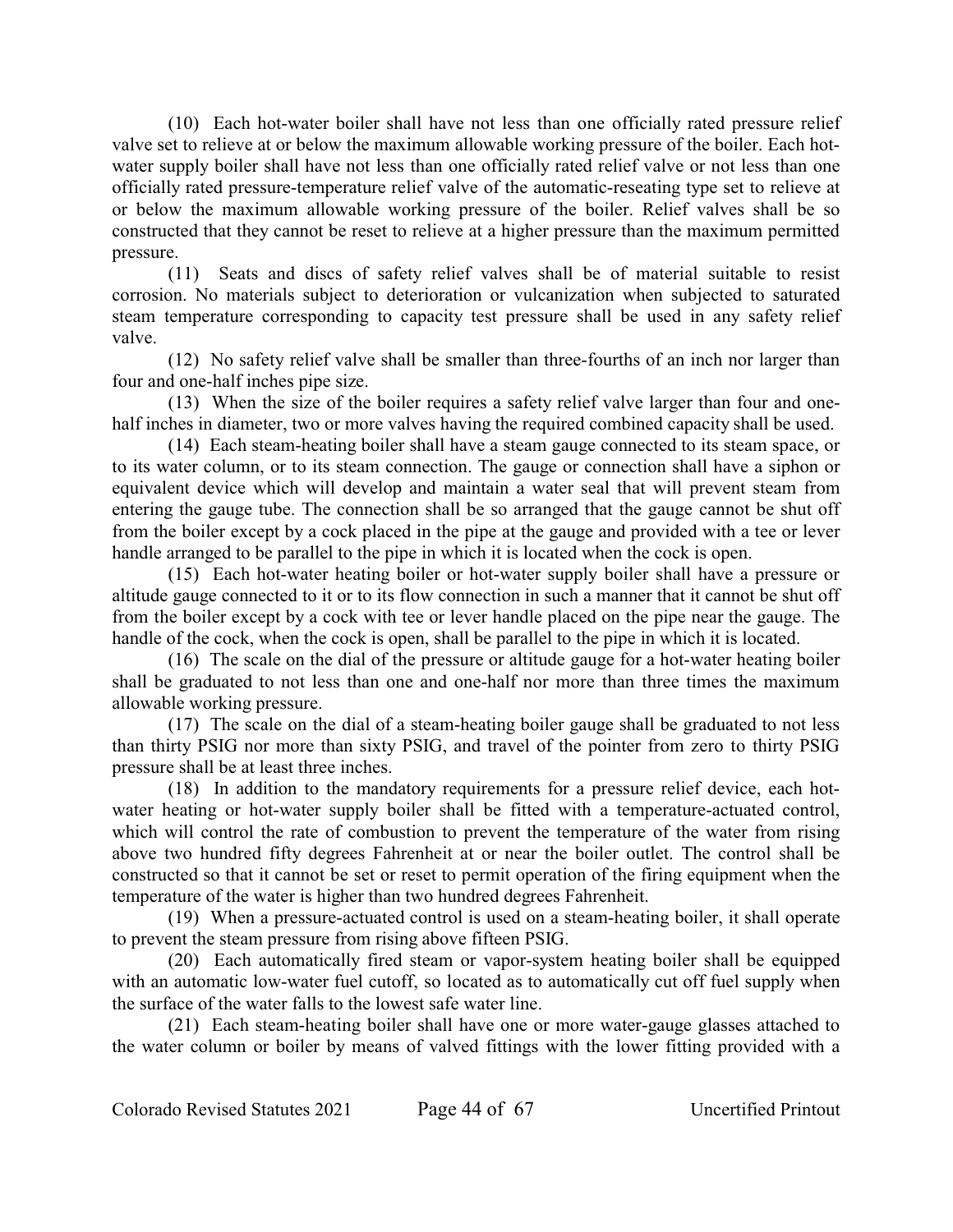drain valve of the straightway type with opening not less than one-fourth inch diameter to facilitate cleaning. Gauge-glass replacement shall be possible under pressure.

(22) If, in the judgment of an inspector, a steam-heating or hot-water supply boiler is unsafe for operation at the pressure previously approved, the pressure shall be reduced, proper repair made, or the boiler retired from service.

#### **Source: L. 71:** R&RE, p. 283, § 1. **C.R.S. 1963:** § 17-3-18.

#### **ARTICLE 5**

#### Standards for Accessible Housing

**Editor's note:** This article was amended with relocations in 2003, resulting in the addition, relocation, and elimination of sections as well as subject matter. For amendments to this article prior to 2003, consult the Colorado statutory research explanatory note and the table itemizing the replacement volumes and supplements to the original volume of C.R.S. 1973 beginning on page vii in the front of this volume. Former C.R.S. section numbers are shown in editor's notes following those sections that were relocated.

**9-5-101. Definitions.** As used in this article 5, unless the context otherwise requires:

(1) "Accessibility point" means a unit of value exchanged for different levels of accessible dwelling types to satisfy the requirements for dwelling accessibility contained in this article.

(2) "Accessible route" means an interior or exterior circulation path that complies with ICC/ANSI A117.1.

(3) Repealed.

(4) "Detached residence" means a one- or two-family residence that is separated from adjacent dwellings by an unobstructed physical space. A one- or two-family residence that is separated from an adjacent dwelling by a physical space of less than three feet shall not be considered a detached residence.

(5) "Ground story level" means the lowest story in a dwelling unit containing habitable rooms or areas with an accessible entrance located on an accessible route that contains living, sleeping, cooking, bathing, and toilet facilities. For the purposes of this article, a basement shall not be considered the ground story level if the finished basement floor is located more than four feet below the exterior finished grade determined at any point along the exposed periphery of the dwelling unit.

(5.5) "ICC/ANSI A117.1" means the "Accessible and Usable Buildings and Facilities" standard, or any successor standard, promulgated and amended from time to time by the international code council.

(6) "Project" means the total number of parcels and buildings in a development planned or constructed by the same developer, builder, or entity on one site or contiguous sites, and also includes all parcels and structures that are parts of the same planned development application or agreement. The separation of contiguous individual buildings, units, lots, tracts, or parcels of land by a property line or by a public or private road shall not create a separate project.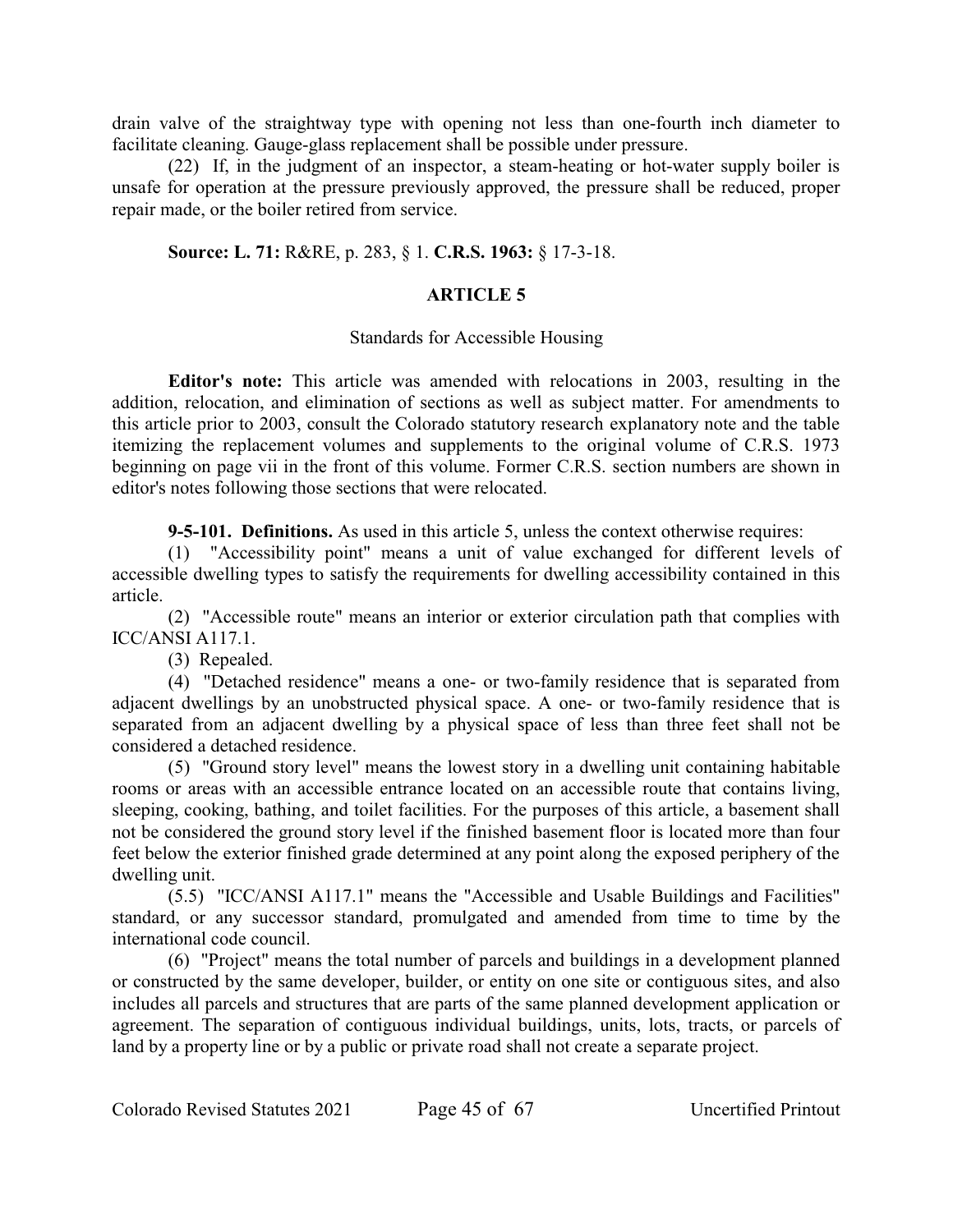(7) "Property" means the site, parcels of land, plats, lots, tracts, individual dwelling units, existing and proposed structures, and the built environment.

(8) "Residential dwelling unit" means any portion of a building that contains living facilities, including a room or rooms in a facility that have shared cooking, bathing, toilet, or laundry facilities such as dormitories, shelters, assisted living facilities, and boarding homes. "Residential dwelling unit" also means facilities that include provisions for sleeping, cooking, bathing, and toilet facilities for one or more persons and are used for extended stays, such as time-shares and extended-stay motels. "Residential dwelling unit" does not mean a guest room in a motel or hotel.

(9) "Technically infeasible", in reference to a proposed alteration to a building or facility, means that the proposed alteration is not implemented because:

(a) An existing structural condition or conditions make such alteration labor- or costprohibitive;

(b) The building or facility is in strict compliance with minimum accessibility requirements for new construction and, due to existing physical or site constraints, such alteration would negatively impact such compliance.

(10) "Type A dwelling unit" means a dwelling unit designed in accordance with ICC/ANSI A117.1, section 1002, or any successor section within ICC/ANSI A117.1.

(11) "Type A multistory dwelling unit" means a multiple-story dwelling unit with a ground story level designed in accordance with ICC/ANSI A117.1, section 1002, or any successor section within ICC/ANSI A117.1, and, if provided, accessible laundry facilities on the ground story level.

(12) "Type B dwelling unit" means a dwelling unit with a ground floor level designed in accordance with ICC/ANSI A117.1, section 1003, or any successor section within ICC/ANSI A117.1.

(13) "Type B multistory dwelling unit" means a multiple-story dwelling unit with a ground story level that is designed in accordance with ICC/ANSI A117.1, section 1003, or any successor section within ICC/ANSI A117.1, and, if provided, accessible laundry facilities on the ground story level.

(14) "Type B visitable ground floor" means a multiple-story dwelling unit with an accessible entrance and toilet facility designed in accordance with ICC/ANSI A117.1, section 1003, or any successor section within ICC/ANSI A117.1.

(15) "Undue hardship" means a substantial and unusual hardship that is the direct result of unique physical site conditions such as topography or geology, or that is the direct result of other unique or special conditions encountered on a property, but that are not typically encountered in the jurisdiction in which such property is located. Constraints, complications, or difficulties that may arise by complying with these statutory standards for accessibility but that do not constitute an undue hardship shall not serve to justify the granting of an exception or variance.

**Source: L. 2003:** Entire article amended with relocations, p. 1415, § 1, effective April 29. **L. 2017:** IP, (2), and (10) to (14) amended, (3) repealed, and (5.5) added, (HB 17-1067), ch. 19, p. 62, § 1, effective August 9.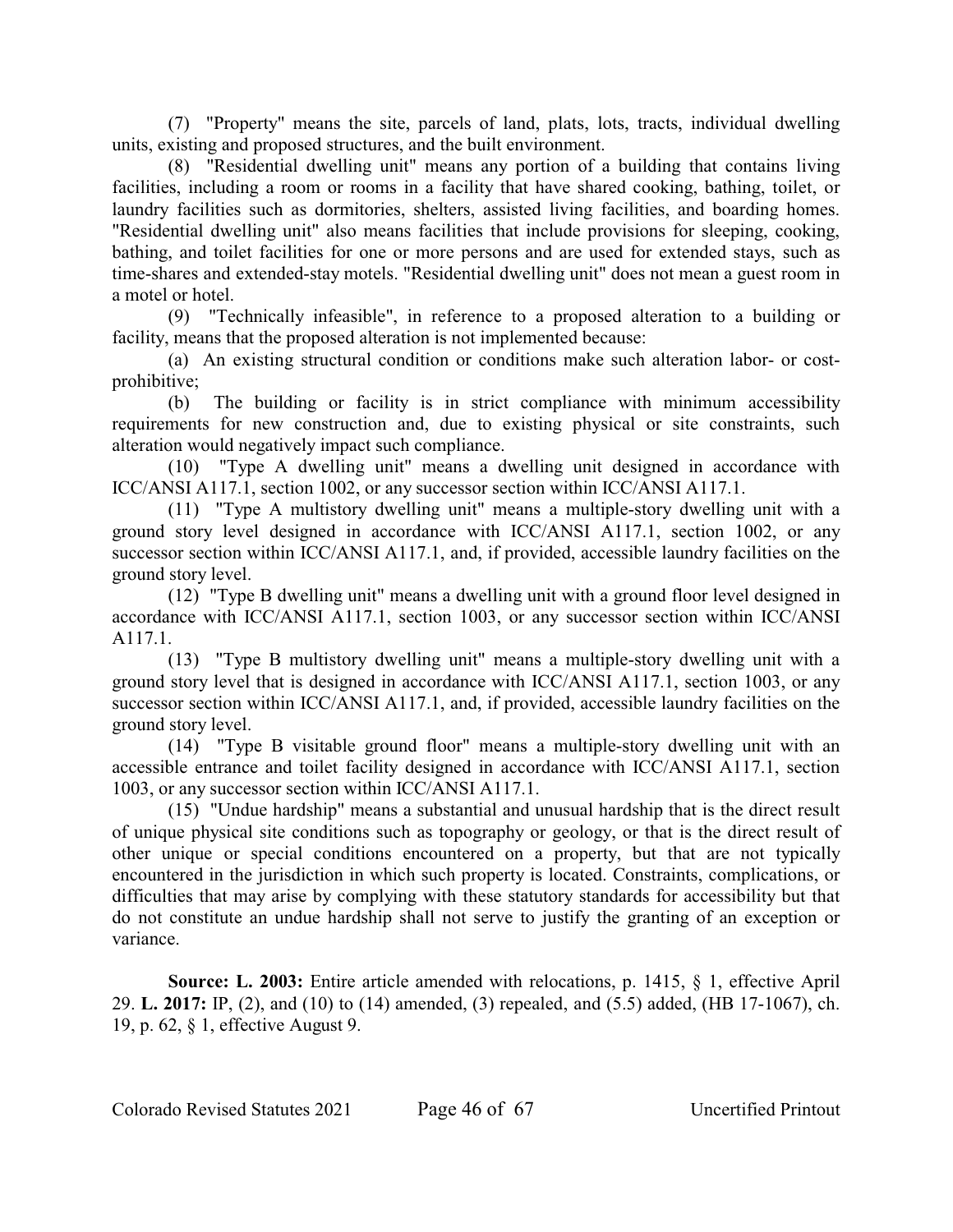**9-5-102. Disabilities covered - purpose.** (1) This article is intended to provide accessibility standards for residential projects designed to serve persons with nonambulatory disabilities, semiambulatory disabilities, sight disabilities, hearing disabilities, disabilities of incoordination, and aging.

(2) **Design criteria.** Design criteria must comply with ICC/ANSI A117.1.

**Source: L. 2003:** Entire article amended with relocations, p. 1418, § 1, effective April 29. **L. 2017:** (2) amended, (HB 17-1067), ch. 19, p. 63, § 2, effective August 9.

**Editor's note:** This section is similar to former §§ 9-5-103 and 9-5-104 as they existed prior to 2003, and the former  $\S$  9-5-102 was relocated to  $\S$  9-5-103.

**9-5-103. Applicability of standards - enforcement.** (1) The standards and specifications set forth in this article shall apply to all buildings and facilities used for housing that are constructed in whole or in part by the use of state, county, or municipal funds or the funds of any political subdivision of the state or that are constructed with private funds. All such buildings and facilities to be constructed from plans on which architectural drawings are started after July 1, 1975, from any one of these funds or any combination thereof shall conform to each of the standards and specifications prescribed in this article. The governmental unit responsible for the enforcement of this article shall grant exceptions to or modify any particular standard or specification when it is determined that it is impractical and would create an undue hardship. Any such exception or modification of the provisions of this article shall be made in writing as a matter of public record. These standards and specifications shall be adhered to in those buildings and facilities that are constructed or proposed on or after April 29, 2003. This article shall apply to permanent buildings.

(2) The jurisdiction with responsibility for enforcement of this article pursuant to section 9-5-104 shall designate a board of appeals to hear and resolve appeals of orders, decisions, or determinations made by the enforcing agency regarding the application and interpretation of this article.

(3) Any building or facility that would have been subject to this article 5 but was under construction prior to July 1, 1976, must comply with the following:

(a) If the walls or defining boundaries of an element or space are altered, then the altered element or space shall comply with the applicable provisions of section 9-5-105, unless such alteration is technically infeasible. If full compliance with this article is technically infeasible, compliance shall be implemented up to the point of technical infeasibility. No alteration shall be undertaken that negatively impacts accessibility of a building or facility pursuant to ICC/ANSI A117.1. This subsection (3)(a) shall not be construed to require the moving of any existing walls not otherwise planned to be moved.

(b) Any additions to a building or facility shall be treated as new construction for the purposes of enforcement of this article.

(4) The general assembly finds and declares that the standards and specifications set forth in this article are of statewide concern. Nothing in this article shall prohibit any municipality or other governmental subdivision from making and enforcing standards and specifications that are more stringent, and thus provide greater accessibility, than those set forth in this article.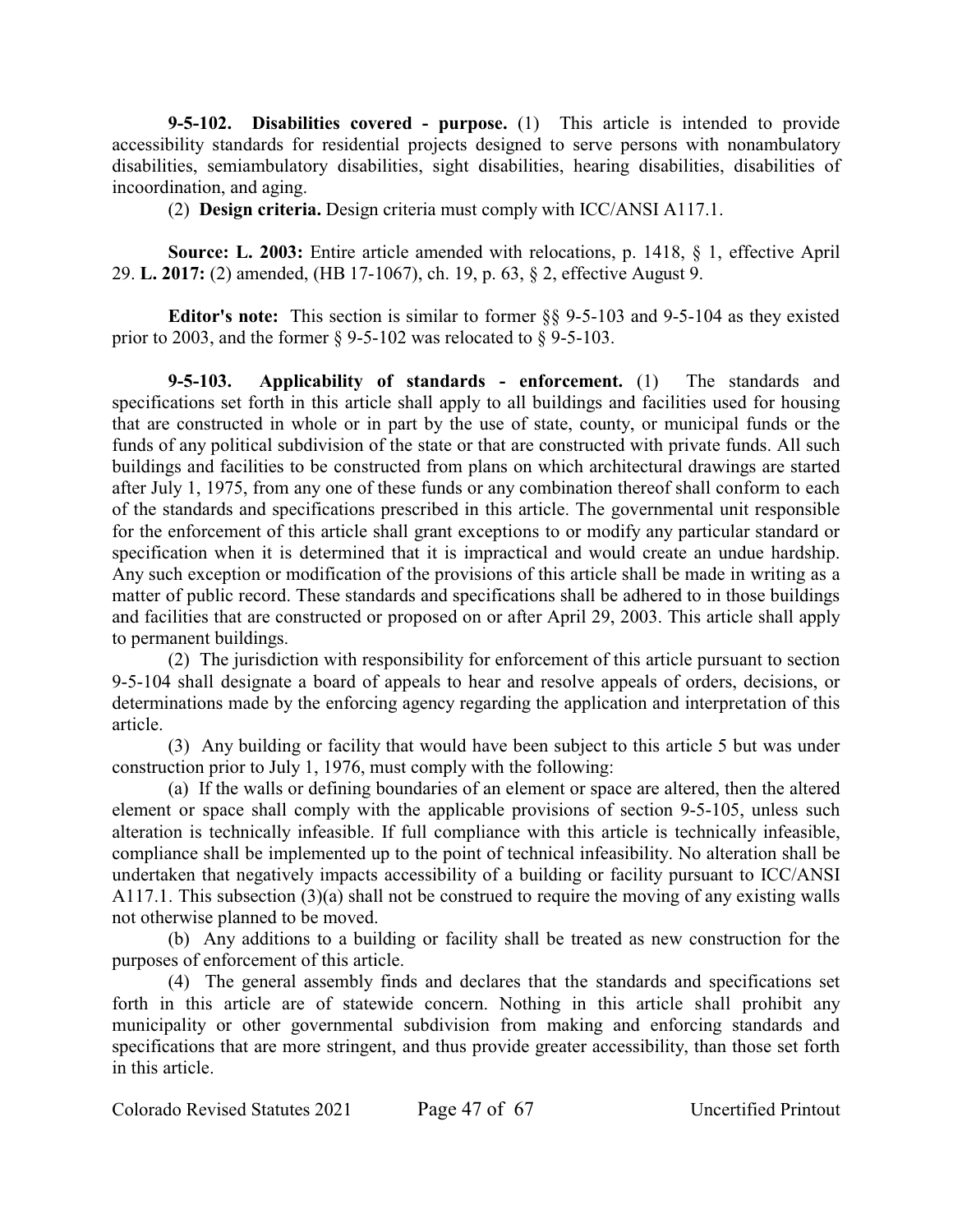**Source: L. 2003:** Entire article amended with relocations, p. 1418, § 1, effective April 29. **L. 2017:** IP(3) and (3)(a) amended, (HB 17-1067), ch. 19, p. 63, § 3, effective August 9.

**Editor's note:** This section is similar to former § 9-5-102 as it existed prior to 2003, and the former  $\S$  9-5-103 was relocated to  $\S$  9-5-102.

**9-5-104. Responsibility for enforcing standards.** (1) The responsibility for enforcement of this article is as follows:

(a) For factory-built residential structures as defined in section 24-32-3302 (10), C.R.S., the division of housing created in section 24-32-704, C.R.S.;

(b) In a political subdivision that does not have a local building code, the division of housing created in section 24-32-704, C.R.S.;

(c) For all other housing or in a political subdivision that has adopted a building code, by the building department, or its equivalent, of the political subdivision having jurisdiction.

**Source: L. 2003:** Entire article amended with relocations, p. 1419, § 1, effective April 29. **L. 2004:** (1)(a) amended, p. 1189, § 12, effective August 4.

**Editor's note:** This section is similar to former § 9-5-110 as it existed prior to 2003, and the former  $\S$  9-5-104 was relocated to  $\S$  9-5-102.

**9-5-105. Exemptions for certain privately funded projects.** (1) Accessible dwelling units shall be provided as required in this article; except that this article does not apply to privately funded projects for the construction of a detached residence or residences or to other types of residential property containing less than seven residential units. For the purpose of determining the number of accessibility points required pursuant to subsection (2) of this section, the accessible dwelling unit types shall have the following point values:

| Accessible dwelling<br>unit type: | Accessibility point value<br>per dwelling unit: |
|-----------------------------------|-------------------------------------------------|
| Type A dwelling unit              | 6                                               |
| Type A multistory dwelling unit   | 5                                               |
| Type B dwelling unit              | 4                                               |
| Type B multistory dwelling unit   | 3                                               |
| Type B visitable ground floor     |                                                 |

(2) **Residential projects.** (a) A project shall be assigned accessibility points based on the number of units contained within the project as follows:

| Number of units within           | Accessibility points |
|----------------------------------|----------------------|
| the project:                     | required:            |
| $0 - 6$<br>$7 - 14$<br>$15 - 28$ | h<br>12              |

| Colorado Revised Statutes 2021 | Page 48 of 67 | Un |
|--------------------------------|---------------|----|
|--------------------------------|---------------|----|

certified Printout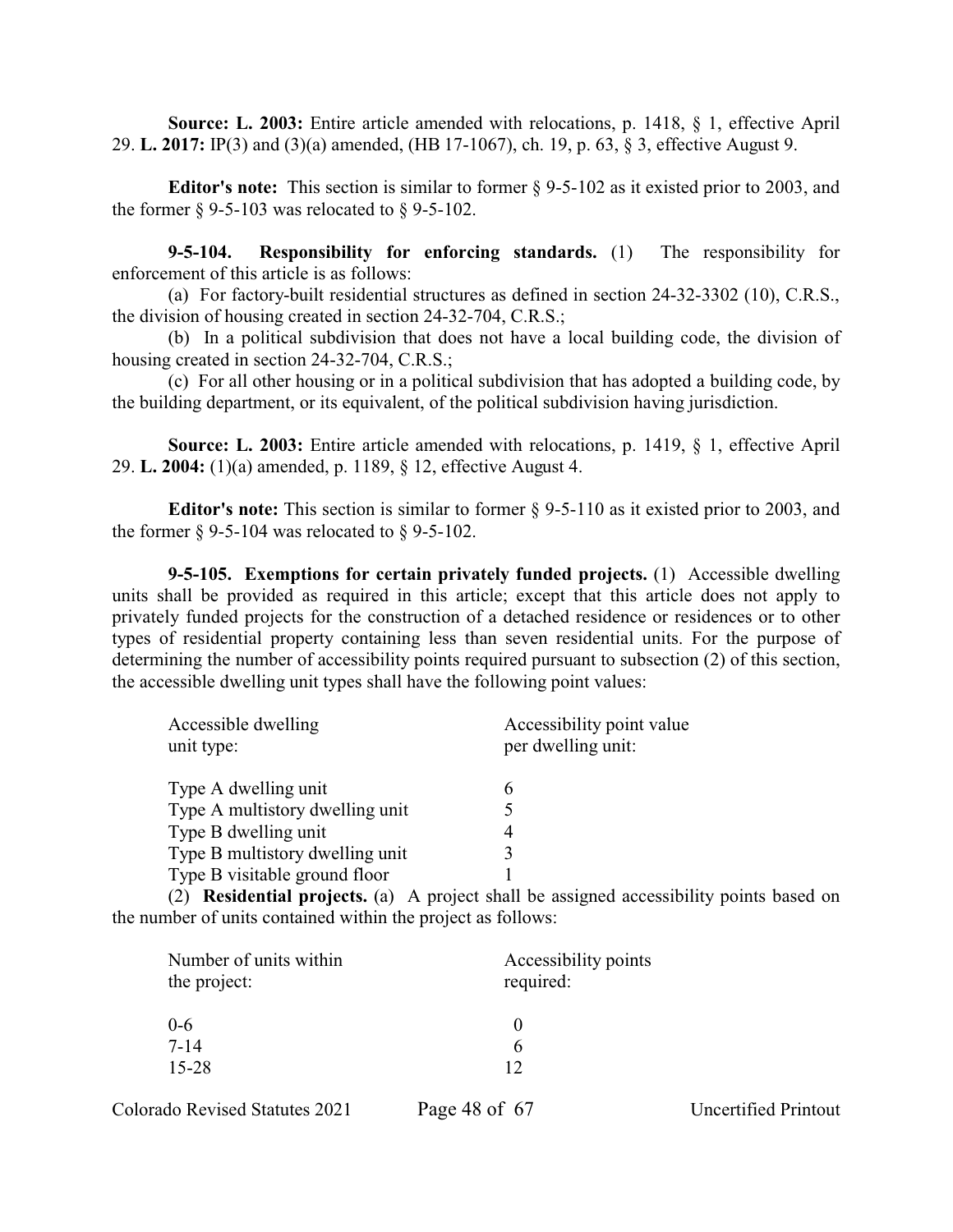| 29-42     | 18                           |
|-----------|------------------------------|
| $43 - 57$ | 24                           |
| 58-71     | 30                           |
| $72 - 85$ | 36                           |
| 86-99     | 42                           |
| 100-114   | 48                           |
| 115-128   | 54                           |
| 129-142   | 60                           |
| 143-157   | 66                           |
| 158-171   | 72                           |
| 172-185   | 78                           |
| 186-199   | 84                           |
| etc.      | +6 additional points every   |
|           | 14 units or fraction thereof |

(b) A project shall include enough accessible dwelling units to achieve at least the specified number of accessibility points required pursuant to paragraph (a) of this subsection (2). A project may use any combination of accessible dwelling unit types to comply with this section.

**Source: L. 2003:** Entire article amended with relocations, p. 1420, § 1, effective April 29.

**Editor's note:** This section is similar to former § 9-5-111 as it existed prior to 2003.

**9-5-106. Implementation plan.** The builder of any project regulated by this article shall create an implementation plan that guarantees the timely and evenly phased delivery of the required number of accessible units. Such plan shall clearly specify the number and type of units required and the order in which they are to be completed. Such implementation plan shall be subject to approval by the entity with enforcement authority in such project's jurisdiction. The implementation plan shall not be approved if more than thirty percent of the project is intended to be completed without providing a portion of accessible units required by section 9-5-105; except that, if an undue hardship can be demonstrated, or other guarantees provided are deemed sufficient, the jurisdiction having responsibility for enforcement may grant exceptions to this requirement. The implementation plan shall be approved by the governmental unit responsible for enforcement before a building permit is issued.

**Source: L. 2003:** Entire article amended with relocations, p. 1421, § 1, effective April 29.

#### **ARTICLE 5.5**

Elevator and Escalator **Certification** 

**9-5.5-101. Short title.** This article shall be known and may be cited as the "Elevator and Escalator Certification Act".

Colorado Revised Statutes 2021 Page 49 of 67 Uncertified Printout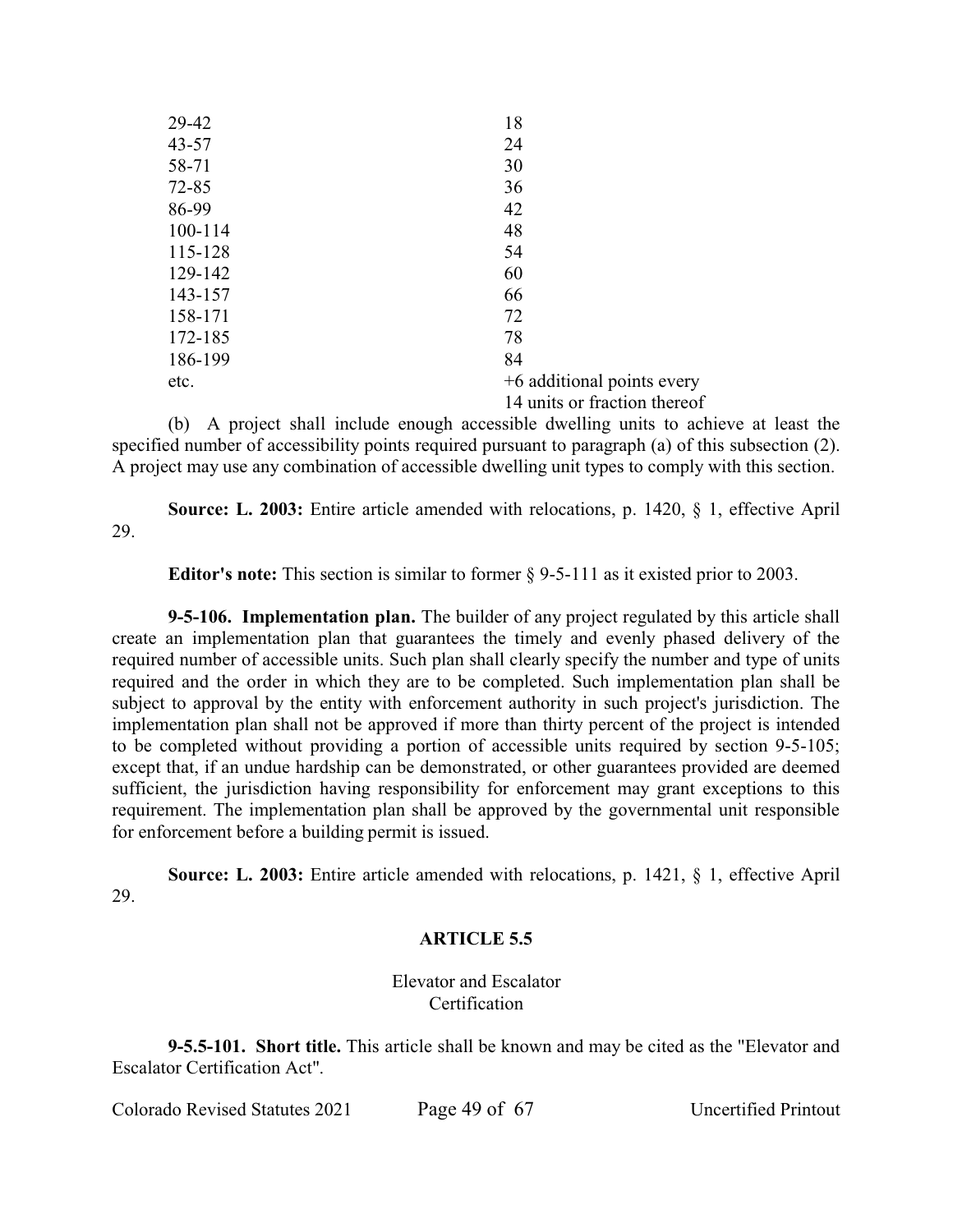**Source: L. 2007:** Entire article added, p. 1412, § 1, effective January 1, 2008.

**9-5.5-102. Legislative declaration.** The general assembly hereby declares that in order to ensure minimum safety standards throughout Colorado, the regulation of conveyances is a matter of statewide concern. Nothing in this article shall be construed to prevent a local jurisdiction from regulating conveyances.

**Source: L. 2007:** Entire article added, p. 1412, § 1, effective January 1, 2008.

**9-5.5-103. Definitions.** As used in this article, unless the context otherwise requires:

(1) "Accredited national conveyance association" means a conveyance association that is accredited to certify conveyance inspectors by a nationally recognized standards association, including, without limitation, ASME or ASCE.

(2) "Administrator" means the director of the division of oil and public safety within the department of labor and employment or the director's designee.

(3) "Approved local jurisdiction" means a local jurisdiction that has been approved by the administrator pursuant to section 9-5.5-112.

(4) "ASCE" means the American society of civil engineers or its successor.

(5) "ASCE 21" means the American society of civil engineers automated people mover standards published as "ASCE standard number ASCE 21-96" as amended by ASCE.

(6) "ASME" means the American society of mechanical engineers or its successor.

(7) "ASME A17.1" means the safety code for elevators and escalators published as "A17.1 - 2000 Safety Code for Elevators and Escalators" as amended by ASME international.

(8) "ASME A17.3" means the safety code for elevators and escalators published as "A17.3 - 2002 Safety Code for Existing Elevators and Escalators" as amended by ASME international.

(9) "ASME A18.1" means the safety code for elevators and escalators published as "A18.1 - 2003 Safety Standard for Platform Lifts and Stairway Chairlifts" as amended by ASME international.

(10) "Certificate of operation" means a document issued by the administrator or an approved local jurisdiction for a conveyance indicating that the conveyance has been inspected by the administrator, an approved local jurisdiction, or a licensed third-party conveyance inspector and approved under this article.

(11) "Conveyance" means a mechanical device to which this article applies pursuant to section 9-5.5-104.

(12) "Conveyance contractor" means a person who engages in the business of erecting, constructing, installing, altering, servicing, repairing, or maintaining conveyances.

(13) "Conveyance helper or apprentice" means a person who works under the general direction of a certified conveyance mechanic.

(14) "Conveyance mechanic" means a person who erects, constructs, installs, alters, services, repairs, or maintains conveyances.

(15) "Dormant conveyance" means a conveyance that has been temporarily placed out of service.

(16) "Licensee" means a person who is licensed as a conveyance contractor, conveyance mechanic, or conveyance inspector pursuant to this article.

Colorado Revised Statutes 2021 Page 50 of 67 Uncertified Printout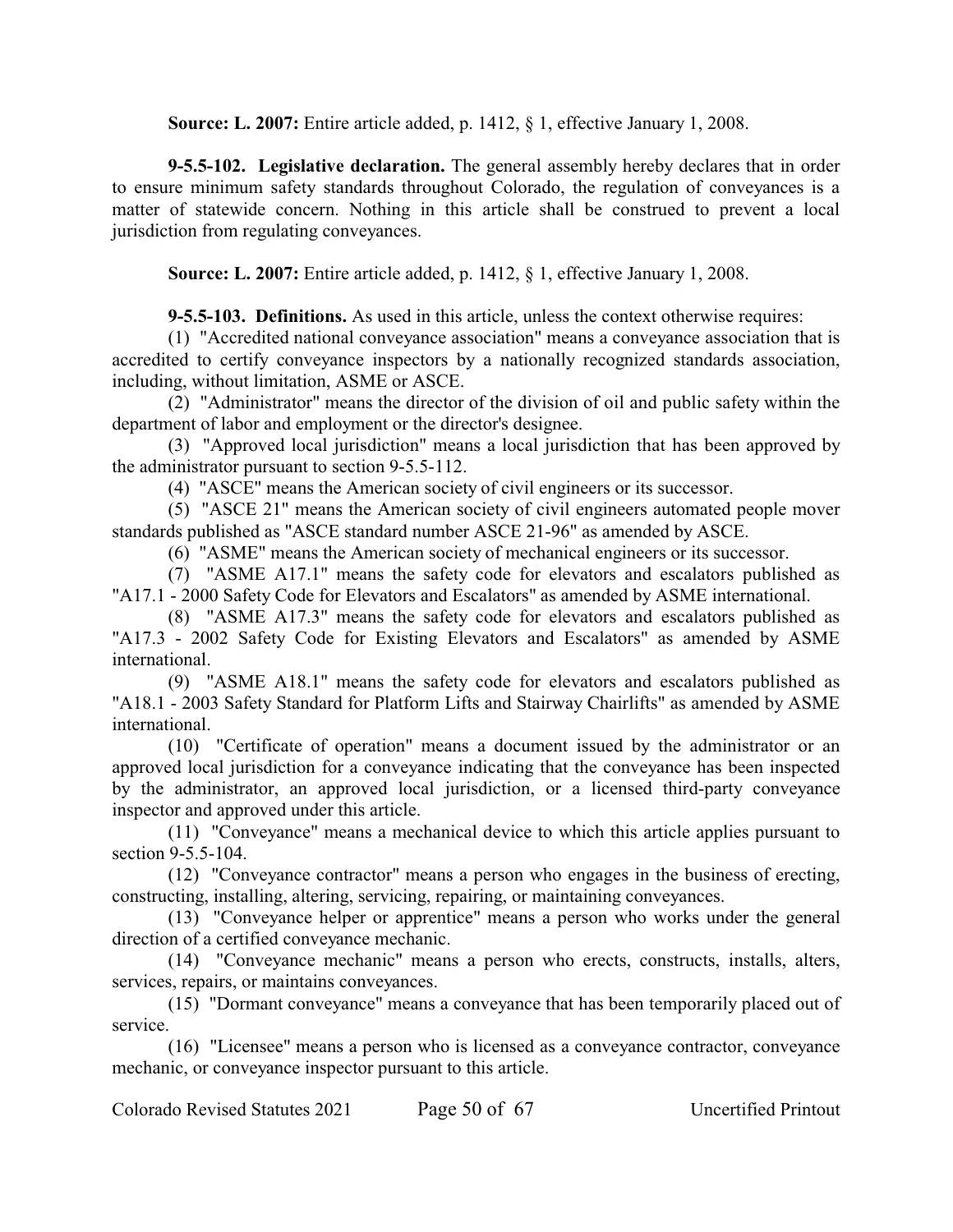(17) "Local jurisdiction" means a city, county, or city and county or any agent thereof.

(18) "Private residence" means a separate dwelling, or a separate apartment in a multiple-apartment dwelling, that is occupied by members of a single-family unit.

(18.5) "Private residence conveyance" means a powered passenger conveyance that is limited in size, capacity, rise, and speed and is designed to be installed in a private residence or in a multiple-family dwelling as a means of access to a private residence.

(19) "Single-family residence" means a private residence that is a separate building or an individual residence that is part of a row of residences joined by common sidewalls.

(20) "Third-party conveyance inspector" means a disinterested conveyance inspector who is retained to inspect a conveyance but is not employed by or affiliated with the owner of the conveyance nor the conveyance mechanic whose repair, alteration, or installation is being inspected.

**Source: L. 2007:** Entire article added, p. 1412, § 1, effective January 1, 2008. **L. 2010:** (10) amended and (18.5) added, (HB 10-1231), ch. 75, p. 254, § 1, effective August 11.

**9-5.5-104. Scope.** (1) Except as provided in subsection (2) of this section, this article applies to the design, construction, operation, inspection, testing, maintenance, alteration, and repair of the following equipment:

(a) Hoisting and lowering mechanisms equipped with a car or platform that moves between two or more landings. Such equipment includes elevators and platform lifts, personnel hoists, and dumbwaiters.

(b) Power-driven stairways and walkways for carrying persons between landings. Such equipment includes, but is not limited to, escalators and moving walks.

(c) Automated people movers as defined in ASCE 21.

(2) This article 5.5 does not apply to the following:

(a) Material hoists;

(b) Manlifts;

(c) Mobile scaffolds, towers, and platforms;

(d) Powered platforms and equipment for exterior and interior maintenance;

(e) Conveyors and related equipment;

(f) Cranes, derricks, hoists, hooks, jacks, and slings;

(g) Industrial trucks within the scope of ASME publication B56;

(h) Items of portable equipment that are not portable escalators;

(i) Tiering or piling machines used to move materials between storage locations that operate entirely within one story;

(j) Equipment for feeding or positioning materials at machine tools, printing presses, and other similar equipment;

(k) Skip or furnace hoists;

(l) Wharf ramps;

(m) Railroad car lifts or dumpers;

(n) Line jacks, false cars, shafters, moving platforms, and similar equipment used by a certified conveyance contractor for installing a conveyance;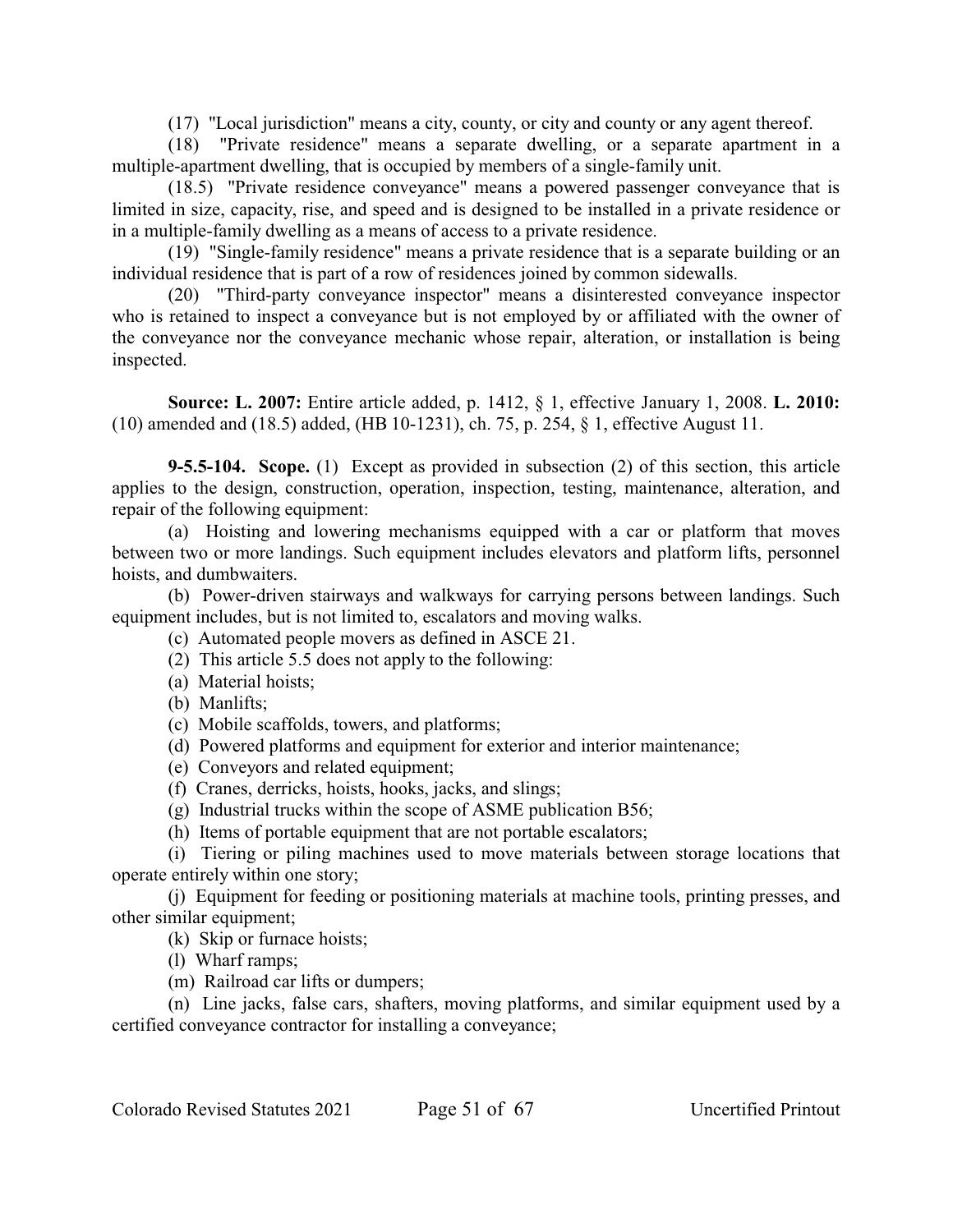(o) Conveyances at facilities regulated by the mine safety and health administration in the United States department of labor, or its successor, pursuant to the "Federal Mine Safety and Health Act of 1977", Pub.L. 91-173, codified at 30 U.S.C. sec. 801 et seq., as amended;

(p) Elevators within the facilities of gas or electric utilities that are not accessible to the public;

(q) A passenger tramway as defined in section 12-150-103 (5);

(r) Conveyances in a single-family residence; or

(s) Stairway chair lifts as defined in ASME A18.1 - 2005.

(3) This article shall not be construed to prohibit a local jurisdiction from regulating conveyances if the local jurisdiction has standards that meet or exceed the standards established by this article.

**Source: L. 2007:** Entire article added, p. 1414, § 1, effective January 1, 2008. **L. 2010:** IP(1), (1)(a), IP(2), (2)(q), and (2)(r) amended and (2)(s) added, (HB 10-1231), ch. 75, pp. 254, 255, §§ 2, 3, effective August 11. **L. 2019:** IP(2) and (2)(q) amended, (HB 19-1172), ch. 136, p. 1650, § 28, effective October 1.

**9-5.5-105. Similar or higher standards authorized.** This article shall not be construed to prevent the use of systems, methods, or devices of equivalent or superior quality, strength, fire resistance, code effectiveness, durability, and safety to those required by this article if technical documentation demonstrates such equivalency or superiority.

**Source: L. 2007:** Entire article added, p. 1415, § 1, effective January 1, 2008.

**9-5.5-106. License required.** (1) (a) A person shall not erect, construct, alter, replace, maintain, remove, or dismantle a conveyance within a building or structure unless the person is licensed as a conveyance mechanic and is working under the supervision of a certified conveyance contractor. A person shall not wire a conveyance unless the person is licensed as a conveyance mechanic and is working under the supervision of a certified conveyance contractor. No other license shall be required for work described in this paragraph (a).

(b) A person shall not be required to be a certified conveyance contractor or licensed conveyance mechanic to remove or dismantle conveyances that are destroyed as a result of a complete demolition of a secured building or structure or where the hoistway or wellway is demolished back to the basic support structure and no access that endangers the safety of a person is permitted.

(c) A conveyance helper or apprentice shall not be required to be licensed when working under the supervision of a licensed conveyance mechanic.

(2) A person shall not inspect a conveyance within a building or structure, including but not limited to a private residence, for purposes of the issuance of a certificate of operation unless licensed as a conveyance inspector.

**Source: L. 2007:** Entire article added, p. 1415, § 1, effective January 1, 2008.

**9-5.5-107. License qualifications - contractor - mechanic - inspector.** (1) (a) To be licensed, a person shall apply solely with the administrator. An applicant shall not be licensed as

Colorado Revised Statutes 2021 Page 52 of 67 Uncertified Printout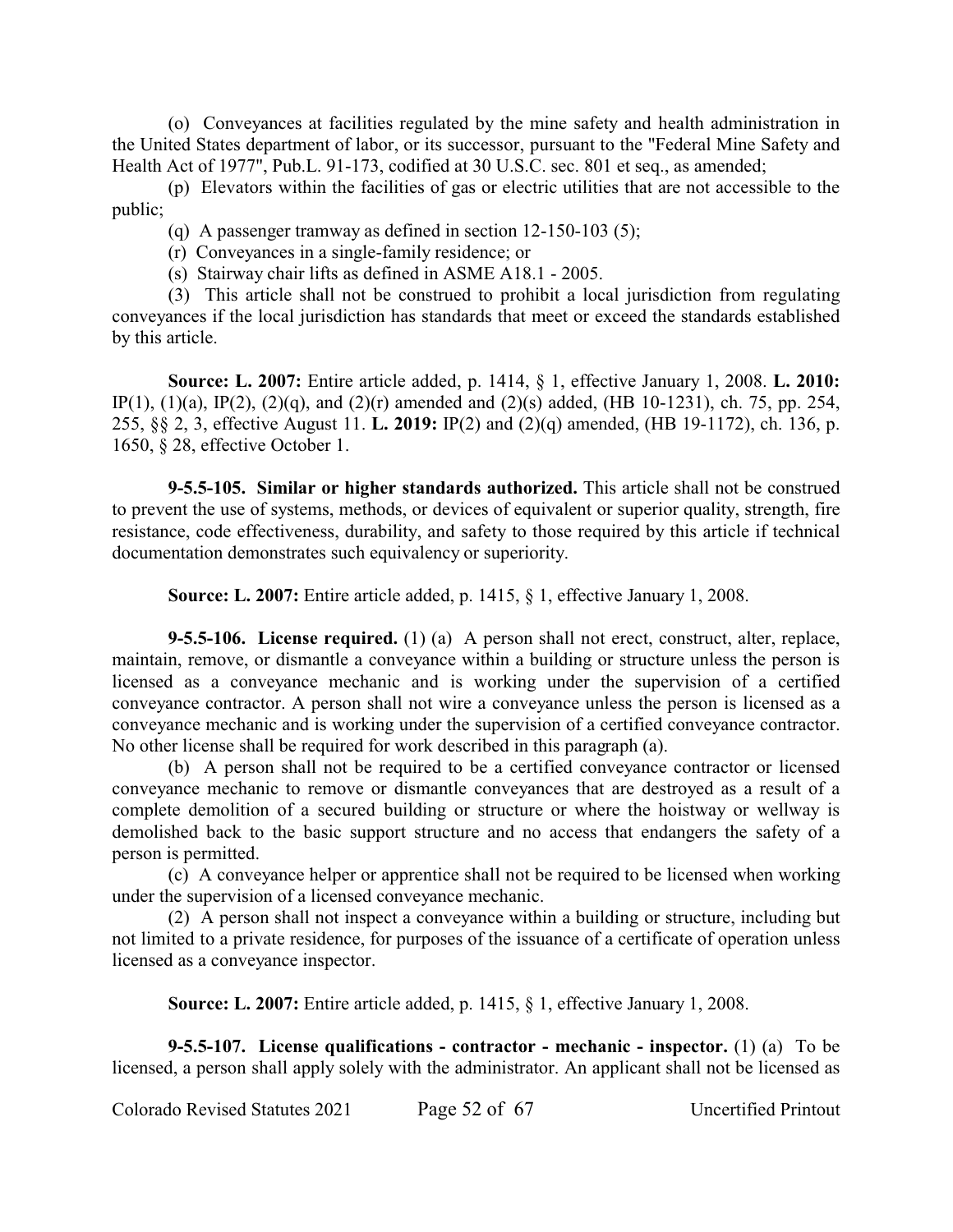a conveyance mechanic unless the applicant possesses a certificate of completion of a conveyance mechanic program as approved by the administrator.

(b) In lieu of qualifying pursuant to paragraph (a) of this subsection (1), an applicant shall qualify if the applicant holds a valid license from another state having standards that, at a minimum, are substantially similar to those imposed by this article as determined by the administrator.

(c) In lieu of qualifying pursuant to paragraph (a) of this subsection (1), an applicant shall qualify if the applicant:

(I) Has passed an examination, as determined by the administrator, on the codes and standards that apply to conveyances; and

(II) Furnishes to the administrator acceptable evidence that the applicant worked as a conveyance mechanic for at least three years without direct supervision.

(d) Repealed.

(2) (a) An applicant shall not be licensed as a conveyance inspector unless the applicant is certified to inspect conveyances by a nationally recognized conveyance association.

(b) Repealed.

(c) In lieu of qualifying pursuant to paragraph (a) of this subsection (2), an applicant appointed or designated as a conveyance inspector shall qualify if the applicant is eligible to, and intends to, become nationally certified within one year. A license issued pursuant to this section shall expire upon the termination of employment with the local jurisdiction or after one year from the date of licensure, whichever occurs first. A license issued pursuant to this paragraph (c) shall not be eligible for renewal unless the applicant has obtained national certification.

(3) (a) A person who is not qualified to be a conveyance contractor shall not be certified as a conveyance contractor.

(b) To qualify to be a certified conveyance contractor, an applicant shall demonstrate the following qualifications:

(I) The applicant shall employ at least one licensed conveyance mechanic; and

(II) The applicant shall comply with the insurance requirements in section 9-5.5-115.

(c) Repealed.

**Source: L. 2007:** Entire article added, p. 1416, § 1, effective January 1, 2008. **L. 2008:** (2)(c) added, p. 1996, § 1, effective July 1. **L. 2010:** (3)(c) repealed, (HB 10-1231), ch. 75, p. 255, § 4, effective August 11.

**Editor's note:** (1) Subsection (1)(d)(II) provided for the repeal of subsection (1)(d), effective July 1, 2008. (See L. 2007, p. 1416.)

(2) Subsection (2)(b)(II) provided for the repeal of subsection (2)(b), effective July 1, 2011. (See L. 2007, p. 1416.)

**9-5.5-108. License - rules - issuance - renewal - fee.** (1) (a) Upon the administrator's approval of an application, the administrator shall license the conveyance contractor, conveyance mechanic, or conveyance inspector.

(b) The administrator shall promulgate rules requiring a conveyance mechanic to obtain at least eight hours of continuing education every two years.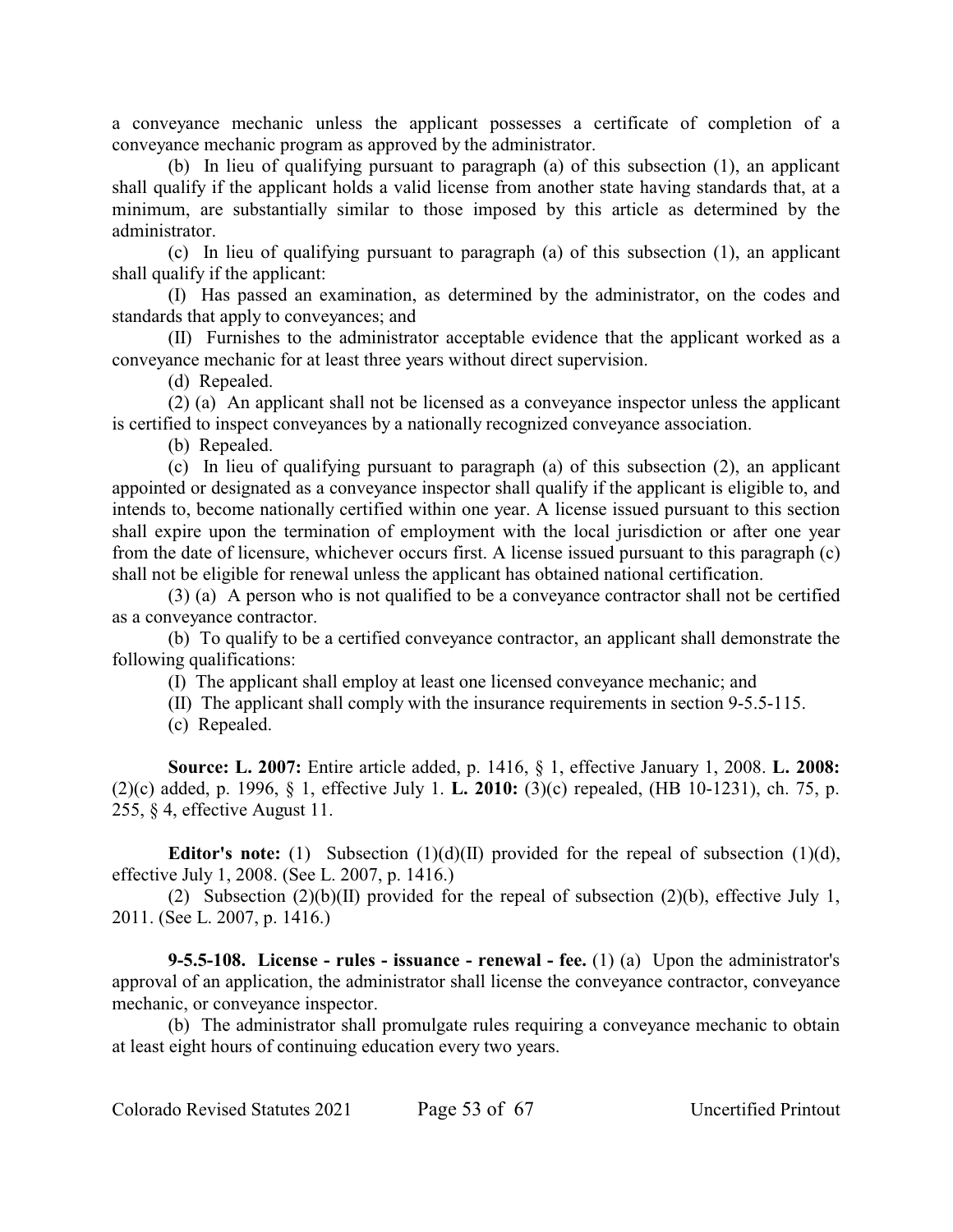(2) (a) When an emergency exists in this state due to a disaster, act of God, or work stoppage and the number of certified conveyance mechanics in the state is insufficient to deal with the emergency, a certified conveyance contractor may respond as necessary to assure the safety of the public. A person who, in the judgment of a certified conveyance contractor, has an acceptable combination of documented experience and education to perform conveyance work without direct supervision shall seek an emergency conveyance mechanic certification from the administrator within five business days after commencing work for which certification as a conveyance mechanic is required.

(b) The administrator shall issue emergency conveyance mechanic certifications pursuant to paragraph (a) of this subsection (2). The certified conveyance contractor recommending a person for an emergency conveyance mechanic certification shall furnish such proof of the person's competency as the administrator may require.

(c) Each emergency conveyance mechanic certification shall be, and shall state that it is, valid for sixty days after the date of issuance and for such particular conveyances or geographical areas as the administrator may designate. Such certification shall entitle the holder to the rights of a certified conveyance mechanic. The administrator shall renew an emergency conveyance mechanic certification during the existence of an emergency. No fee shall be charged for the issuance or renewal of an emergency conveyance mechanic certification.

(3) (a) A certified conveyance contractor shall notify the administrator when there are no certified conveyance mechanics available to perform conveyance work. The certified conveyance contractor may request that the administrator issue a temporary conveyance mechanic certification to a person who, in the judgment of the certified conveyance contractor, has an acceptable combination of documented experience and education to perform conveyance work without direct supervision. Any such person shall immediately seek a temporary conveyance mechanic certification from the administrator and shall pay such fee as the administrator shall determine.

(b) Each such certification shall be, and shall state that it is, valid for thirty days after the date of issuance and while employed by the certified conveyance contractor who certified the individual as qualified. The certification shall be renewable as long as there is a shortage of licensed conveyance mechanics.

(4) Except for certified inspectors who qualified during the immediately preceding twelve months, the administrator shall not renew a certification issued under this section unless the person meets the qualifications for certification under section 9-5.5-107.

(5) The administrator shall establish and collect annual fees for licenses issued pursuant to this section. The fees shall be in an amount to offset the direct and indirect costs of administering this article.

**Source: L. 2007:** Entire article added, p. 1417, § 1, effective January 1, 2008.

**9-5.5-109. License discipline.** (1) A certification issued pursuant to this article may be suspended or revoked upon a finding by the administrator of any of the following:

(a) A false statement in the application concerning a material matter;

(b) Fraud, misrepresentation, or bribery in applying for certification;

(c) Failure to notify the owner or lessee of a conveyance and the administrator or approved local jurisdiction, if any, of a condition not in compliance with this article; or

Colorado Revised Statutes 2021 Page 54 of 67 Uncertified Printout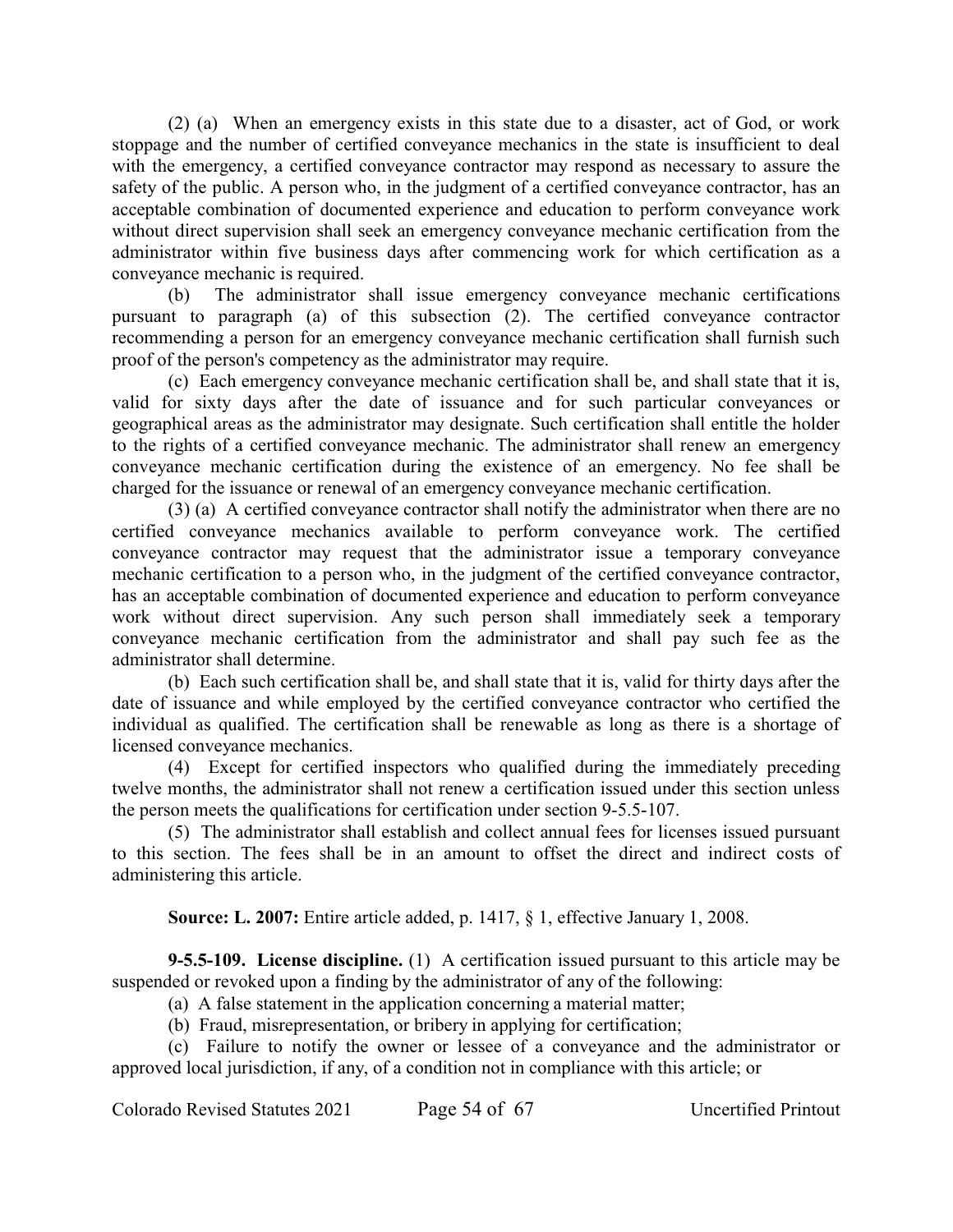(d) A violation of any provision of this article or of any rule adopted pursuant to this article.

(2) The suspension or revocation of a license shall be made as a result of a notice of violation in accordance with section 8-20-104, C.R.S.

(3) The administrator shall not issue a license to a person whose license has been revoked within the last two years.

**Source: L. 2007:** Entire article added, p. 1418, § 1, effective January 1, 2008. **L. 2010:** (1)(c) amended, (HB 10-1231), ch. 75, p. 255, § 5, effective August 11.

**9-5.5-110. Accident reports.** The owner shall report to the administrator or an approved local jurisdiction, within twenty-four hours, any accident that results in serious injury to an individual.

**Source: L. 2007:** Entire article added, p. 1419, § 1, effective January 1, 2008.

**9-5.5-111. Registration of existing conveyances - fund.** (1) On or before August 1, 2008, the owner or lessee of every existing conveyance shall register the conveyance with the administrator. The registration shall include the type, rated load and speed, name of manufacturer, location, intended purpose for use, and such additional information as the administrator may require. Conveyances constructed or completed after July 1, 2008, shall be registered before they are placed in service.

(2) (a) The administrator shall set annual fees on conveyances for which the administrator has issued the current certificate of operation in an amount necessary to offset the costs of registration and of the administration of this article in accordance with section 24-4-104, C.R.S.

(b) Fees collected pursuant to this article shall be transmitted to the state treasurer, who shall credit the same to the conveyance safety fund, referred to in this article as the "fund", which is hereby created in the state treasury. Moneys in the fund shall be subject to annual appropriation by the general assembly and shall be used to implement this article. The moneys in the fund and interest earned on the moneys in the fund shall not revert to the general fund or be transferred to any other fund.

(3) Repealed.

**Source: L. 2007:** Entire article added, p. 1419, § 1, effective January 1, 2008. **L. 2015:** (2)(b) amended, (HB 15-1261), ch. 322, p. 1313, § 4, effective June 5. **L. 2020:** (3) added, (HB 20-1406), ch. 178, p. 811, § 4, effective June 29. **L. 2021:** (3) repealed, (SB 21-266), ch. 423, p. 2795, § 6, effective July 2.

**9-5.5-112. Compliance - rules.** (1) The administrator shall promulgate rules for the construction, alteration, repair, service, and maintenance of conveyances. Except as provided in subsection (3) of this section, such rules shall conform to the following standards:

(c) ASME A17.3; and

Colorado Revised Statutes 2021 Page 55 of 67 Uncertified Printout

<sup>(</sup>a) ASCE 21;

<sup>(</sup>b) ASME A17.1;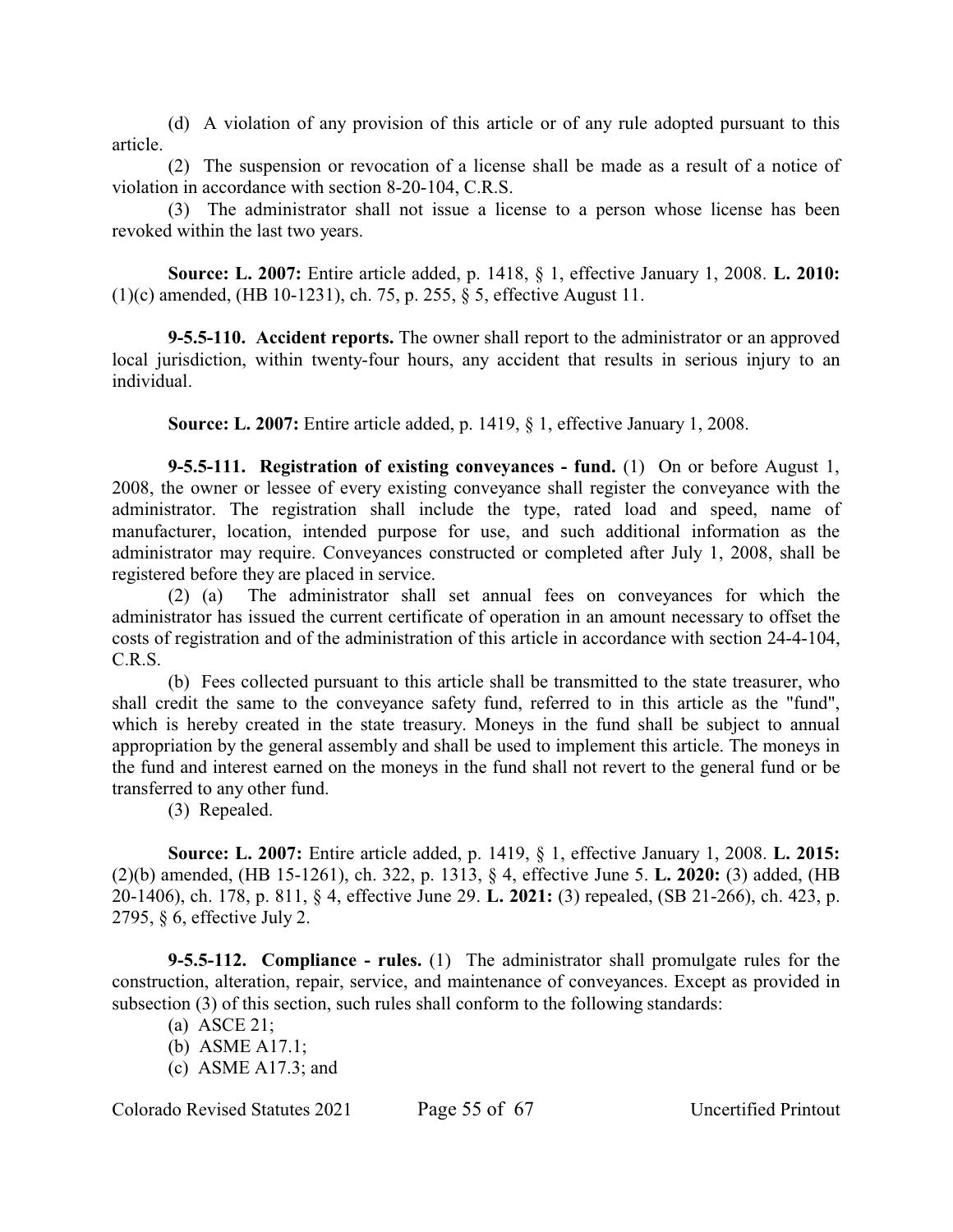(d) ASME A18.1.

(2) (a) The administrator shall determine whether a local jurisdiction's standards are equal to or greater than those of this article. If so, then the administrator shall enter into a memorandum of agreement with the local jurisdiction that approves the jurisdiction's authority to regulate conveyances.

(b) The administrator may establish a schedule for a local jurisdiction to adopt updated standards, equaling or exceeding the standards imposed under subsection (1) of this section, which shall be adopted within a reasonable amount of time as needed for a local jurisdiction to update its standards.

(3) (a) (I) Except as provided in subparagraph (II) of this paragraph (a), the administrator shall promulgate rules exempting a conveyance installed before July 1, 2008, from compliance with ASME A17.3 until approval is required by section 9-5.5-113 for substantial alteration or remodeling of the conveyance.

(II) The administrator shall, in cooperation with local jurisdictions, promulgate rules that authorize the administrator or a local jurisdiction to require an elevator to comply with any portion of ASME A17.3 necessary to protect against a material risk to the public safety.

(b) In promulgating the rules required by subsection (1) of this section, the administrator may adopt changes to the standards listed in subsection (1) of this section that the administrator deems to be in the public interest, including, without limitation, adopting modifications to, changing the applicability of, exempting conveyances from, changing inspector witnessing requirements of, and defining events that trigger the applicability of all or a portion of the standards.

**Source: L. 2007:** Entire article added, p. 1419, § 1, effective January 1, 2008. **L. 2008:** Entire section amended, p. 1996, § 2, effective July 1.

**9-5.5-113. Conveyance - installation and repair - notice of construction and initial inspection.** (1) The owner or lessee of a conveyance shall not erect, construct, install, or alter a conveyance within a building or structure unless it conforms to the rules adopted by the administrator under this article and the work is performed by a certified conveyance contractor.

(2) The owner or lessee of a conveyance shall not erect, construct, or install a conveyance within a building or structure unless a notice, including the construction plans, has been sent to the administrator or approved local jurisdiction at least thirty days prior to construction and the administrator or approved local jurisdiction has approved the construction.

(3) The owner or lessee of the property where a new or altered conveyance is located shall not operate or permit it to be operated unless:

(a) The conveyance has passed an initial inspection conducted by the administrator, approved local jurisdiction, or third-party inspector;

(b) The person conducting the inspection determines that the conveyance is safe and complies with the rules adopted by the administrator or approved local jurisdiction; and

(c) The administrator or approved local jurisdiction has issued a certificate of operation for the conveyance.

**Source: L. 2007:** Entire article added, p. 1419, § 1, effective January 1, 2008. **L. 2010:** Entire section amended, (HB 10-1231), ch. 75, p. 255, § 6, effective August 11.

Colorado Revised Statutes 2021 Page 56 of 67 Uncertified Printout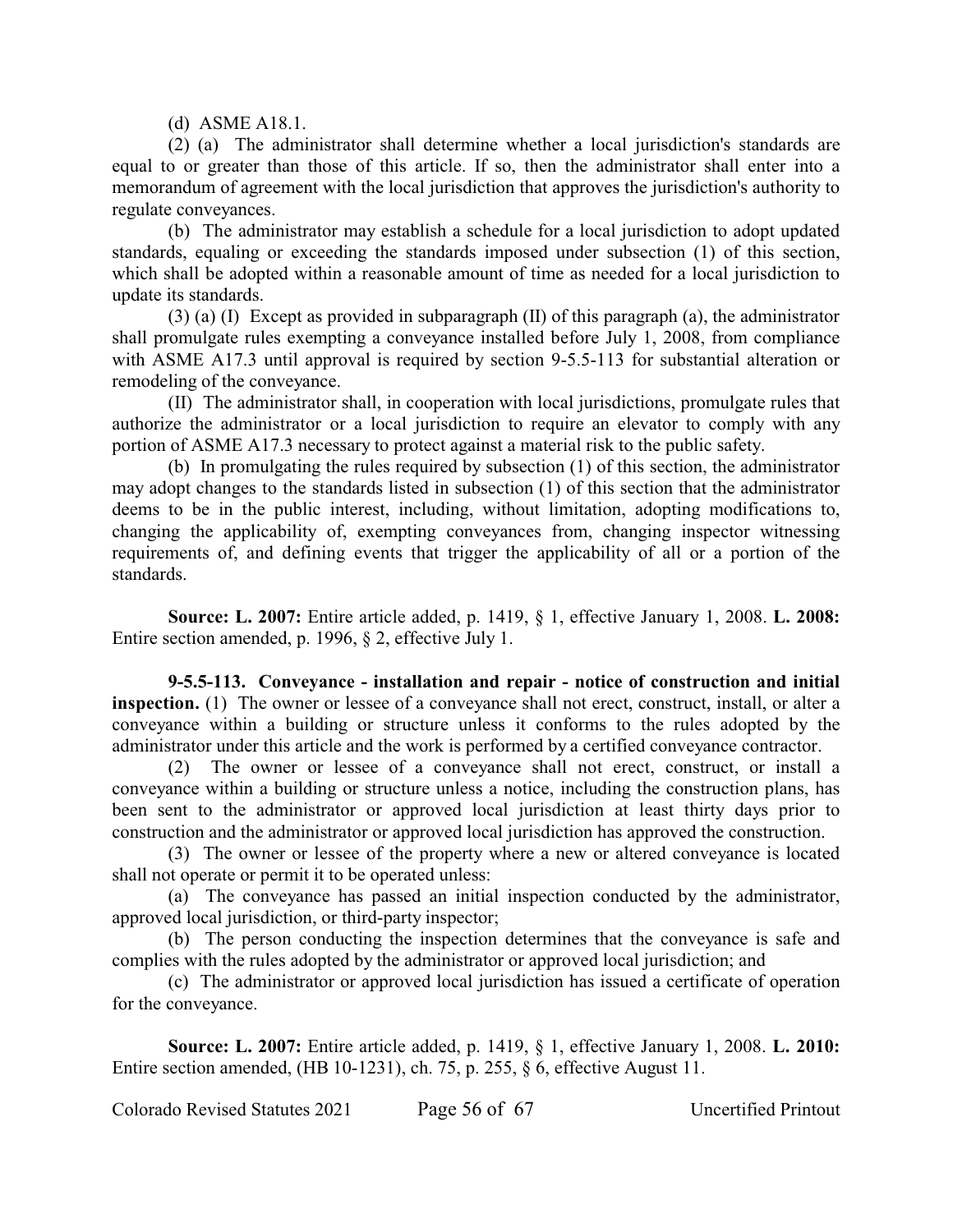**9-5.5-114. Periodic inspections and registrations - rules.** (1) (a) The administrator shall promulgate rules requiring the owner or lessee of a conveyance to periodically certify that the administrator, an approved local jurisdiction, or a licensed third-party conveyance inspector has determined that the conveyance is safe and complies with the rules adopted by the administrator or approved local jurisdiction. Upon such certification, the administrator or approved local jurisdiction shall issue a certificate of operation for the conveyance.

(b) and (c) (Deleted by amendment, L. 2010, (HB 10-1231), ch. 75, p. 256, § 7, effective August 11, 2010.)

(2) Upon request, the administrator shall provide notice to the owner of a private residence where a conveyance is located with relevant information about conveyance safety requirements. The penalty provisions of this article shall not apply to private residence owners.

(3) The administrator shall promulgate rules requiring the owner of the conveyance to have it periodically inspected by a third-party conveyance inspector and the periodic expiration of certificates of operation.

(4) The administrator shall promulgate rules allowing the continued operation of a private residence conveyance that was installed prior to January 1, 2008, in a building that is not a single-family residence.

(5) The owner or lessee of a conveyance shall not permit the conveyance to be operated unless the owner or lessee obtains a certificate of operation from the administrator or approved local jurisdiction.

(6) The owner or lessee shall pay a fee in an amount determined by the administrator for a certificate of operation issued by the administrator. The administrator shall set the fee in accordance with section 24-4-103, C.R.S., to approximate the actual cost of issuing a certificate of operation.

**Source: L. 2007:** Entire article added, p. 1420, § 1, effective January 1, 2008. **L. 2010:** (1) amended and (4), (5), and (6) added, (HB 10-1231), ch. 75, p. 256, § 7, effective August 11. **L. 2013:** (6) amended, (HB 13-1300), ch. 316, p. 1664, § 11, effective August 7.

**9-5.5-115. Insurance.** (1) Each conveyance contractor shall submit to the administrator an insurance policy, certificate of insurance, or certified copy of either issued by an insurance company authorized to do business in Colorado. Such policy shall provide general liability coverage of at least one million dollars for injury or death in each occurrence and coverage for at least five hundred thousand dollars for property damage in each occurrence. In addition, a conveyance contractor shall submit evidence of the insurance coverage mandated by the "Workers' Compensation Act of Colorado", articles 40 to 47 of title 8, C.R.S.

(2) Certified conveyance inspectors shall submit to the administrator an insurance policy, certificate of insurance, or certified copy of either issued by an insurance company authorized to do business in Colorado. Such policy shall provide general liability coverage of at least one million dollars for injury or death in each occurrence and coverage for at least five hundred thousand dollars for property damage in each occurrence.

(3) The administrator shall not certify a conveyance contractor or conveyance inspector unless the applicant has delivered the policy, certified copy, or certificate of insurance required by this section in a form approved by the administrator. A certified conveyance contractor or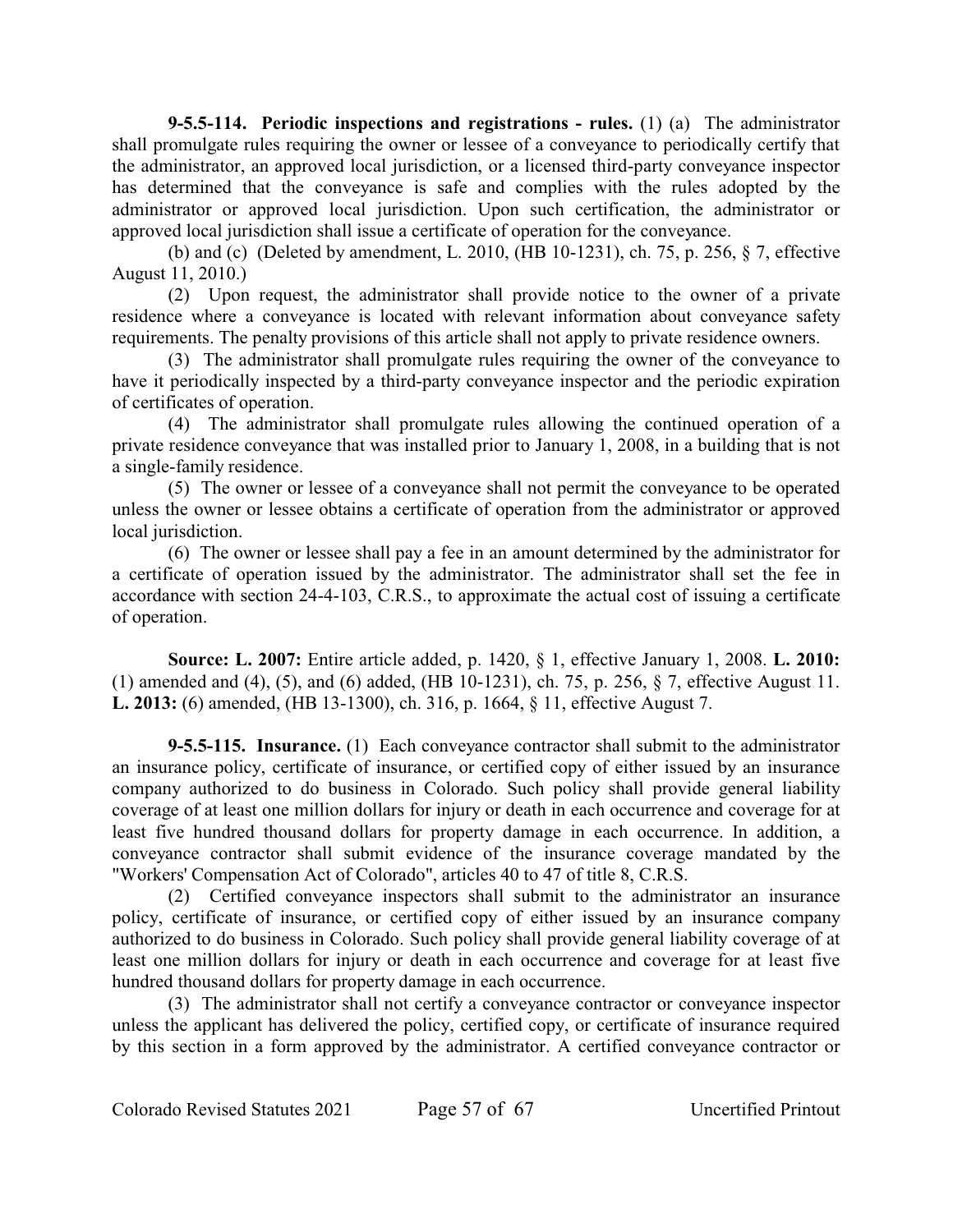conveyance inspector shall notify the administrator at least ten days before a material alteration, amendment, or cancellation of a policy is made.

(4) This section shall not apply to a local jurisdiction or the employee of a local jurisdiction in the performance of the employee's official duties.

**Source: L. 2007:** Entire article added, p. 1420, § 1, effective January 1, 2008. **L. 2008:** (1) and (2) amended and (4) added, p. 1997, § 3, effective July 1.

**9-5.5-116. Enforcement - rules.** (1) The administrator may adopt rules to administer and enforce this article. The administrator may use certified conveyance inspectors for any investigation of an alleged violation of the rules or this article. The administrator may appoint an advisory board to assist in the formulation of rules authorized by this section.

(2) A person may request an investigation into an alleged violation of the rules or this article, or of a danger posed by any conveyance, by giving notice to the administrator of such violation or danger. Such notice shall be in writing, shall set forth with reasonable particularity the grounds for the notice, and shall be signed by the person making the request. Upon the request of a person signing the notice, such person's name shall not appear on any copy of such notice or any record published, released, or made available.

(3) Upon receipt of such notification, if the administrator determines that there are reasonable grounds to believe that such violation or danger exists, the administrator shall investigate in accordance with this article to determine if such violation or danger exists. If the administrator determines that there are no reasonable grounds to believe that a violation or danger exists, the administrator shall notify the party in writing of such determination.

**Source: L. 2007:** Entire article added, p. 1421, § 1, effective January 1, 2008.

**9-5.5-117. Liability.** This article shall not be construed to relieve or lessen the responsibility or liability of a person owning, operating, controlling, maintaining, erecting, constructing, installing, altering, inspecting, testing, or repairing a conveyance for damages to person or property caused by a defect, nor does the state of Colorado assume any such liability or responsibility by the adoption or enforcement of this article.

**Source: L. 2007:** Entire article added, p. 1421, § 1, effective January 1, 2008.

**9-5.5-118. Criminal penalties. [***Editor's note: This version of this section is effective until March 1, 2022.* A person who violates section 9-5.5-106 or 9-5.5-111 commits a class 3 misdemeanor and, upon conviction, shall be punished as provided in section 18-1.3-501, C.R.S.

**9-5.5-118. Criminal penalties. [***Editor's note: This version of this section is effective March 1, 2022.* A person who violates section 9-5.5-106 or 9-5.5-111 commits a petty offense and, upon conviction, shall be punished as provided in section 18-1.3-503.

**Source: L. 2007:** Entire article added, p. 1421, § 1, effective January 1, 2008. **L. 2021:** Entire section amended, (SB 21-271), ch. 462, p. 3145, § 104, effective March 1, 2022.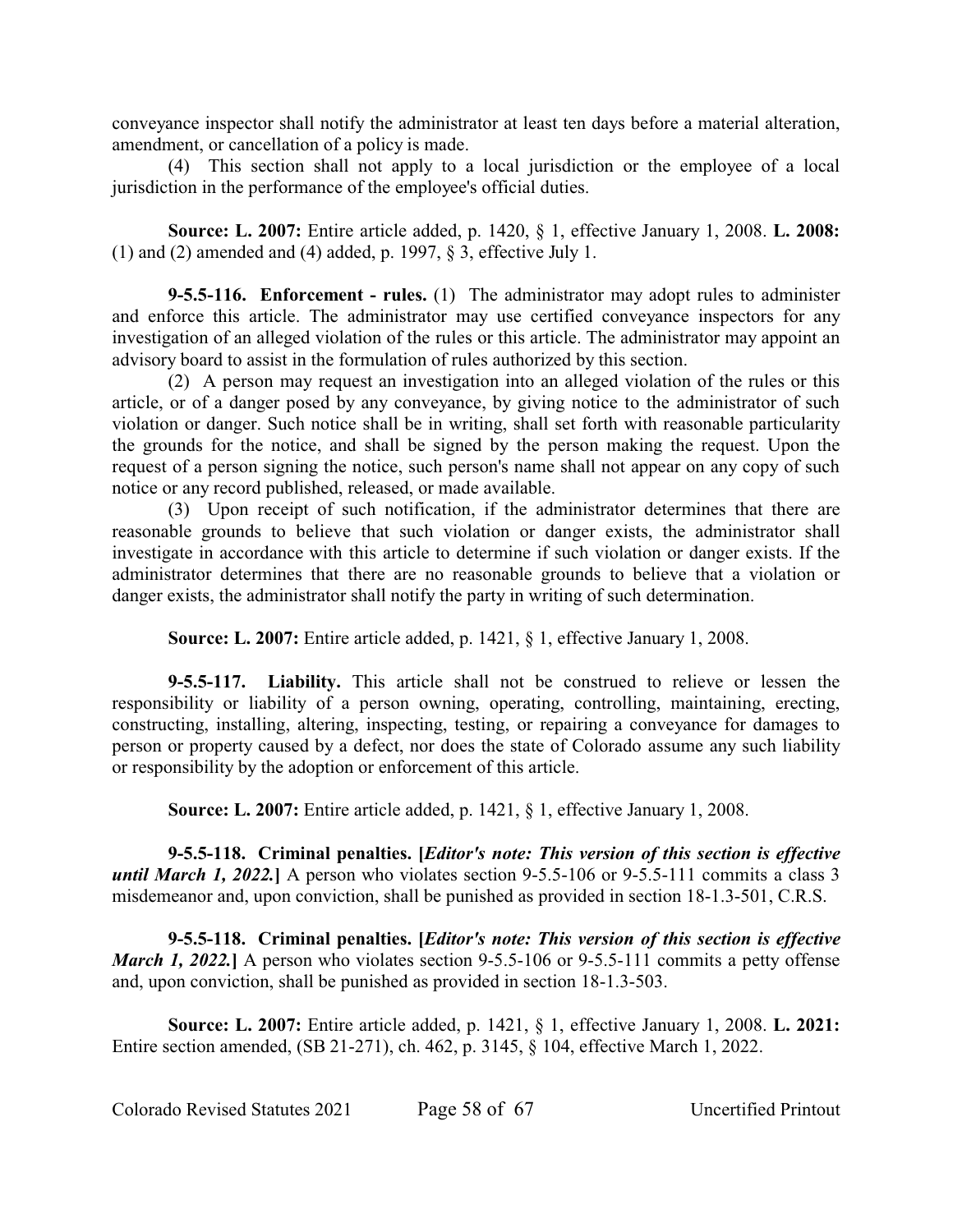**Editor's note:** Section 803(2) of chapter 462 (SB 21-271), Session Laws of Colorado 2021, provides that the act changing this section applies to offenses committed on or after March 1, 2022.

**9-5.5-119. Dangerous conveyance - administrative orders.** (1) (a) If, upon the inspection of a conveyance, the conveyance is found to be in a dangerous condition, an immediate hazard to those riding or using it, or designed or operated in an inherently dangerous manner, the certified conveyance inspector shall notify:

(I) The owner;

(II) The approved local jurisdiction; and

(III) If the conveyance is not within an approved local jurisdiction, the administrator.

(b) Upon being notified pursuant to paragraph (a) of this subsection (1), the administrator or approved local jurisdiction shall order such alterations or additions as may be deemed necessary to eliminate the danger.

(2) (a) In lieu of repairing or altering a dangerous conveyance pursuant to subsection (1) of this section, an owner or a lessee may have the conveyance made dormant. A dormant conveyance shall not be used until it is made safe in compliance with this article. In order to qualify under this subsection (2), the owner or lessee of a dormant conveyance shall:

(I) Remove the fuses and lock the mainline disconnect switch in the "off" position;

(II) Park the car and close and latch the hoistway doors;

(III) Have a certified conveyance inspector place a wire seal on the mainline disconnect switch; and

(IV) Prevent the conveyance from being used.

(b) A conveyance shall not be made dormant for more than five years. Upon making a conveyance dormant, a certified conveyance inspector shall report the fact to the administrator.

**Source: L. 2007:** Entire article added, p. 1422, § 1, effective January 1, 2008.

**9-5.5-120. Repeal of article.** This article is repealed, effective July 1, 2022. Prior to the repeal, the functions of the administrator are subject to review pursuant to section 24-34-104, C.R.S.

**Source: L. 2007:** Entire article added, p. 1422, § 1, effective January 1, 2008. **L. 2015:** Entire section amended, (HB 15-1353), ch. 318, p. 1298, § 1, effective August 5.

# **EXPLOSIVES**

# **ARTICLE 6**

#### **Explosives**

**9-6-101. Explosives on passenger vehicles and trains.** It is unlawful to transport, carry, convey, or deliver to be transported, carried, or conveyed, or to cause to be delivered to be transported, carried, or conveyed any of the substances or articles known as dynamite, nitroglycerine, or glycerine oil, nitroleum or blasting oil, or nitrated oil, or powder mixed with

Colorado Revised Statutes 2021 Page 59 of 67 Uncertified Printout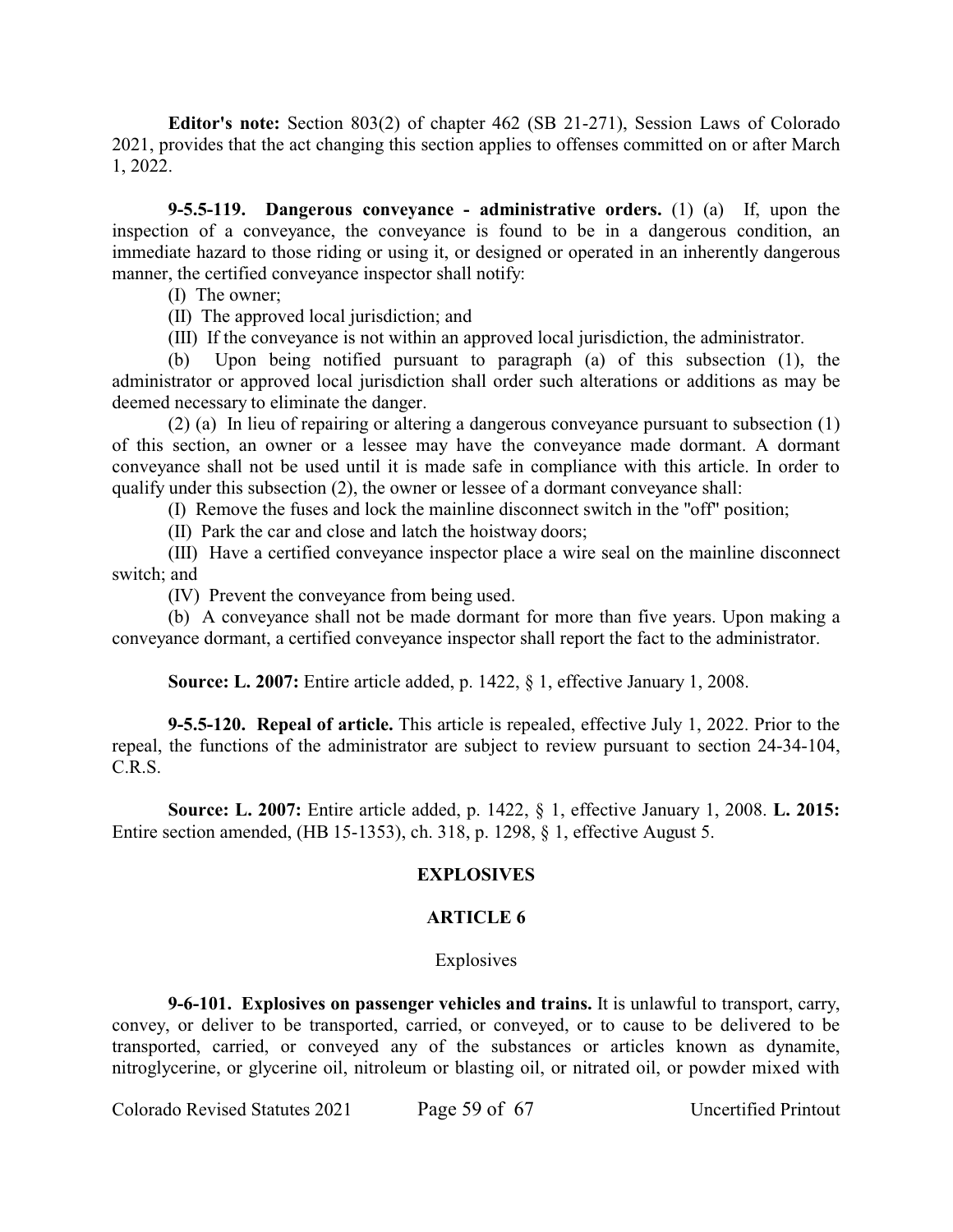any such oil, or fiber saturated with any such article or substance in any vehicle used or employed in transporting passengers, or in any train of cars used in transporting passengers; except that an ordinary freight train with a caboose or passenger car used as a caboose shall not be construed as a train of cars used in transporting passengers within the meaning of sections 9- 6-101 to 9-6-104.

**Source: L. 1876:** p. 96, § 1. **G.L.** § 1852. **G.S.** § 2788. **R.S. 08:** § 5286. **C.L.** § 5505. **CSA:** C. 64, § 1. **CRS 53:** § 53-1-1. **C.R.S. 1963:** § 53-1-1.

**9-6-102. Packing for shipment.** It is unlawful to ship, send, or forward nitroglycerine, glycerine oil, nitrated oil, nitroleum or blasting oil, or to transport any of the same upon any vehicle of any description, or to deliver the same to be transported, carried, or conveyed unless the same is securely enclosed, deposited, or packed in a metallic vessel surrounded by plaster of paris or other material that is nonexplosive when saturated with such oil or substance, and separate from all other substances, and the outside of the package containing the same is marked or labeled in a conspicuous manner with the words "nitroglycerine - dangerous".

**Source: L. 1876:** p. 97, § 2. **G.L.** § 1853. **L. 1881:** p. 194, § 1. **G.S.** § 2789. **R.S. 08:** § 5287. **C.L.** § 5506. **CSA:** C. 64, § 2. **CRS 53:** § 53-1-2. **C.R.S. 1963:** § 53-1-2.

**9-6-103. Violation - penalty.** Any person who knowingly violates any of the provisions of sections 9-6-101 and 9-6-102 commits a class 6 felony and shall be punished as provided in section 18-1.3-401, C.R.S.

**Source: L. 1876:** p. 97, § 3. **G.L.** § 1854. **G.S.** § 2790. **R.S. 08:** § 5288. **C.L.** § 5507. **CSA:** C. 64, § 3. **CRS 53:** § 53-1-3. **C.R.S. 1963:** § 53-1-3. **L. 77:** Entire section amended, p. 870, § 21, effective July 1, 1979. **L. 89:** Entire section amended, p. 821, § 8, effective June 8. **L. 2002:** Entire section amended, p. 1467, § 23, effective October 1.

**Editor's note:** The effective date for amendments made to this section by chapter 216, L. 77, was changed from July 1, 1978, to April 1, 1979, by chapter 1, First Extraordinary Session, L. 78, and was subsequently changed to July 1, 1979, by chapter 157, § 23, L. 79. See People v. McKenna, 199 Colo. 452, 611 P.2d 574 (1980).

**Cross references:** For the legislative declaration contained in the 2002 act amending this section, see section 1 of chapter 318, Session Laws of Colorado 2002.

**9-6-104. Death by negligence.** When the death of any person is caused by the explosion of any of the articles or substances named in section 9-6-101 while the same is being delivered to any carrier or while the same is being transported or is being removed from the vehicle on which it has been transported or conveyed or on which it has been placed for transportation, every person who knowingly and unlawfully placed, or aided, or permitted the placing of such article or substance on such vehicle, or delivered the same, or caused the same to be delivered contrary to the provisions of sections 9-6-101 to 9-6-104, commits a class 4 felony and shall be punished as provided in section 18-1.3-401, C.R.S.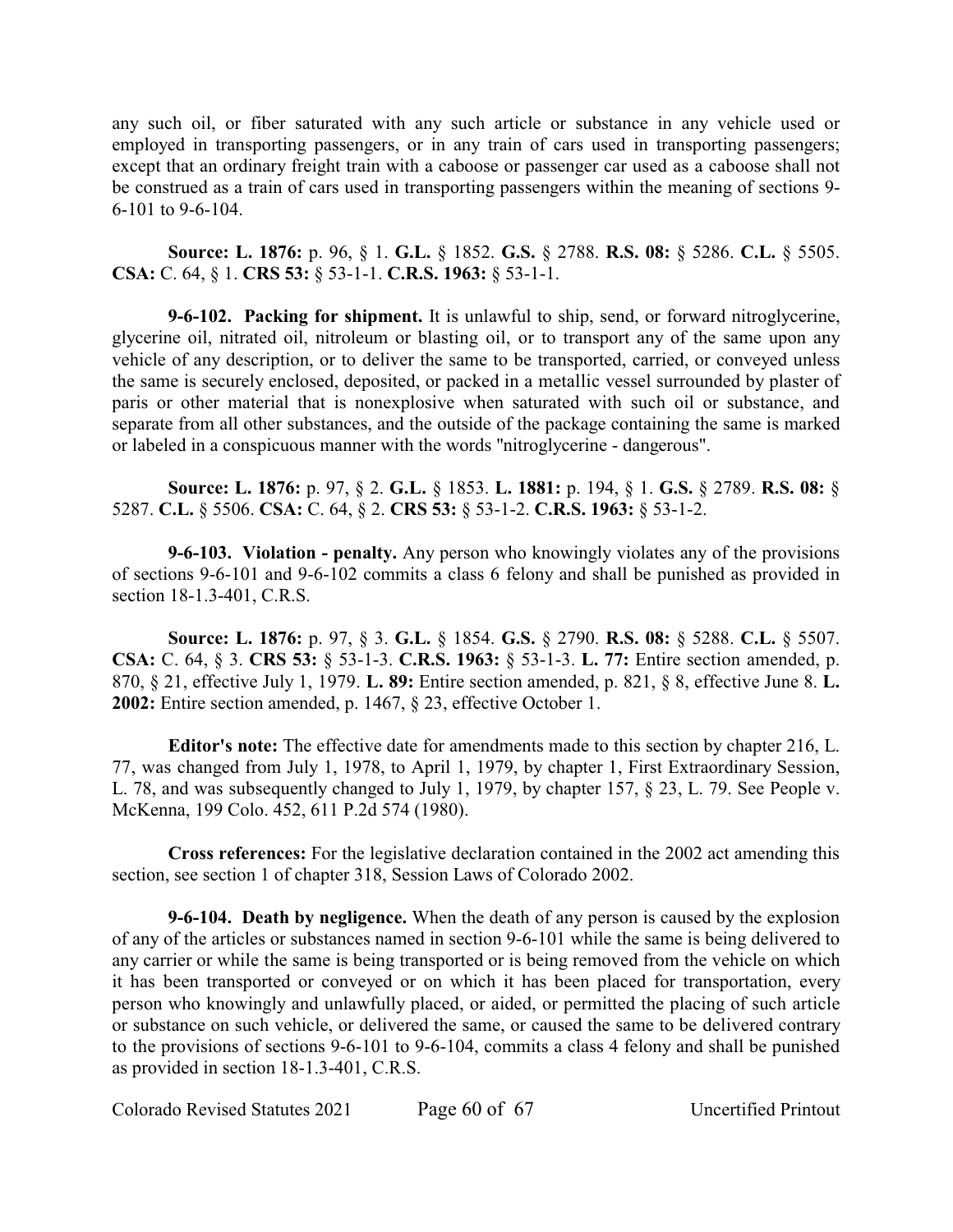**Source: L. 1876:** p. 97, § 4. **G.L.** § 1855. **G.S.** § 2791. **R.S. 08:** § 5289. **C.L.** § 5508. **CSA:** C. 64, § 4. **CRS 53:** § 53-1-4. **C.R.S. 1963:** § 53-1-4. **L. 77:** Entire section amended, p. 870, § 22, effective July 1, 1979. **L. 2002:** Entire section amended, p. 1467, § 24, effective October 1.

**Editor's note:** The effective date for amendments made to this section by chapter 216, L. 77, was changed from July 1, 1978, to April 1, 1979, by chapter 1, First Extraordinary Session, L. 78, and was subsequently changed to July 1, 1979, by chapter 157, § 23, L. 79. See People v. McKenna, 199 Colo. 452, 611 P.2d 574 (1980).

**Cross references:** For the legislative declaration contained in the 2002 act amending this section, see section 1 of chapter 318, Session Laws of Colorado 2002.

**9-6-105. Marking for sale.** (1) It is unlawful for any person, partnership, or corporation to sell or offer for sale, or take or solicit orders of sale for, or purchase or use, or have on hand or in store for the purpose of sale or use in this state any high explosive that can be detonated by means of a detonator, including without limitation dynamite, detonating cord, cast primers, and cap-sensitive emulsions, slurries, and water gels, or any cartridge or bag containing a blasting agent, or any container used for the packaging of detonators and blasting caps, unless on each container or bag of any such high explosive, blasting agent, detonator, or blasting cap and on each wrapping of the explosive cartridge contained within, there is plainly stamped or printed the name and place of business of the person, partnership, or corporation by which the same was manufactured and a date code or other code identifying the origin of manufacture.

(2) It is unlawful to intentionally remove, alter, or obscure the printed or stamped manufacturer's name and date codes or other identifying codes on the containers used to contain any high explosives, blasting agents, detonators, or blasting caps or on any wrappings thereof.

(3) Mixed binary explosives shall not be subject to the provisions of this section.

**Source: L. 1887:** p. 278, § 1. **R.S. 08:** § 5290. **C.L.** § 5509. **CSA:** C. 64, § 5. **CRS 53:** § 53-1-5. **C.R.S. 1963:** § 53-1-5. **L. 2001:** Entire section amended, p. 759, § 1, effective August 8.

**9-6-106. Date of manufacture - wrapping.** (1) It is unlawful for any person, partnership, or corporation to have more than two different dates or identifying codes on any high explosive that can be detonated by means of a detonator, including without limitation dynamite, detonating cord, cast primer, cap-sensitive emulsion, slurries, and water gels, or on any cartridges or bags containing blasting agents, or on any container used for the packaging of detonators or blasting caps.

(2) It is also unlawful for any person, partnership, or corporation to package any explosives in any container or wrapping formerly used by any other person, partnership, or corporation in the packing of high explosives, detonators, blasting caps, or cartridges or bags containing blasting agents.

(3) The name and place of business of the manufacturer and the date codes or other codes identifying the origin of manufacture shall be the same on the packing container as on each of the high explosive cartridges or blasting agent cartridges within such packing container.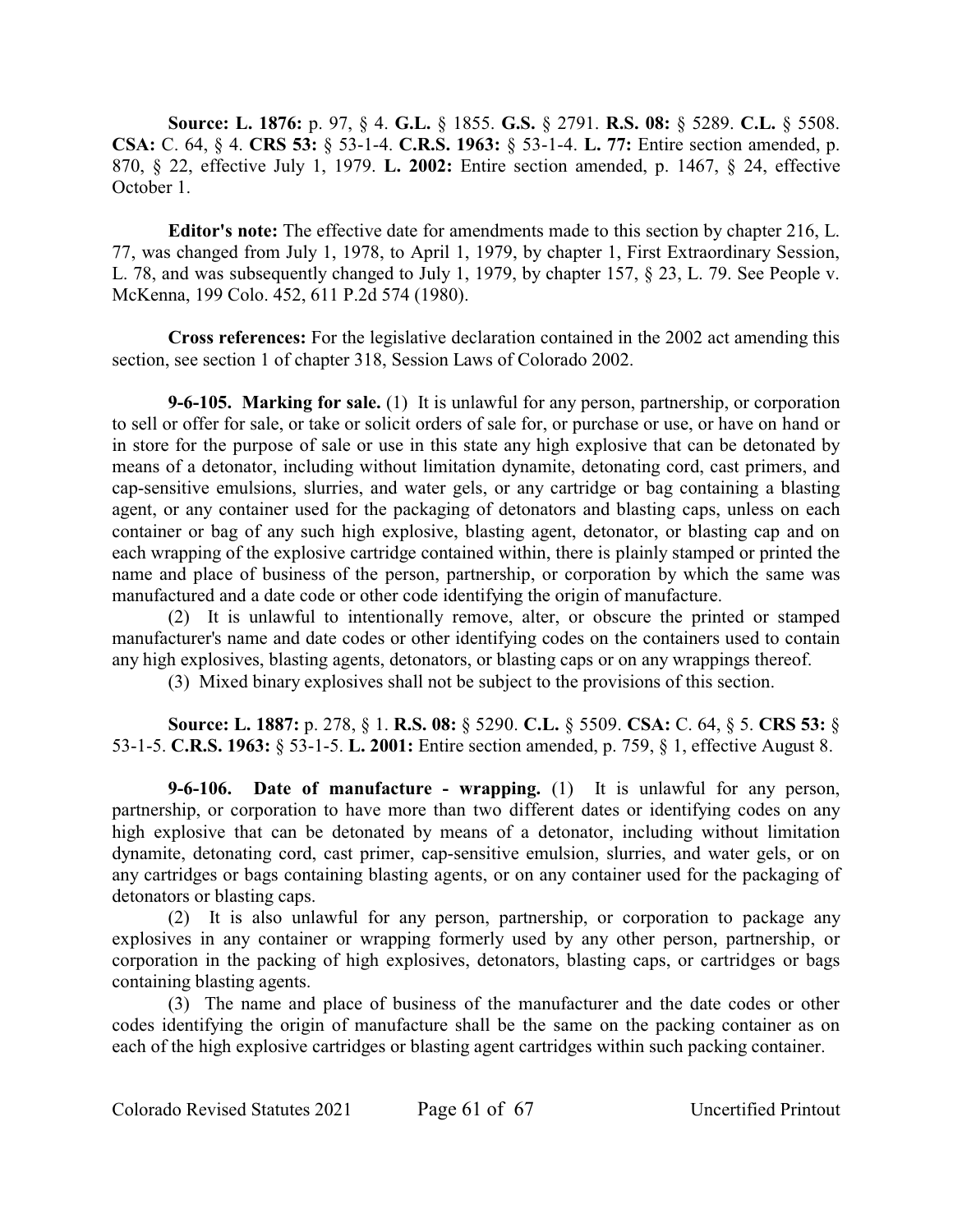**Source: L. 1887:** p. 278, § 2. **R.S. 08:** § 5291. **C.L.** § 5510. **CSA:** C. 64, § 6. **CRS 53:** § 53-1-6. **C.R.S. 1963:** § 53-1-6. **L. 2001:** Entire section amended, p. 760, § 2, effective August 8.

**9-6-107. Violation - penalty. [***Editor's note: This version of this section is effective until March 1, 2022.***]** If any person, partnership, or corporation violates any of the provisions of sections 9-6-105 and 9-6-106, such person, the members of such partnership, or the officers or agents of such corporation are guilty of a misdemeanor and, upon conviction thereof, shall be punished by a fine of not more than five thousand dollars, or by imprisonment in the county jail for not more than one year, or by both such fine and imprisonment.

**9-6-107. Violation - penalty. [***Editor's note: This version of this section is effective March 1, 2022.* If any person, partnership, or corporation violates any of the provisions of sections 9-6-105 and 9-6-106, such person, the members of such partnership, or the officers or agents of such corporation commit a class 2 misdemeanor.

**Source: L. 1887:** p. 279, § 3. **R.S. 08:** § 5292. **C.L.** § 5511. **CSA:** C. 64, § 7. **CRS 53:** § 53-1-7. **C.R.S. 1963:** § 53-1-7. **L. 2021:** Entire section amended, (SB 21-271), ch. 462, p. 3145, § 105, effective March 1, 2022.

**Editor's note:** Section 803(2) of chapter 462 (SB 21-271), Session Laws of Colorado 2021, provides that the act changing this section applies to offenses committed on or after March 1, 2022.

**9-6-108. Applicability.** Consumer fireworks and display fireworks, as defined in 27 CFR 555.11 of the United States department of justice, bureau of alcohol, tobacco, firearms, and explosives, or any of its successor agencies, shall not be subject to the provisions of this article.

**Source: L. 2001:** Entire section added, p. 760, § 3, effective August 8. **L. 2007:** Entire section amended, p. 2019, § 8, effective June 1. **L. 2019:** Entire section amended, (SB 19-241), ch. 390, p. 3463, § 4, effective August 2.

# **ARTICLE 7**

#### Explosives - Regulation and Inspection

**9-7-101. Short title.** This article shall be known and may be cited as the "Explosives Act".

**Source: L. 70:** p. 185, § 1. **C.R.S. 1963:** § 53-7-1.

**9-7-102. Legislative declaration.** The general assembly hereby declares that the purpose of this article 7 is to provide for safety inspections to assure suitable control of the procurement of and access to explosives and, at the same time, to avoid undue limitations upon the manufacture, sale, transport, or legitimate use of explosives. To avoid a duplication of supervision, inspection, and enforcement by various governmental agencies, no person, firm,

Colorado Revised Statutes 2021 Page 62 of 67 Uncertified Printout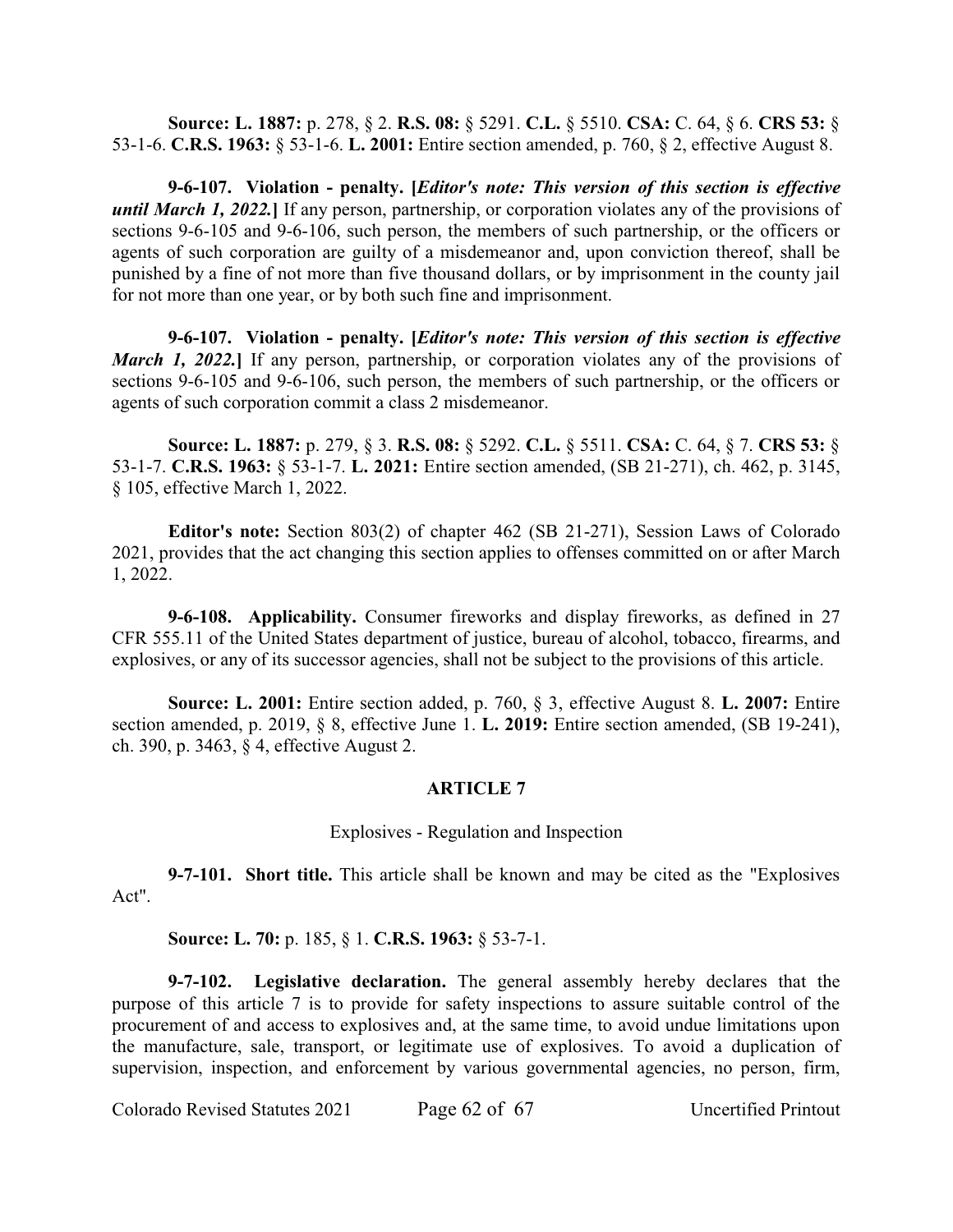partnership, or corporation that is subject to regulation under articles 20 to 54 of title 34, C.R.S., or 30 CFR 56, 57, 75, or 77 shall be subject to this article 7. Fireworks subject to part 20 of article 33.5 of title 24 shall not be subject to regulation under this article 7.

**Source: L. 70:** p. 185, § 1. **C.R.S. 1963:** § 53-7-2. **L. 2006:** Entire section amended, p. 249, § 1, effective March 31. **L. 2017:** Entire section amended, (SB 17-222), ch. 245, p. 1027, § 2, effective August 9.

**9-7-103. Definitions.** As used in this article, unless the context otherwise requires:

(1) Repealed.

(1.5) "Department" means the department of labor and employment.

(2) "Division" means the division of oil and public safety in the department of labor and employment.

(3) "Explosive" or "explosive device" means any material or container containing a chemical compound or mixture that is commonly used or intended for the purpose of producing an explosion and that contains any oxidizing and combustible materials or other ingredients in such proportions, quantities, or packing that an ignition by fire, by friction, by concussion, or by detonation of any part of the compound or mixture may cause such a sudden generation of highly heated gases that the resultant gaseous pressures are capable of producing destructive effects on contiguous objects, but shall not mean the components for handloading rifle, pistol, and shotgun ammunition and/or rifle, pistol, and shotgun ammunition.

(4) "Incendiary device" means any flammable material or container containing a flammable liquid or material whose ignition by fire, friction, concussion, detonation, or other method produces destructive effects primarily through combustion rather than explosion.

(5) "Molotov cocktail" means a breakable container containing an explosive or flammable liquid or other substance, having a wick or similar device capable of being ignited, and may be described as either an explosive or incendiary device. A molotov cocktail is not intended to mean a device commercially manufactured primarily for the purpose of illumination or other such uses.

**Source: L. 70:** p. 185, § 1. **C.R.S. 1963:** § 53-7-3. **L. 86:** (1) repealed, p. 502, § 125, effective July 1. **L. 2001:** (2) amended, p. 1138, § 65, effective June 5. **L. 2004:** (1.5) added, p. 1169, § 3, effective May 27.

**9-7-104. Enforcement.** (1) The division shall enforce this article and for such purposes shall:

(a) Issue permits to applicants found by the division, after inspection and investigation, to be qualified for such permit under this article and the rules of the division;

(b) Deny, suspend, or revoke permits upon a finding of noncompliance or violation of this article or of the applicable rules;

(c) Hold hearings upon the application of any person aggrieved by any order of the division with respect to the denial, suspension, or revocation of any permit;

(d) Inspect, during normal business hours, any building, structure, or premises subject to this article, and, upon the discovery of any violation of this article or the applicable rules, issue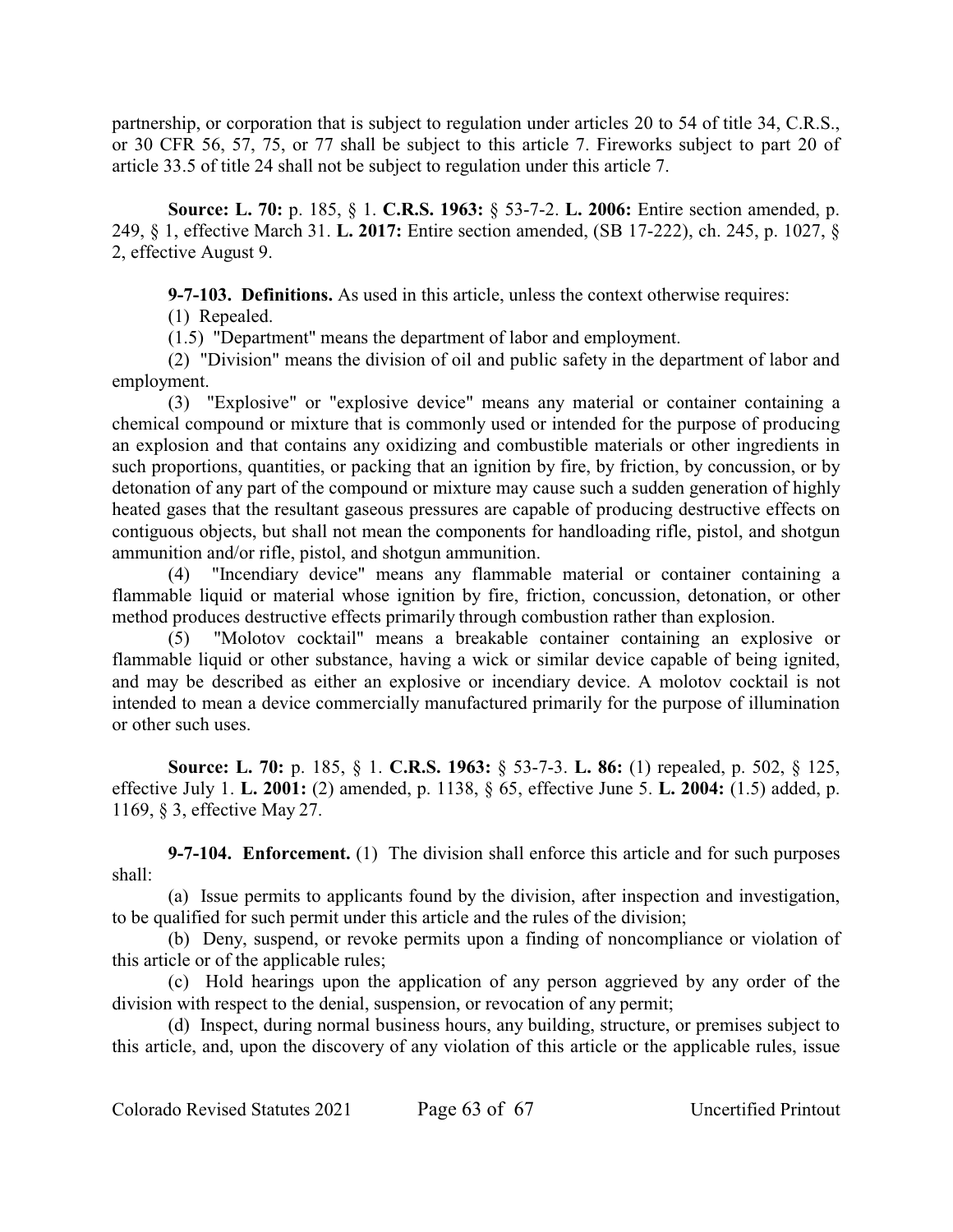such orders as are necessary for the safety of workers and the public, and, in the case of imminent hazard, apply for an injunction in the appropriate district court.

(2) The division may inspect blast sites or request a blast demonstration in a controlled environment pursuant to rules promulgated by the director of the division.

**Source: L. 70:** p. 186, § 1. **C.R.S. 1963:** § 53-7-4. **L. 86:** (1)(a) amended, p. 497, § 110, effective July 1. **L. 2008:** Entire section amended, p. 986, § 4, effective May 21.

**9-7-105. Duties of director of division.** (1) The director of the division shall promulgate rules and regulations to implement the provisions of this article. Such rules and regulations may include requirements not mentioned specifically in this article but which are reasonably necessary for the safety of workers, the public, and the protection of property. The procedure for the promulgation of such rules and regulations shall be in accordance with the provisions of section 24-4-103, C.R.S.

(2) Any person aggrieved by a decision or order of the director of the division may seek judicial review pursuant to the provisions of section 24-4-106, C.R.S.

**Source: L. 70:** p. 186, § 1. **C.R.S. 1963:** § 53-7-5. **L. 86:** Entire section amended, p. 497, § 111, effective July 1.

**9-7-106. Explosives permits.** (1) It is a violation of this article to manufacture, sell, purchase, store, transport, or use explosives without first obtaining from the division a permit.

(2) Permits issued under this article shall not be transferable, and shall be readily available for inspection by representatives of the division and law enforcement officials.

(3) The division may place such restrictions and limitations on permits as it deems necessary.

(4) Nothing in this article shall authorize the issuance of a permit for an explosive or incendiary device commonly known as a molotov cocktail, and no permit may be issued for the manufacture, sale, storage, transportation, or use of such device.

(5) No permit shall be required for the occasional purchase of explosives by a person for normal agricultural purposes, if such person is personally known by the seller of such explosives, and a record is kept of such transaction by the seller, including the specific purpose for which such explosives will be used, the location of the proposed use, the signature of the purchaser, and the certification of the seller as to his personal knowledge of the purchaser. Violation of the record requirement of this section shall cause the seller's permit to be canceled.

(6) No division-issued permit shall be required for a person, firm, partnership, or corporation whose use and storage of explosive materials is for the purpose of underground mining, surface or underground metal mining, or surface or underground coal mining and whose use and storage of explosive materials is regulated by 30 CFR 56, 57, 75, or 77.

**Source: L. 70:** p. 186, § 1. **C.R.S. 1963:** § 53-7-6. **L. 2004:** (1) amended, p. 1168, § 1, effective May 27. **L. 2006:** (6) added, p. 249, § 2, effective March 31.

**9-7-107. Fees.** An application for initial issuance or renewal of a thirty-six-month permit under this article shall be accompanied by a fee as established by the director of the division;

Colorado Revised Statutes 2021 Page 64 of 67 Uncertified Printout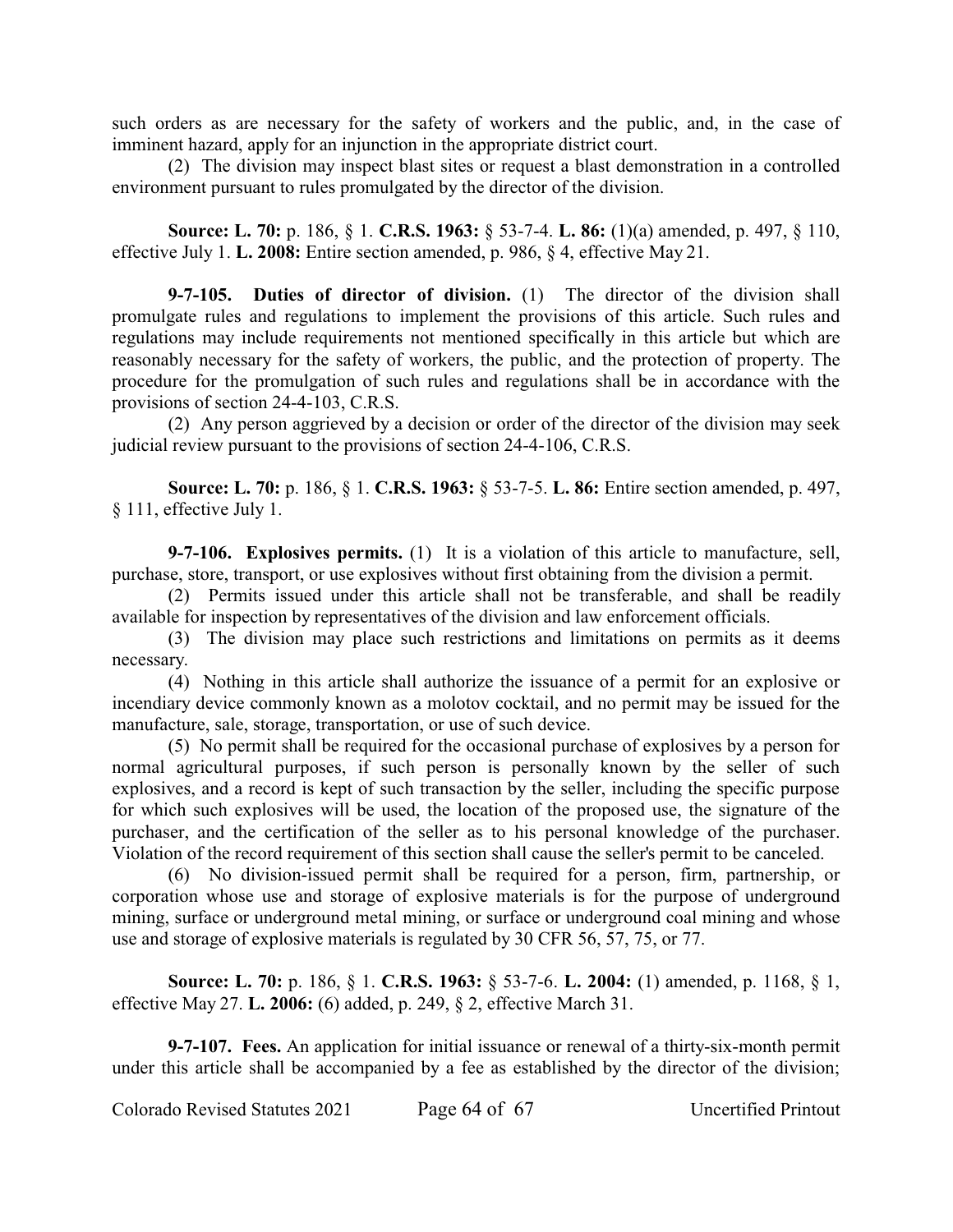except that the director of the division by rule or as otherwise provided by law may reduce the amount of the fee if necessary pursuant to section 24-75-402 (3), C.R.S., to reduce the uncommitted reserves of the fund to which all or any portion of the fee is credited. After the uncommitted reserves of the fund are sufficiently reduced, the director of the division by rule or as otherwise provided by law may increase the amount of the fee as provided in section 24-75- 402 (4), C.R.S.

**Source: L. 70:** p. 187, § 1. **C.R.S. 1963:** § 53-7-7. **L. 85:** Entire section amended, p. 338, § 3, effective July 1. **L. 96:** Entire section amended, p. 25, § 1, effective July 1. **L. 98:** Entire section amended, p. 1325, § 23, effective June 1. **L. 2000:** Entire section amended, p. 165, § 4, effective March 17. **L. 2008:** Entire section amended, p. 986, § 5, effective May 21.

**9-7-108. Issuance of permit - renewal - criminal history record check.** (1) Permits issued under this article shall be valid for up to thirty-six months after the date of issue unless sooner revoked or suspended. Permits may be issued on a conditional basis, subject to revocation or suspension based on the occurrence or nonoccurrence of an event specified by the division. Permits may be renewed on or before their expiration date upon the payment of the required fee.

(2) Prior to the issuance of a permit pursuant to this article, each applicant for a permit shall submit his or her set of fingerprints to the department. The department shall conduct a criminal history record check of each applicant. If, as a result of such check, the department finds that further investigation is necessary, the department shall forward the fingerprints to the Colorado bureau of investigation for the purpose of conducting a state and national fingerprintbased criminal history record check utilizing the records of the Colorado bureau of investigation and the federal bureau of investigation. The costs associated with the fingerprint-based criminal history record check shall be paid by the applicant to the Colorado bureau of investigation. The department shall consider the information resulting from the criminal history record checks in its determination as to whether the division shall issue a permit to the applicant. Nothing in this section shall preclude the department from making further inquiries into the background of the applicant.

**Source: L. 70:** p. 187, § 1. **C.R.S. 1963:** § 53-7-8. **L. 75:** Entire section R&RE, p. 331, § 1, effective June 13. **L. 85:** Entire section amended, p. 338, § 4, effective July 1. **L. 96:** Entire section amended, p. 25, § 2, effective July 1. **L. 98:** Entire section amended, p. 1325, § 24, effective June 1. **L. 2000:** Entire section amended, p. 165, § 5, effective March 17. **L. 2004:** Entire section amended, p. 1168, § 2, effective May 27.

# **9-7-108.3. Transition to three-year permits - repeal. (Repealed)**

**Source: L. 2000:** Entire section added, p. 165, § 6, effective March 17.

**Editor's note:** Subsection (2) provided for the repeal of this section, effective July 1, 2002. (See L. 2000, p. 165.)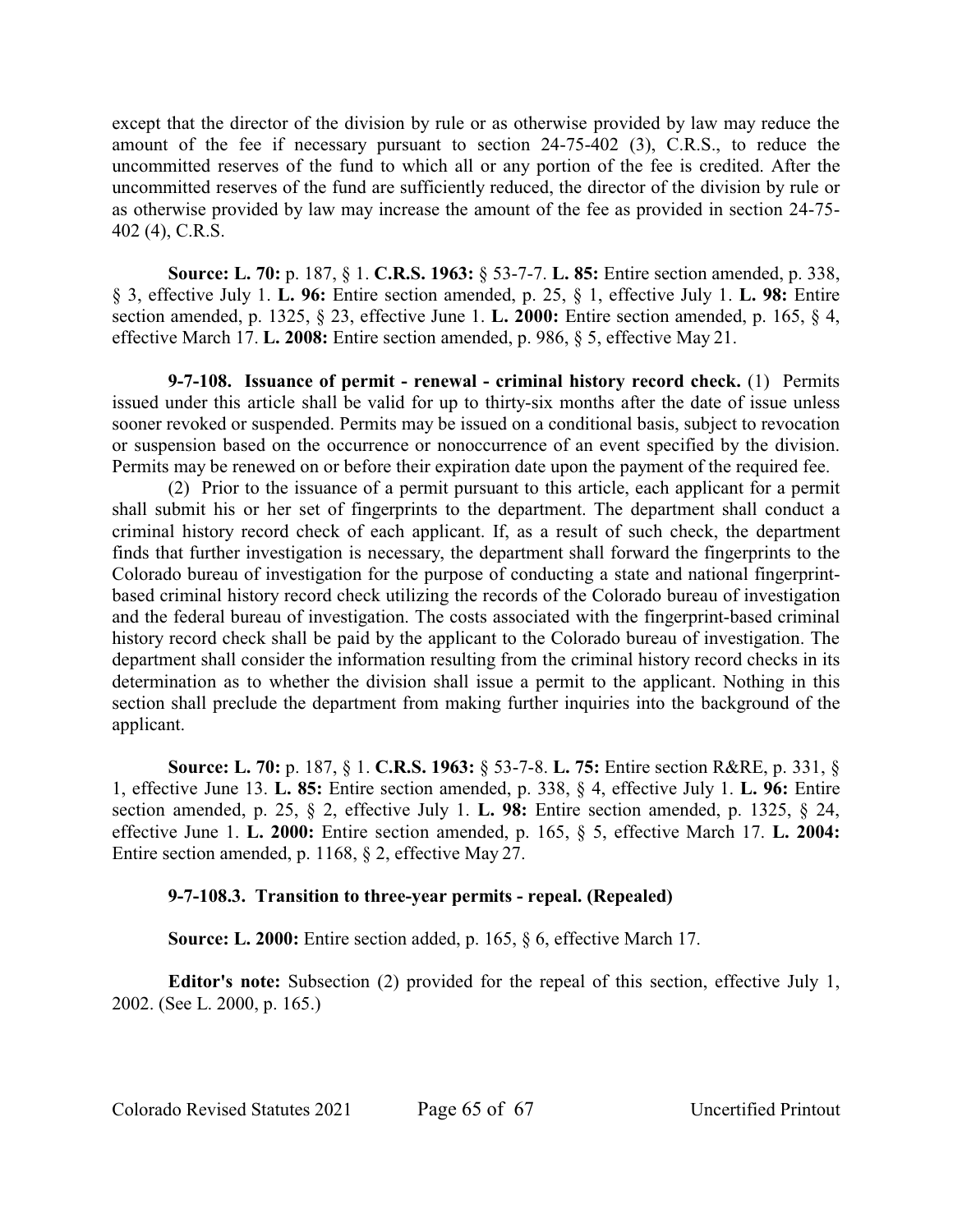**9-7-108.5. Disposition of fees.** All fees collected by the division pursuant to this article shall be transmitted to the state treasurer, who shall credit the same to the public safety inspection fund created pursuant to section 8-1-151, C.R.S.

**Source: L. 85:** Entire section added, p. 338, § 5, effective July 1.

**9-7-109. Records.** Every person holding a permit issued under this article shall keep such records as may be required by the division. Records shall be maintained for not less than two years following the year in which the record is made. All such records shall be open to inspection by the division or its representatives during normal business hours.

**Source: L. 70:** p. 187, § 1. **C.R.S. 1963:** § 53-7-9.

**9-7-110. Revocation or suspension of permit.** A violation of this article or the rules and regulations promulgated pursuant thereto, shall constitute grounds for the revocation or suspension of a permit issued under this article.

**Source: L. 70:** p. 187, § 1. **C.R.S. 1963:** § 53-7-10.

**9-7-111. Failure to obtain permit - penalty. [***Editor's note: This version of this section is effective until March 1, 2022.***]** Except as provided in section 9-7-106 (5), any person who manufactures, sells, stores, transports, or uses explosives without first obtaining a permit therefor under the provisions of this article is guilty of a misdemeanor and, upon conviction thereof, shall be punished by a fine of not less than twenty-five dollars nor more than five hundred dollars, or by imprisonment in the county jail for not more than one year, or by both such fine and imprisonment.

**9-7-111. Failure to obtain permit - penalty. [***Editor's note: This version of this section is effective March 1, 2022.***]** Except as provided in section 9-7-106 (5), any person who manufactures, sells, stores, transports, or uses explosives without first obtaining a permit therefor under the provisions of this article 7 commits a class 2 misdemeanor.

**Source: L. 70:** p. 187, § 1. **C.R.S. 1963:** § 53-7-11. **L. 81:** Entire section amended, p. 2023, § 5, effective July 14. **L. 2021:** Entire section amended, (SB 21-271), ch. 462, p. 3145, § 106, effective March 1, 2022.

**Editor's note:** Section 803(2) of chapter 462 (SB 21-271), Session Laws of Colorado 2021, provides that the act changing this section applies to offenses committed on or after March 1, 2022.

# **9-7-112. Unlawful use of explosives or incendiaries - penalty. (Repealed)**

**Source: L. 70:** p. 187, § 1. **C.R.S. 1963:** § 53-7-12. **L. 74:** Entire section repealed, p. 256, § 2, effective March 21.